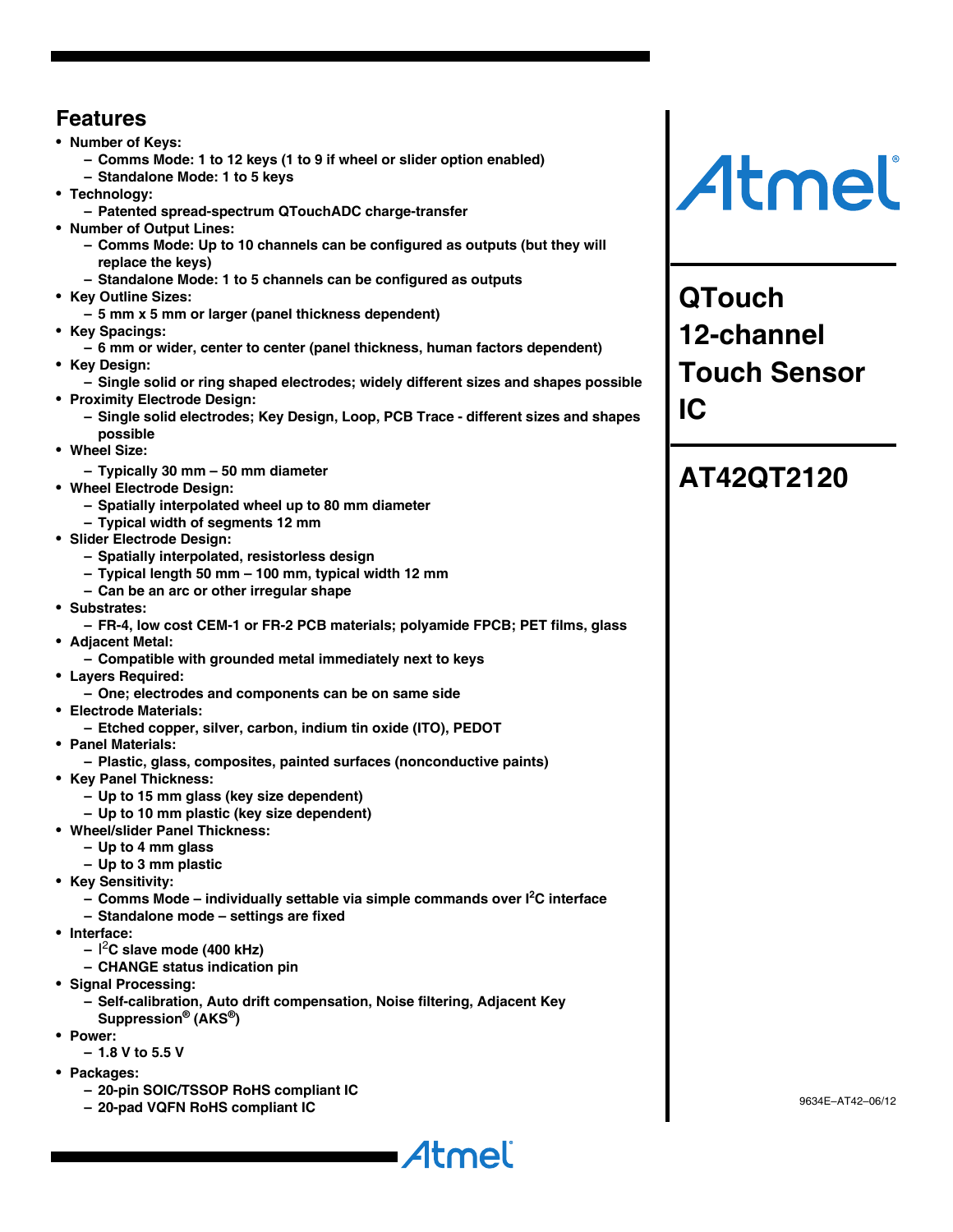

# **1. Pinouts and Schematics**

- **1.1 Pinouts**
- **1.1.1 20-pin SOIC/TSSOP Comms Mode**



**1.1.2 20-pin SOIC/TSSOP – Standalone Mode**

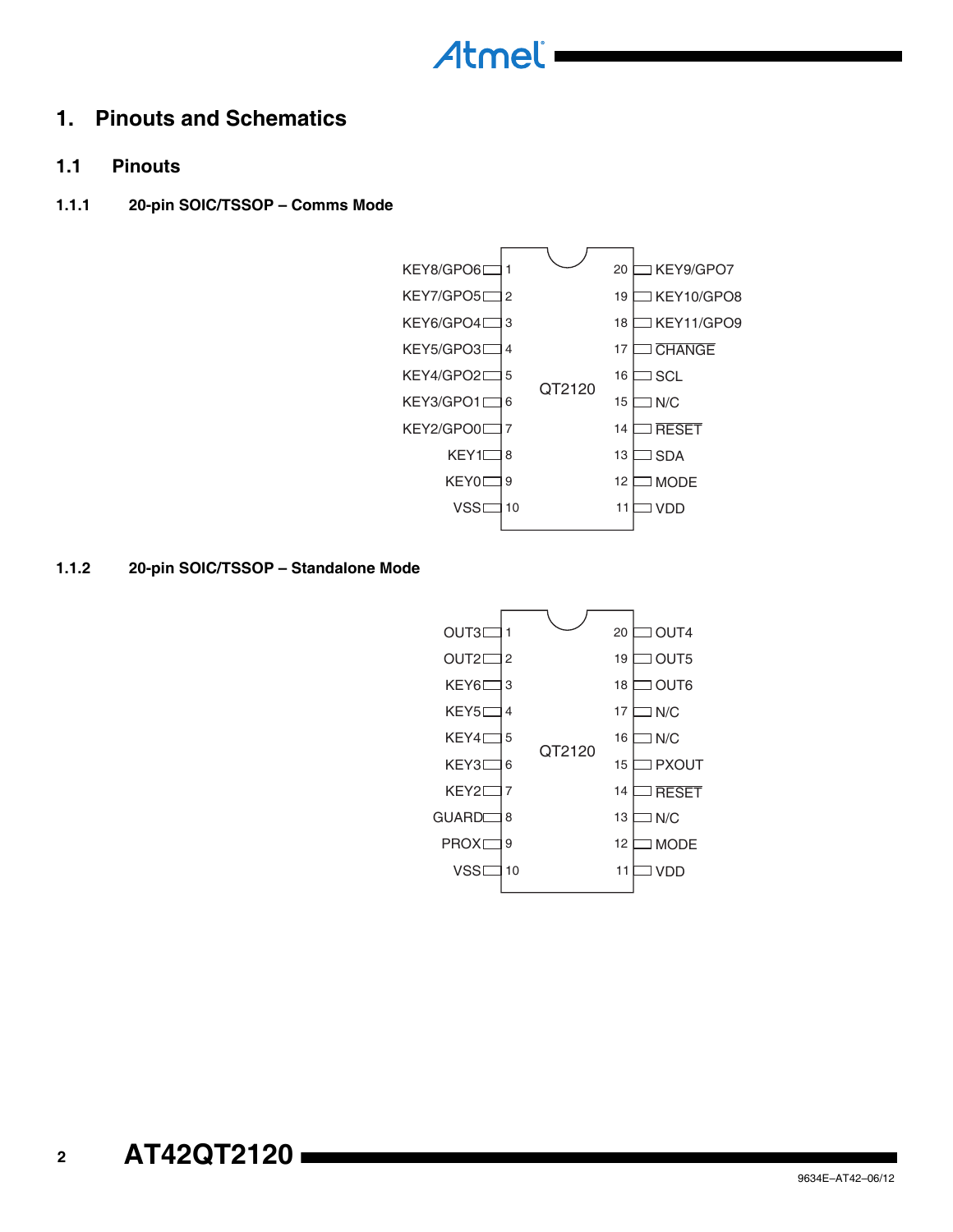#### **1.1.3 20-pin VQFN – Comms Mode**



**1.1.4 20-pin VQFN – Standalone Mode**

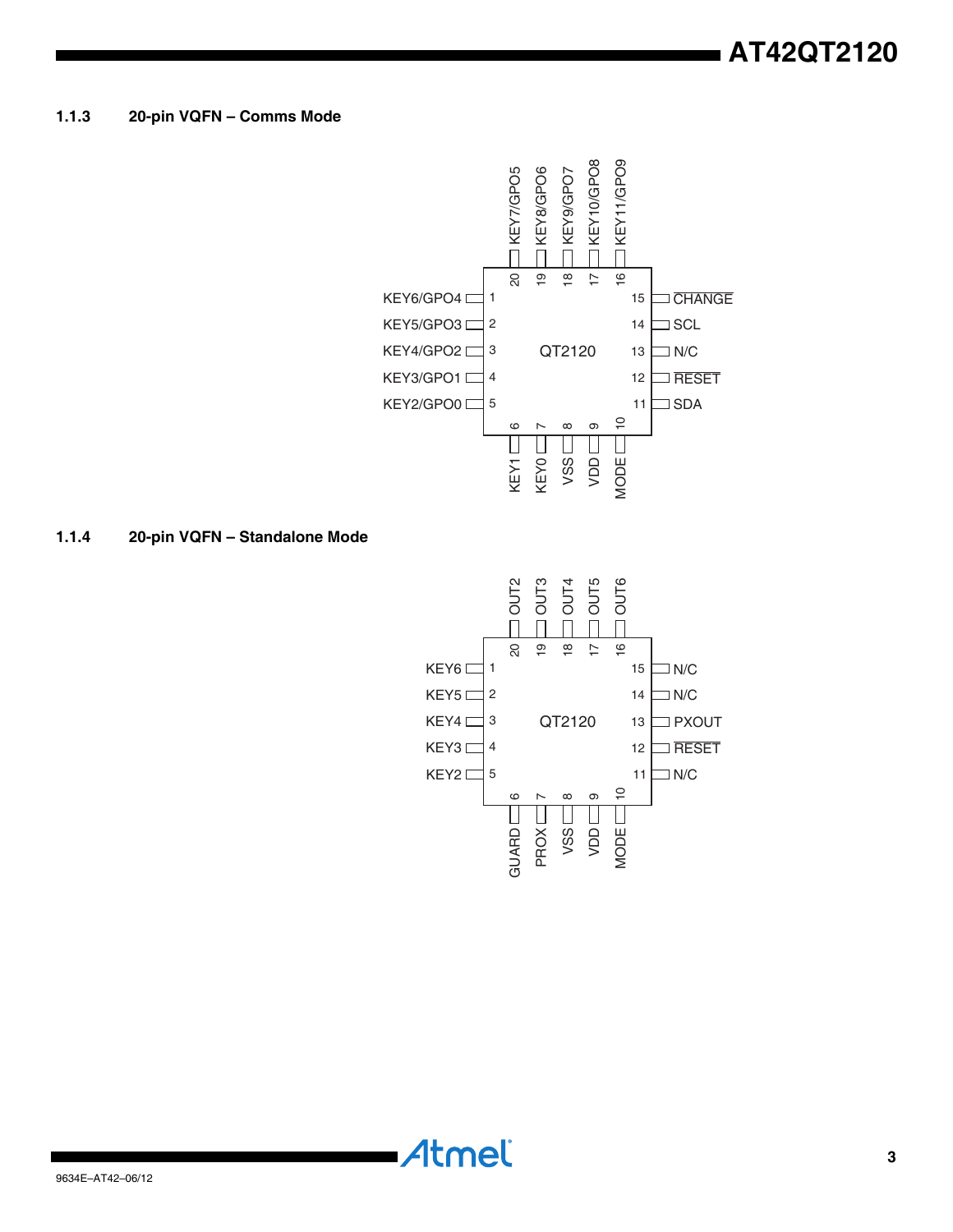# Atmel<sup>1</sup>

# **1.2 Pin Descriptions**

# **1.2.1 20-pin SOIC/TSSOP**

**Table 1-1.** Pin Listings (20-pin SOIC/TSSOP)

| Pin            | <b>Name</b><br>(Comms)                 | Name<br>(Standalone) | <b>Type</b>   | <b>Description</b>                                                                                             | If Unused      |
|----------------|----------------------------------------|----------------------|---------------|----------------------------------------------------------------------------------------------------------------|----------------|
| 1              | KEY8/<br>GPO <sub>6</sub>              | OUT <sub>3</sub>     | I/O           | Comms mode: Key 8 / General-purpose output<br>Standalone mode: push-pull output for key 3                      | Leave open     |
| $\overline{c}$ | KEY7/<br>GPO <sub>5</sub>              | OUT <sub>2</sub>     | I/O           | Comms mode: Key 7 / General-purpose output<br>Standalone mode: push-pull output for key 2                      | Leave open     |
| 3              | KEY <sub>6</sub> /<br>GPO <sub>4</sub> | KEY <sub>6</sub>     | I/O           | Comms mode: Key 6 / General-purpose output<br>Standalone mode: Key 6                                           | Leave open     |
| 4              | KEY5/<br>GPO3                          | KEY <sub>5</sub>     | I/O           | Comms mode: Key 5 / General-purpose output<br>Standalone mode: Key 5                                           | Leave open     |
| 5              | KEY4/<br>GPO <sub>2</sub>              | KEY4                 | I/O           | Comms mode: Key 4 / General-purpose output<br>Standalone mode: Key 4                                           | Leave open     |
| 6              | KEY3/<br>GPO1                          | KEY3                 | I/O           | Comms mode: Key 3 / General-purpose output<br>Standalone mode: Key 3                                           | Leave open     |
| $\overline{7}$ | KEY2/<br>GPO <sub>0</sub>              | KEY <sub>2</sub>     | I/O           | Comms mode: Key/slider/wheel 2 / General-purpose output<br>Standalone mode: Key 2                              | Leave open     |
| 8              | KEY1                                   | <b>GUARD</b>         | I/O           | Comms mode: Key/slider/wheel 1<br>Standalone mode: Guard channel                                               | Leave open     |
| 9              | KEY0                                   | <b>PROX</b>          | I/O           | Comms mode: Key/slider/wheel 0<br>Standalone mode: Proximity channel                                           | Leave open     |
| 10             | <b>VSS</b>                             | <b>VSS</b>           | P             | Ground                                                                                                         |                |
| 11             | <b>VDD</b>                             | <b>VDD</b>           | P             | Power                                                                                                          | -              |
| 12             | <b>MODE</b>                            | <b>MODE</b>          | <sup>1</sup>  | Mode selection pin<br>Comms mode: connect to Vss<br>Standalone mode: connect to Vdd                            |                |
| 13             | <b>SDA</b>                             | N/C                  | OD            | Comms mode: Serial Interface Data<br>Standalone mode: Unused                                                   | Pull up to Vdd |
| 14             | <b>RESET</b>                           | <b>RESET</b>         | $\mathbf{I}$  | Active low reset; has internal pull-up 60 $k\Omega$ resistor                                                   | Tie to Vdd     |
| 15             | N/C                                    | <b>PXOUT</b>         | $\circ$       | Comms mode: no connection<br>Standalone mode: open drain output for proximity channel                          | Leave open     |
| 16             | <b>SCL</b>                             | N/C                  | OD            | Comms mode: Serial Interface Clock<br>Standalone mode: Unused                                                  | Pull up to Vdd |
| 17             | <b>CHANGE</b>                          | N/C                  | $\mathsf{OD}$ | Comms mode: Active low state change interrupt (external<br>pull-up resistor needed)<br>Standalone mode: Unused | Pull up to Vdd |
| 18             | <b>KEY11/</b><br>GPO <sub>9</sub>      | OUT6                 | I/O           | Comms mode: Key 11 / General-purpose output<br>Standalone mode: push-pull output for key 6                     | Leave open     |
| 19             | <b>KEY10/</b><br>GPO8                  | OUT <sub>5</sub>     | I/O           | Comms mode: Key 10 / General-purpose output<br>Standalone mode: push-pull output for key 5                     | Leave open     |
| 20             | KEY9/<br>GPO7                          | OUT4                 | I/O           | Comms mode: Key 9 / General-purpose output<br>Standalone mode: push-pull output for key 4                      | Leave open     |

I Input only I/O Input and output OD Open drain output P Ground or power

**4 AT42QT2120**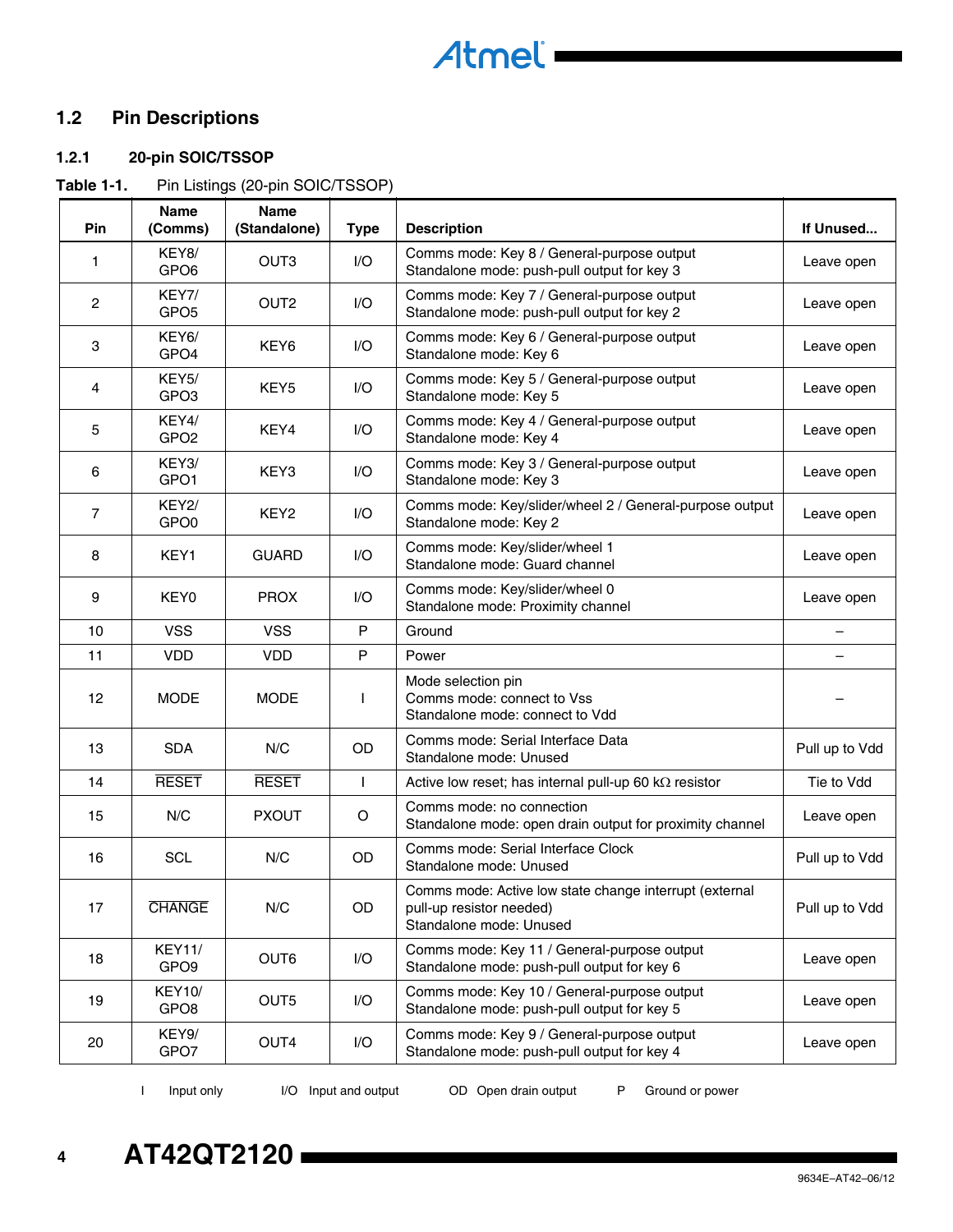#### **1.2.2 20-pin VQFN**

Table 1-2. Pin Listings (20-pin VQFN)

| Pin            | <b>Name</b><br>(Comms)                 | <b>Name</b><br>(Standalone) | <b>Type</b>  | <b>Description</b>                                                                                             | If Unused      |
|----------------|----------------------------------------|-----------------------------|--------------|----------------------------------------------------------------------------------------------------------------|----------------|
| 1              | KEY <sub>6</sub> /<br>GPO <sub>4</sub> | KEY <sub>6</sub>            | I/O          | Comms mode: Key 6 / General-purpose output<br>Standalone mode: Key 6                                           | Leave open     |
| 2              | KEY5/<br>GPO3                          | KEY5                        | 1/O          | Comms mode: Key 5 / General-purpose output<br>Standalone mode: Key 5                                           | Leave open     |
| 3              | KEY4/<br>GPO <sub>2</sub>              | KEY4                        | I/O          | Comms mode: Key 4 / General-purpose output<br>Standalone mode: Key 4                                           | Leave open     |
| 4              | KEY3/<br>GPO <sub>1</sub>              | KEY3                        | 1/O          | Comms mode: Key 3 / General-purpose output<br>Standalone mode: Key 3                                           | Leave open     |
| 5              | KEY2/<br>GPO <sub>0</sub>              | KEY <sub>2</sub>            | I/O          | Comms mode: Key/slider/wheel 2 / General-purpose output<br>Standalone mode: Key 2                              | Leave open     |
| 6              | KEY1                                   | <b>GUARD</b>                | I/O          | Comms mode: Key/slider/wheel 1<br>Standalone mode: Guard channel                                               | Leave open     |
| $\overline{7}$ | KEY <sub>0</sub>                       | <b>PROX</b>                 | 1/O          | Comms mode: Key/slider/wheel 0<br>Standalone mode: Proximity channel                                           | Leave open     |
| 8              | <b>VSS</b>                             | <b>VSS</b>                  | $\mathsf{P}$ | Ground                                                                                                         |                |
| 9              | <b>VDD</b>                             | <b>VDD</b>                  | P            | Power                                                                                                          |                |
| 10             | <b>MODE</b>                            | <b>MODE</b>                 |              | Mode selection pin<br>Comms mode: connect to Vss<br>Standalone mode: connect to Vdd                            |                |
| 11             | <b>SDA</b>                             | N/C                         | <b>OD</b>    | Comms mode: Serial Interface Data<br>Standalone mode: Unused                                                   | Pull up to Vdd |
| 12             | <b>RESET</b>                           | <b>RESET</b>                | $\mathsf{I}$ | Active low reset; has internal pull-up 60 $k\Omega$ resistor                                                   | Tie to Vdd     |
| 13             | N/C                                    | <b>PXOUT</b>                | OD           | Comms mode: no connection<br>Standalone mode: open drain output for proximity channel                          | Leave open     |
| 14             | <b>SCL</b>                             | N/C                         | <b>OD</b>    | Comms mode: Serial Interface Clock<br>Standalone mode: Unused                                                  | Pull up to Vdd |
| 15             | <b>CHANGE</b>                          | N/C                         | <b>OD</b>    | Comms mode: Active low state change interrupt (external<br>pull-up resistor needed)<br>Standalone mode: Unused | Pull up to Vdd |
| 16             | <b>KEY11/</b><br>GPO <sub>9</sub>      | OUT6                        | I/O          | Comms mode: Key 11 / General-purpose output<br>Standalone mode: push-pull output for key 6                     | Leave open     |
| 17             | <b>KEY10/</b><br>GPO <sub>8</sub>      | OUT5                        | I/O          | Comms mode: Key 10 / General-purpose output<br>Standalone mode: push-pull output for key 5                     | Leave open     |
| 18             | KEY9/<br>GPO7                          | OUT4                        | I/O          | Comms mode: Key 9 / General-purpose output<br>Standalone mode: push-pull output for key 4                      | Leave open     |
| 19             | KEY8/<br>GPO <sub>6</sub>              | OUT <sub>3</sub>            | I/O          | Comms mode: Key 8 / General-purpose output<br>Standalone mode: push-pull output for key 3                      | Leave open     |
| 20             | KEY7/<br>GPO <sub>5</sub>              | OUT <sub>2</sub>            | I/O          | Comms mode: Key 7 / General-purpose output<br>Standalone mode: push-pull output for key 2                      | Leave open     |

I Input only I/O Input and output OD Open drain output P Ground or power O Output only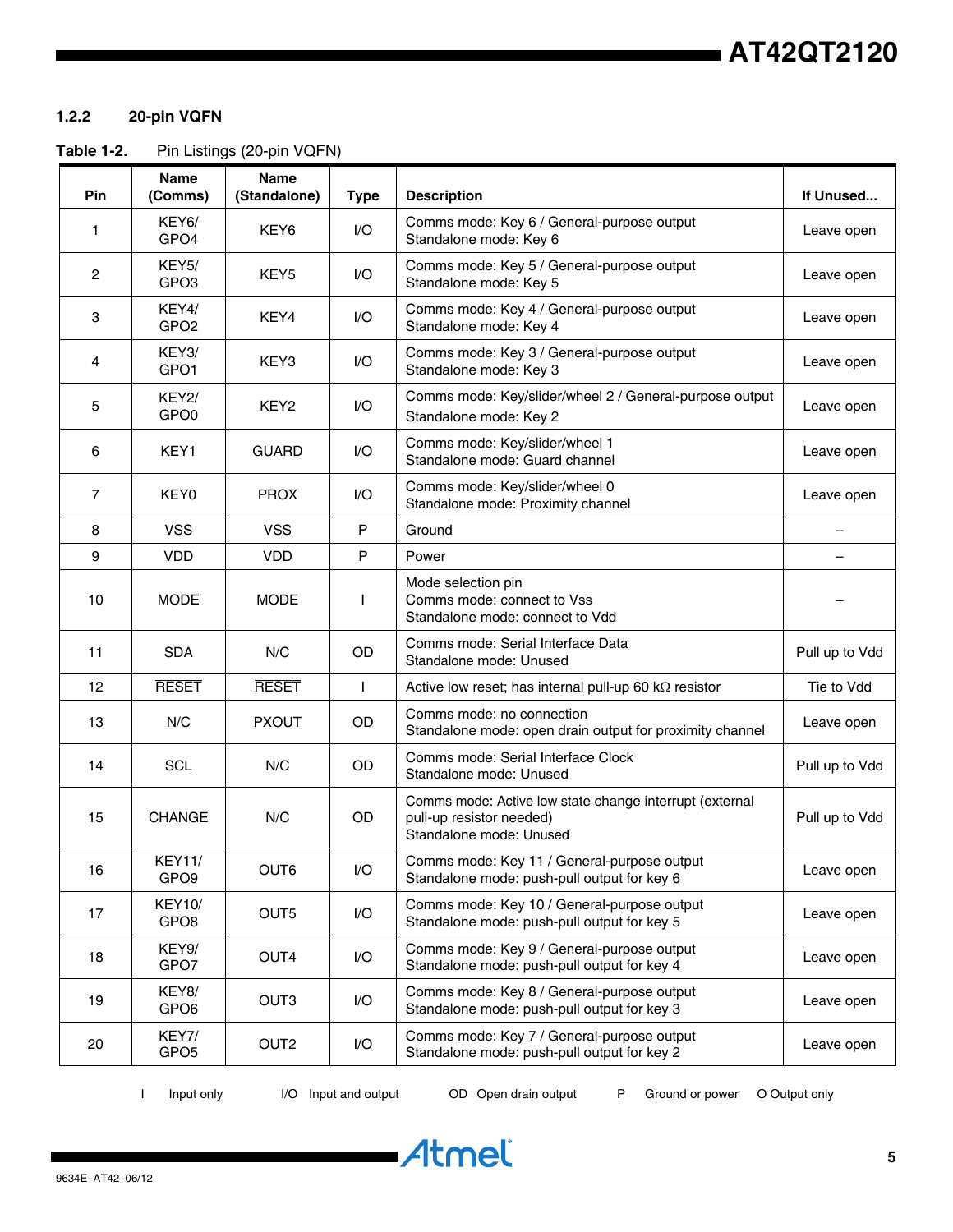# **1.3 Schematics**



**Figure 1-1.** 20-pin SOIC/TSSOP – Comms Mode





#### **6 AT42QT2120**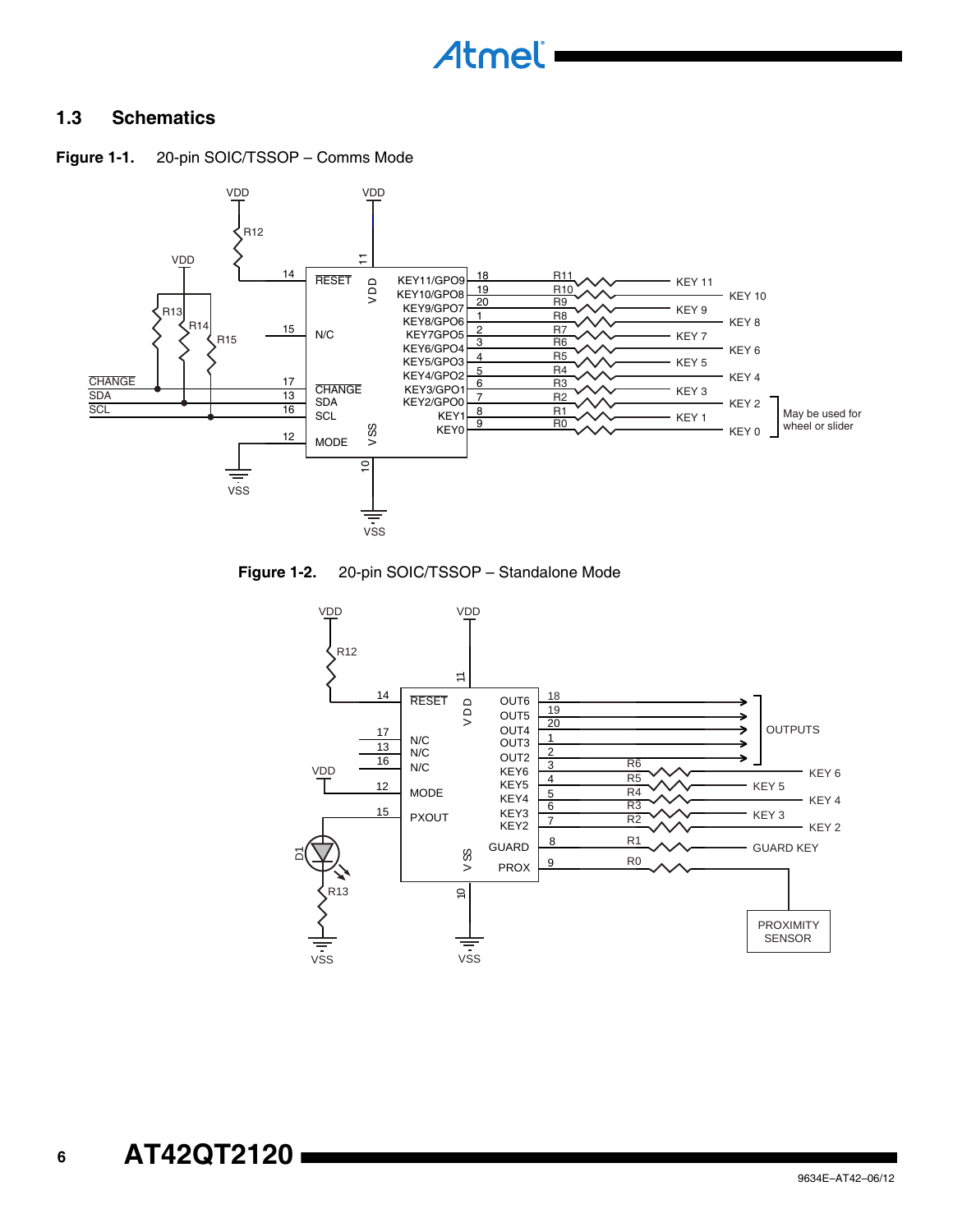**Figure 1-3.** 20-pin VQFN – Comms Mode



**Figure 1-4.** 20-pin VQFN – Standalone Mode

**Atmel** 

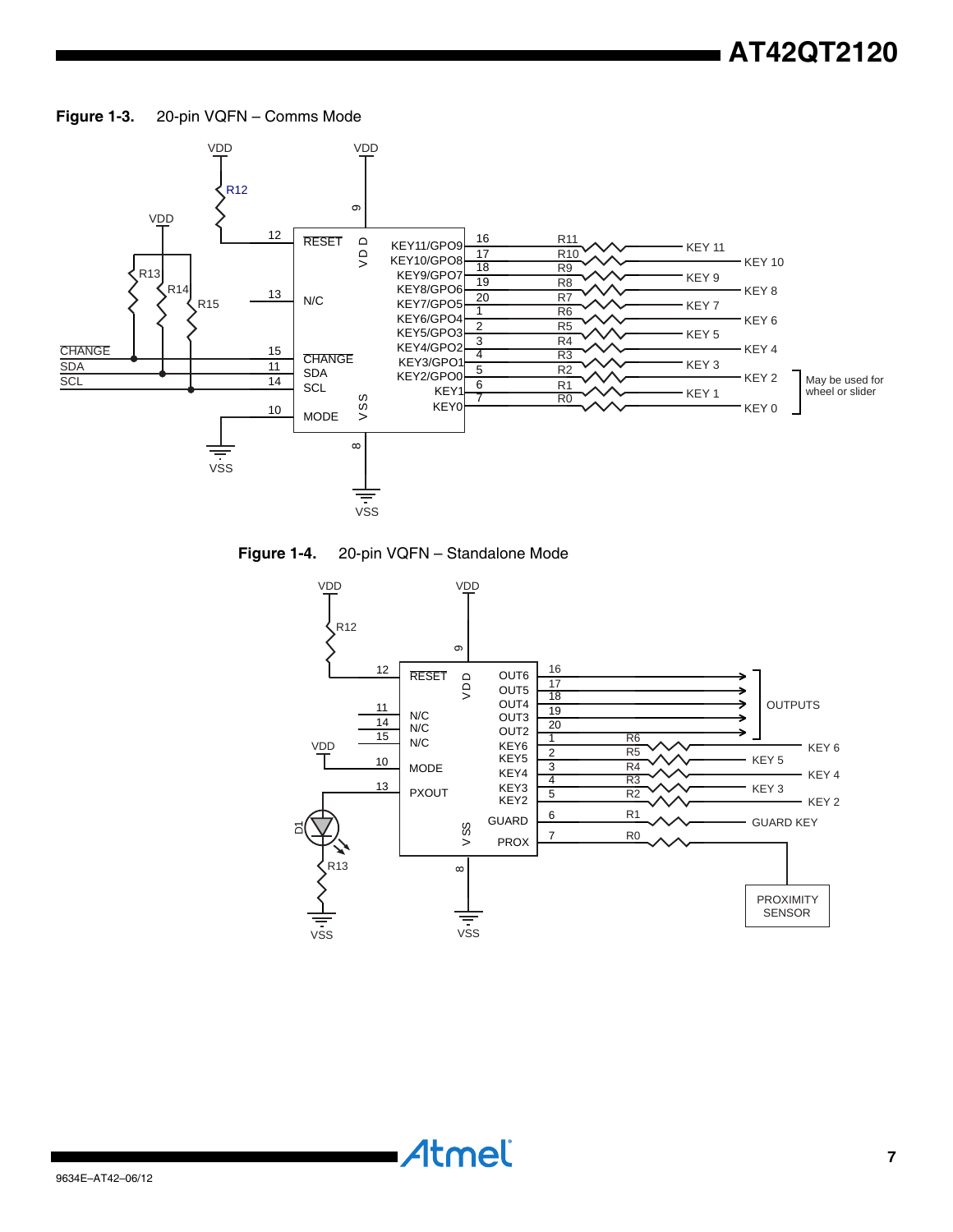

# **2. Overview**

### **2.1 Introduction**

The AT42QT2120 (QT2120) is a QTouchADC sensor driver. The device can sense from one to 12 keys, dependent on mode. Three of the keys can be used as sense channels for a slider or wheel, leaving a maximum of nine standard touch keys. The device also supports the use of proximity sensors and a guard channel.

The QT2120 includes all signal processing functions necessary to provide stable sensing under a wide variety of changing conditions, and the outputs are fully debounced. Only a few external parts are required for operation and no external Cs capacitors are required.

The QT2120 modulates its bursts in a spread-spectrum fashion in order to heavily suppress the effects of external noise, and to suppress RF emissions. The QT2120 uses a QTouchADC method of acquisition. This provides greater noise immunity and eliminates the need for external sampling capacitors, allowing touch sensing using a single pin.

The QT2120 can operate in two ways; comms and standalone.

#### **2.2 Modes**

#### **2.2.1 Comms Mode**

The QT2120 can operate in comms mode where a host can communicate with the device via an <sup>2</sup>C bus. This allows the user to configure settings such as Threshold, Adjacent Key Suppression (AKS), Detect Integrator, Low Power (LP) Mode, Guard Channel and Max Time On for keys.

#### **2.2.2 Standalone Mode**

The QT2120 can operate in a standalone mode where an  $1<sup>2</sup>C$ -compatible interface is not required. To enter standalone mode, connect the Mode pin to Vdd before powering up the QT2120.

In standalone mode, the start-up values are hard coded in firmware and cannot be changed. The default start-up values are used. This means that key detection is reported via its respective input/output.

The Guard channel feature is automatically implemented on key 1 in standalone mode. This means that this channel has a higher sensitivity and is used to protect against false triggering, perhaps by a hand covering all keys.

A proximity sensor is also available on channel (key) 0 in standalone mode.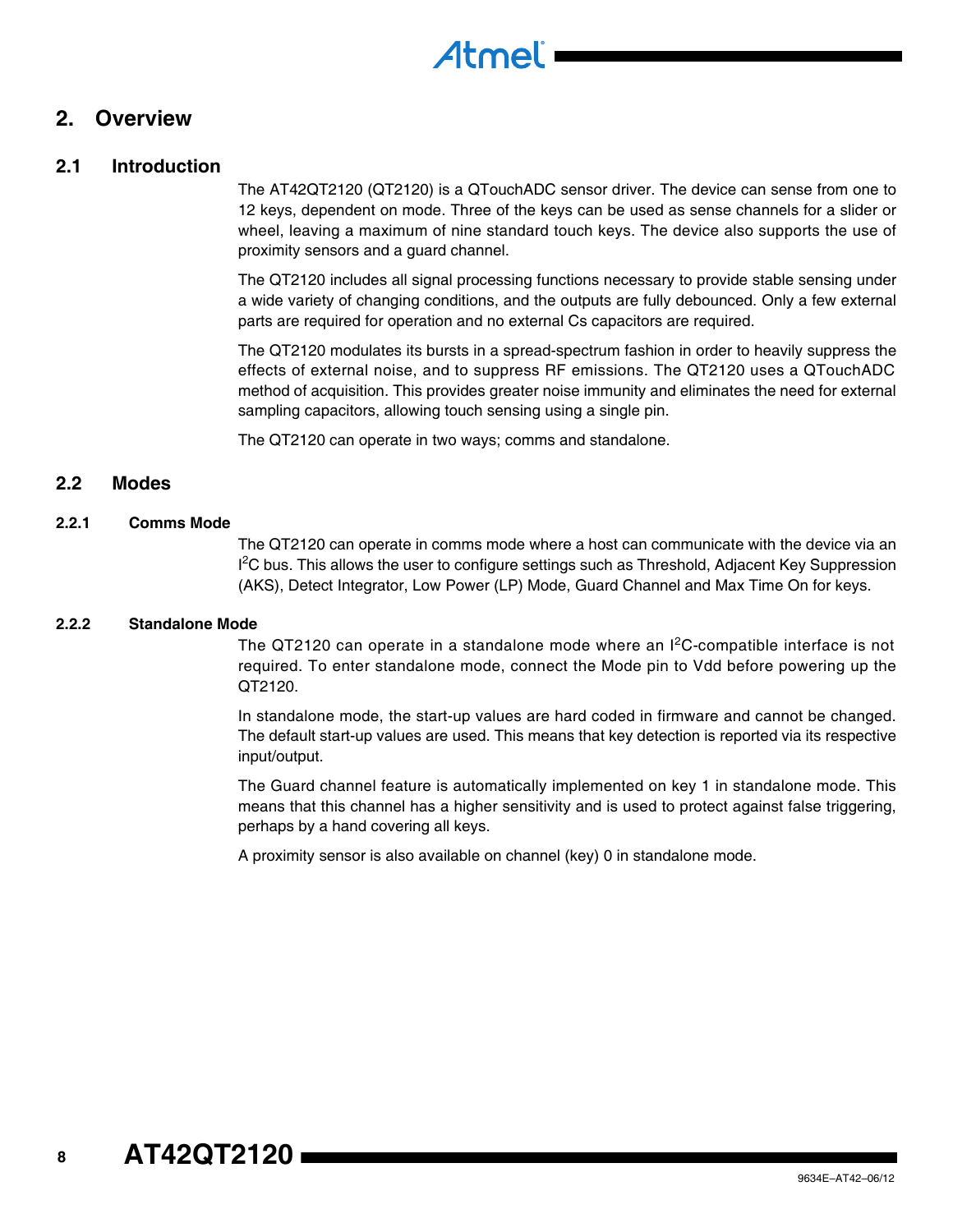**AT42QT2120**

#### **2.3 Keys**

Dependent on mode, the QT2120 can have a minimum of one key and a maximum of 12 keys. These can be constructed in different shapes and sizes. See ["Features" on page 1](#page-0-0) for the recommended dimensions.

The possible combinations of keys are:

#### **Comms mode:**

• 1 to 12 keys

or

- 1 to 9 keys plus 1 slider/wheel
- Key channels 2 to 11 can be reassigned as general outputs, if required

**Note:** Any number of keys can be configured as proximity channels.

#### **Standalone mode:**

- 1 to 5 keys plus corresponding discrete outputs
- 1 Guard Channel
- 1 Proximity sensor

Unused keys should be disabled by setting bit 0 of their control bytes to 1 (see [Section 5.17 on](#page-25-0) [page 26](#page-25-0)).

The Key Status register (see [Section 5.5 on page 21](#page-20-0)) can be read to determine the touch status of the corresponding key. It is recommended using the open-drain CHANGE line to detect when a change of status has occurred.

#### <span id="page-8-0"></span>**2.4 Output Lines**

In comms mode some pins, normally used for touch keys, can be used as output pins. If the Key Control bit 0 (EN) is set to 1, the pin can be used as an output. The state of the pin is then controlled by Key Control bit 1 (GPO).

In Standalone mode pins OUT2 to OUT6 are driven by KEY2 to KEY6 respectively. The OUT pins drive high during touch and can be used to drive, for example, LEDs.

#### **2.5 Acquisition/Low Power Mode (LP)**

There are 255 different acquisition times possible. These are controlled via the LP Mode byte (see [Section 5.9 on page 22](#page-21-0)) which can be written to via  $l^2C$ -compatible communication.

LP mode controls the intervals between acquisition measurements. Longer intervals consume lower power but have an increased response time. During calibration, touch and during the detect integrator (DI) period, the LP mode is temporarily set to LP mode 1 for a faster response.

The QT2120 operation is based on a fixed cycle time of approximately 16 ms. The LP mode setting indicates how many of these periods exist per measurement cycle. For example, If LP mode  $= 1$ , there is an acquisition every cycle (16 ms). If LP mode  $= 3$ , there is an acquisition every 3 cycles (48 ms). If a high PULSE setting is selected then the acquisition time may exceed 16 ms.

An LP setting of 0 will send the device into Power-down mode. To wake the device from this mode a nonzero LP setting should be written to the LP address at location 8.

Atmel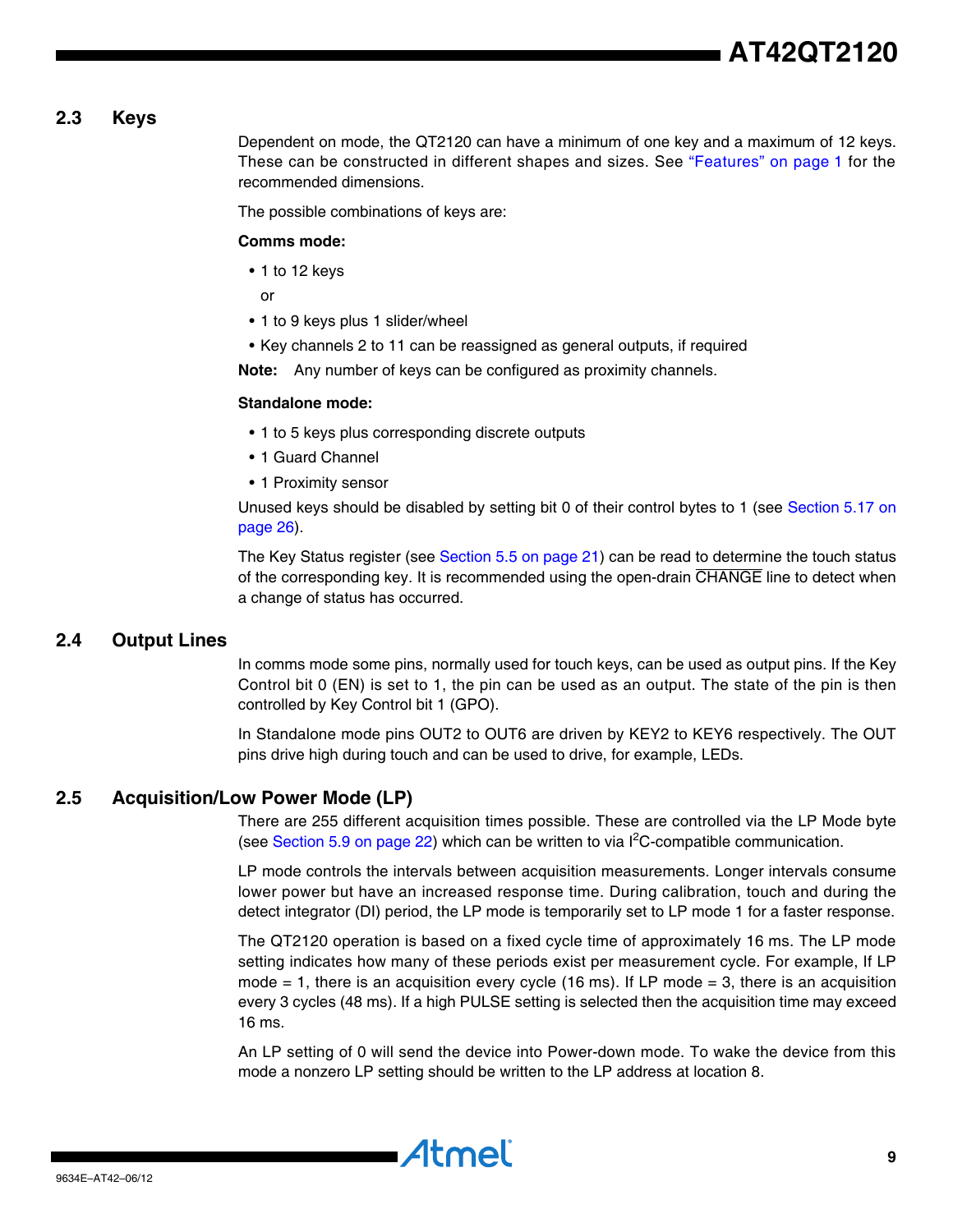# **2.6 Adjacent Key Suppression (AKS) Technology**

The device includes the Atmel patented Adjacent Key Suppression (AKS) technology, to allow the use of tightly spaced keys on a keypad with no loss of selectability by the user.

There can be up to three AKS groups, implemented so that only one key in the group may be reported as being touched at any one time. Once a key in a particular AKS group is in detect no other key in that group can go into detect. Only when the key in detect goes out of detection can another key go into detect state.

Keys which are members of the AKS groups can be set in the Key Control register (see [Section 5.17 on page 26](#page-25-0)). Keys outside the group may be in detect simultaneously.

**Note:** To use a key as a guard channel, its AKS group should be set to be the same as that of the keys it is to protect.

# **2.7 CHANGE Line (Comms Mode Only)**

The CHANGE line is active low and signals when there is a change of state in the Detection Status and/or Key Status bytes. It is cleared (allowed to float high) when the host reads the status bytes.

If the status bytes change back to their original state before the host has read the status bytes (for example, a touch followed by a release), the CHANGE line will be held low. In this case, a read to any memory location will clear the CHANGE line.

The  $\overline{\text{CHANGE}}$  line is open-drain and should be connected via a 47 k $\Omega$  resistor to Vdd. It is necessary for minimum power operation as it ensures that the QT2120 can sleep for as long as possible. Communications wake up the QT2120 from sleep causing a higher power consumption if the part is randomly polled.

Note that the CHANGE line is pulled low 85 ms after power-up or reset. The CHANGE line is pulled low approximately for another 16 ms before any bursting on the touch pins will occur. If any of the pins are required to be outputs then the relevant Key Control settings should be written within this 16 ms time to prevent bursting on pins required as outputs. Also note that the CHANGE line is cleared during a read of the Detection Status bytes when all bytes differing from the previous read have been read.

### **2.8 Types of Reset**

#### **2.8.1 External Reset**

An external reset logic line can be used if desired, fed into the RESET pin. However, under most conditions it is acceptable to tie  $\overline{\sf{RESET}}$  to Vdd. The minimum reset pulse width is 2 µs.

#### **2.8.2 Soft Reset**

The host can cause a device reset by writing a nonzero value to the Reset byte. This soft reset triggers the internal watchdog timer on a 125 ms interval. After 125 ms the device executes a full reset.

The device NACKs any attempts to communicate with it for approximately 200 ms after the soft reset command. Communication can begin as soon the CHANGE line is first asserted.

**Note:** The device can process a Soft Reset command while in Power Down (LPM = 0) mode, causing a chip reset.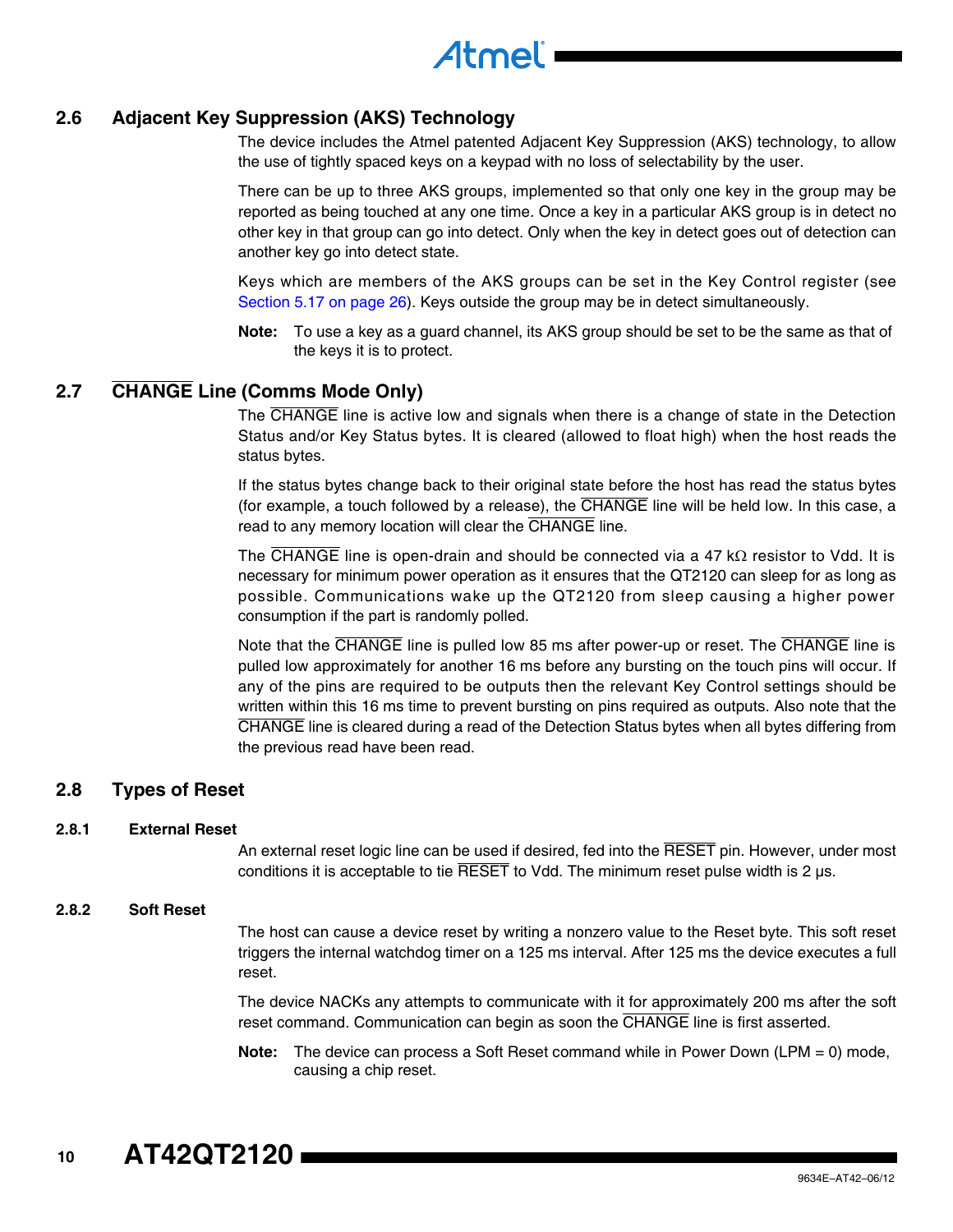### **2.9 Calibration**

Writing a nonzero value to the calibration byte can force a recalibration at any time. This can be useful to clear out a stuck key condition after a prolonged period of uninterrupted detection. A calibration command executes 15 burst cycles at LPM 1 and sets the CALIBRATE bit of the Detection Status register during the calibration sequence.

**Note:** A calibration command should be sent whenever Key Control bit 0 (EN) is changed. This changes the use of the key from a standard touch key to an output pin and vice-versa.

### **2.10 Guard Channel**

A guard channel to help prevent false detection is available in both modes. This is fixed on key 1 for standalone mode and programmable for comms mode by setting Key Control bit 4 (GUARD) (see [Section 5.17 on page 26\)](#page-25-0).

Guard channel keys should be more sensitive than the other keys and physically bigger. Because the guard channel key is physically bigger it becomes more susceptible to noise so it should have a higher Oversampling (see [Section 5.18 on page 27](#page-26-0)) than the other keys. In standalone mode it is assigned to key 1 and cannot be changed.

In comms mode any key can be selected to be a guard key by setting Key Control bit 4 (GUARD).

The guard channel is connected to a sensor pad which detects the presence of touch. Because of its larger size and sensitivity it goes into touch before the keys it surrounds (if, for example, a hand covers all the keys).





### **2.11 Signal Processing**

#### **2.11.1 Detect Threshold**

The device detects a touch when the signal has crossed a threshold level and remained there for a specified number of counts (see [Section 5.11 on page 24\)](#page-23-0). This can be altered on a key-by-key basis using the key Detect Threshold I<sup>2</sup>C-compatible commands.

This detect threshold is based on the reference value of the particular key. The delta of the key is obtained by subtracting the reference value from the signal value (the signal value rises when touch is present).

Atmel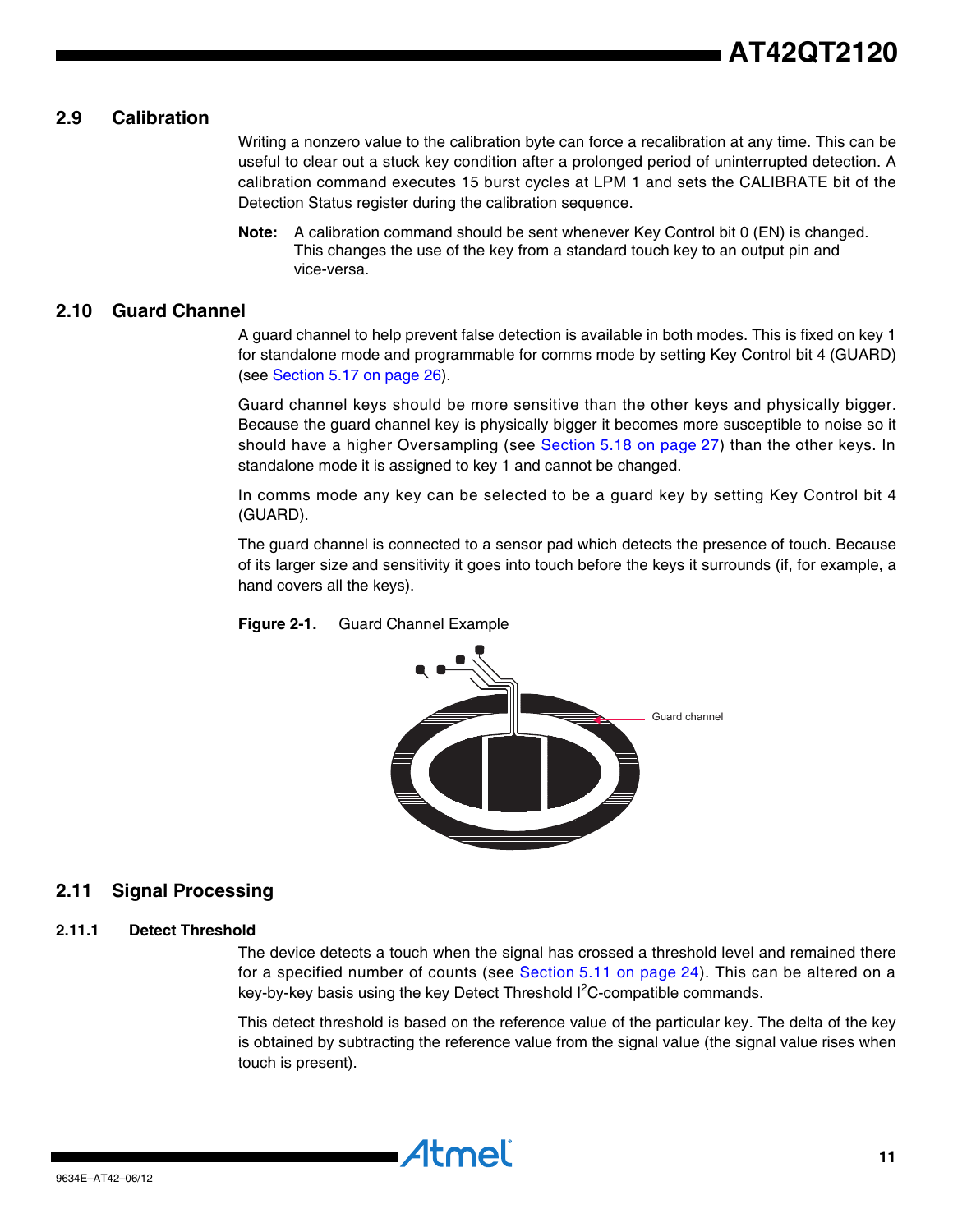In standalone mode the detect threshold is set to a fixed value of 10 counts of change with respect to the internal reference level for the guard channel and 10 counts for the other six keys (including proximity channel). The reference level has the ability to adjust itself slowly in accordance with the drift compensation mechanism.

The drift mechanism will drift toward touch at a rate of 160 ms  $x$  20 = 3.2 seconds (Towards Touch Drift (TTD) register) and away from touch at a rate of 160 ms  $x$  5 = 0.8 seconds (Away from Touch Drift (ATD) register). These values are fixed in standalone mode but can be configured in comms mode see [Section 5.10 on page 22](#page-21-1).

#### **2.11.2 Detect Integrator**

The device features a fast detection integrator counter (DI filter), which acts to filter out noise at the small expense of a slower response time. The DI filter requires a programmable number of consecutive samples confirmed in detection before the key is declared to be touched. The minimum number for the DI filter is 1. A setting of 0 for the DI also defaults to 1. The DI has a maximum usable value of 32. Values above this will prevent a key from entering touch.

The DI is also implemented when a touch is removed.

#### **2.11.3 Cx Limitations**

The recommended range for key capacitance  $Cx$  is 1 pF  $-$  30 pF. Larger values of Cx will give reduced sensitivity.

#### **2.11.4 Touch Recalibration Delay**

If an object or material obstructs the sense pad the signal may rise enough to create a detection, preventing further operation. To prevent this, the sensor includes a timer which monitors detections. If a detection exceeds the timer setting the sensor performs a key recalibration. This is known as the Touch Recalibration Delay (TRD) and is set to approximately 30 s in standalone mode.

In comms mode this feature can be changed by setting a value in the range  $1 - 255$  (160 ms – 40,800 ms) in steps of 160 ms. A setting of 0 disables the TRD.

TRD is a global setting and applies to all keys.

#### **2.11.5 Away from Touch Recalibration**

If a keys signal jumps in the negative direction (with respect to its reference) by more than the Away from Touch Recalibration setting (25% of detect threshold), then a recalibration of that key takes place.

**Note:** The minimum Away from Touch Recalibration is hard limited to 4 counts.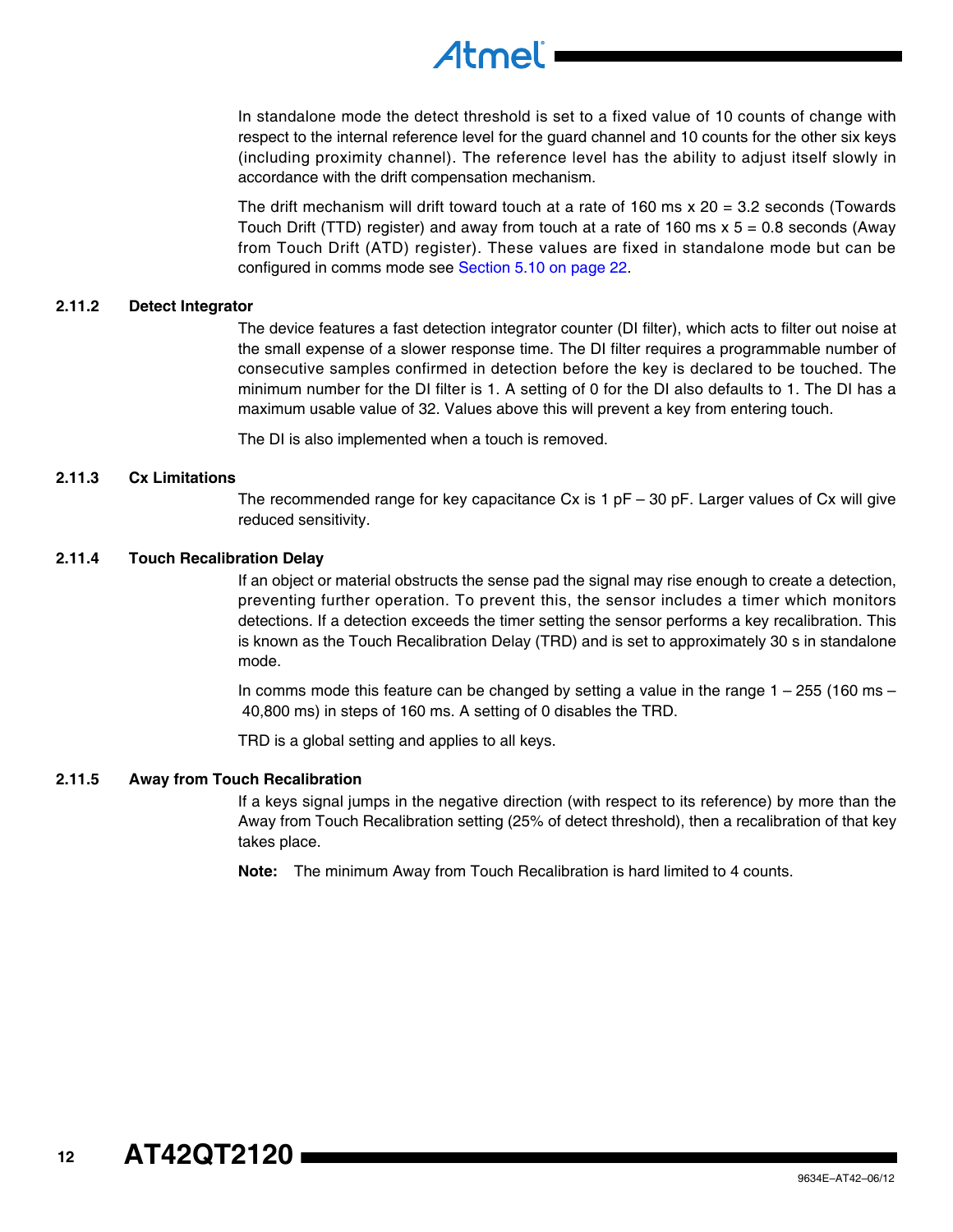#### **2.11.6 Drift Hold Time**

Drift Hold Time (DHT) is used to restrict drift on all keys while one or more keys are activated. DHT restricts the drifting on all keys until approximately four seconds after all touches have been removed.

This feature is particularly useful in cases of high-density keypads where touching a key or hovering a finger over the keypad would cause untouched keys to drift, and therefore create a sensitivity shift, and ultimately inhibit touch detection. In Comms mode this value is settable, see [Section 5.13 on page 24](#page-23-1).

The QT2120 will remain in fast mode (LP = 1) for the duration of the DHT counter. The total DHT time is 160 ms  $\times$  DHT value. The default setting for DHT is 25, so 160 ms  $\times$  25 =  $\sim$ 4 seconds. The QT2120 will not drift or re-enter slow LP mode during this time.

#### **2.11.7 Hysteresis**

Hysteresis is fixed at 12.5% of the Detect Threshold. When a key enters a detect state once the DI count has been reached, the Detect threshold (DTHR) value is changed by a small amount (12.5% of DTHR) in the direction away from touch. This is done to effect hysteresis and so makes it less likely a key will dither in and out of detect. DTHR is restored once the key drops out of detect.

**Note:** The minimum value for hysteresis is 2 counts.

# **3. Wiring and Parts**

#### **3.1 Rs Resistors**

Series resistors Rs (Rs0 – Rs11 for comms mode and Rs0 – Rs6 for standalone mode) are in line with the electrode connections and should be used to limit electrostatic discharge (ESD) currents and to suppress radio frequency interference (RFI). Series resistors are recommended for noise reduction. They should be approximately 4.7 k $\Omega$  to 20 k $\Omega$  each. For maximum noise rejection the value may be up to 100 k $\Omega$ . Care should be taken in this case that the sensor keys are fully charged. The Charge Time may need to be increased (see [Section 5.15 on page 26\)](#page-25-1). Each count increase will extend the charge pulse by approximately 1  $\mu$ s.

#### **3.2 LED Traces and Other Switching Signals**

Digital switching signals near the sense lines induce transients into the acquired signals, deteriorating the signal-to-noise (SNR) performance of the device. Such signals should be routed away from the sensing traces and electrodes, or the design should be such that these lines are not switched during the course of signal acquisition (bursts).

LED terminals which are multiplexed or switched into a floating state, and which are within, or physically very near, a key (even if on another nearby PCB) should be bypassed to either Vss or Vdd with at least a 10 nF capacitor. This is to suppress capacitive coupling effects which can induce false signal shifts. The bypass capacitor does not need to be next to the LED, in fact it can be quite distant. The bypass capacitor is noncritical and can be of any type.

LED terminals which are constantly connected to Vss or Vdd do not need further bypassing.

<u>ı Atmeli</u>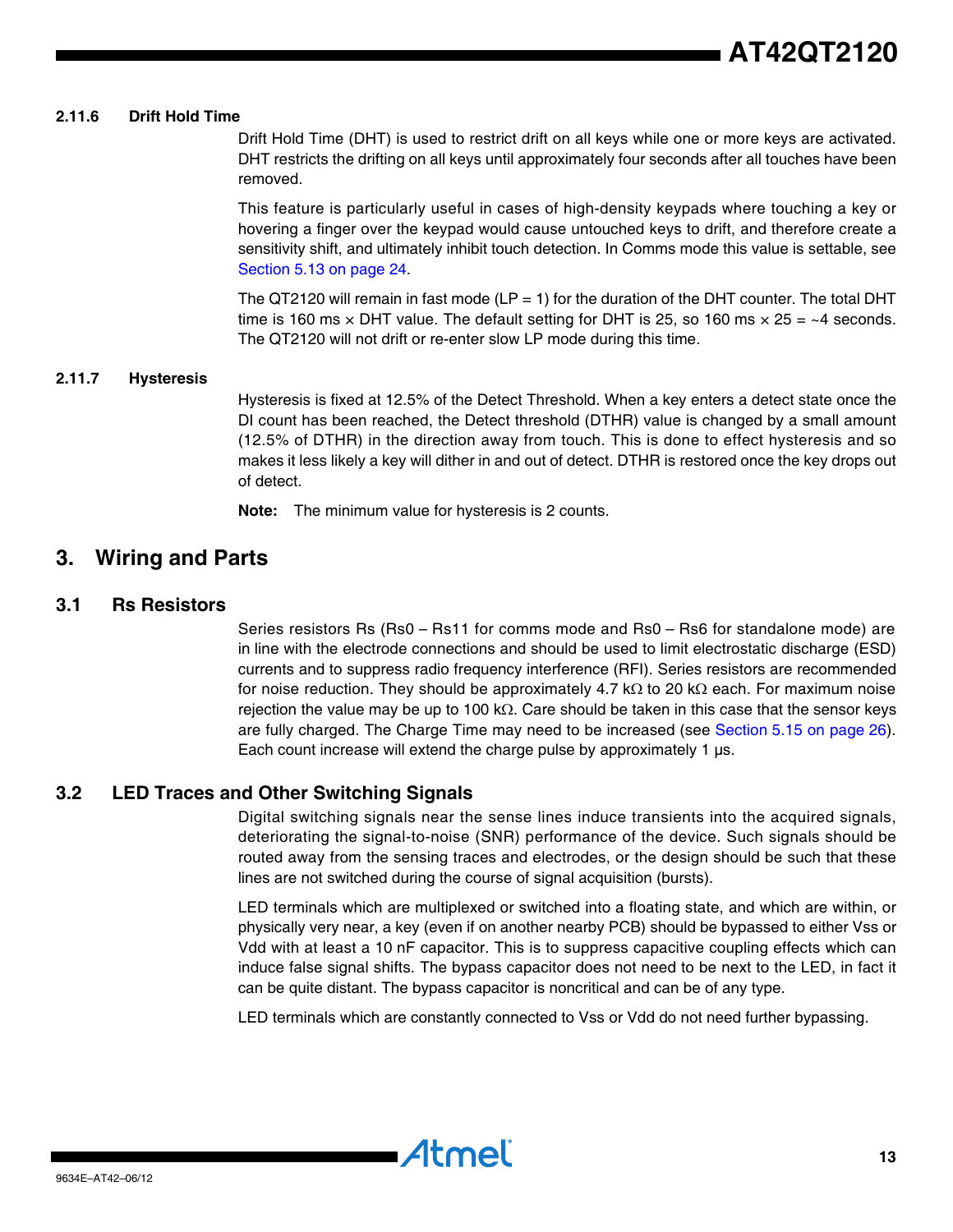

### **3.3 PCB Cleanliness**

Modern no-clean flux is generally compatible with capacitive sensing circuits.



CAUTION: If a PCB is reworked to correct soldering faults relating to the device, or to any associated traces or components, be sure that you fully understand the nature of the flux used during the rework process. Leakage currents from hygroscopic ionic residues can stop capacitive sensors from functioning. If you have any doubts, a thorough cleaning after rework may be the only safe option.

If a PCB is reworked in any way, clean it thoroughly to remove all traces of the flux residue around the capacitive sensor components. Dry it thoroughly before any further testing is conducted.

#### **3.4 Power Supply**

See [Section 6.2 on page 30](#page-29-0) for the power supply range. If the power supply fluctuates slowly with temperature, the device tracks and compensates for these changes automatically with only minor changes in sensitivity. If the supply voltage drifts or shifts quickly, the drift compensation mechanism is not able to keep up, causing sensitivity anomalies or false detections.

The power should be clean and come from a separate regulator if possible. However, this device is designed to minimize the effects of unstable power, and except in extreme conditions should not require a separate Low Dropout (LDO) regulator.



**CAUTION:** A regulator IC shared with other logic can result in erratic operation and is **not** advised.

A single ceramic 0.1 µF bypass capacitor, with short traces, should be placed very close to the power pins of the IC. Failure to do so can result in device oscillation, high current consumption and erratic operation.

It is assumed that a larger bypass capacitor (like  $1 \mu F$ ) is somewhere else in the power circuit; for example, near the regulator.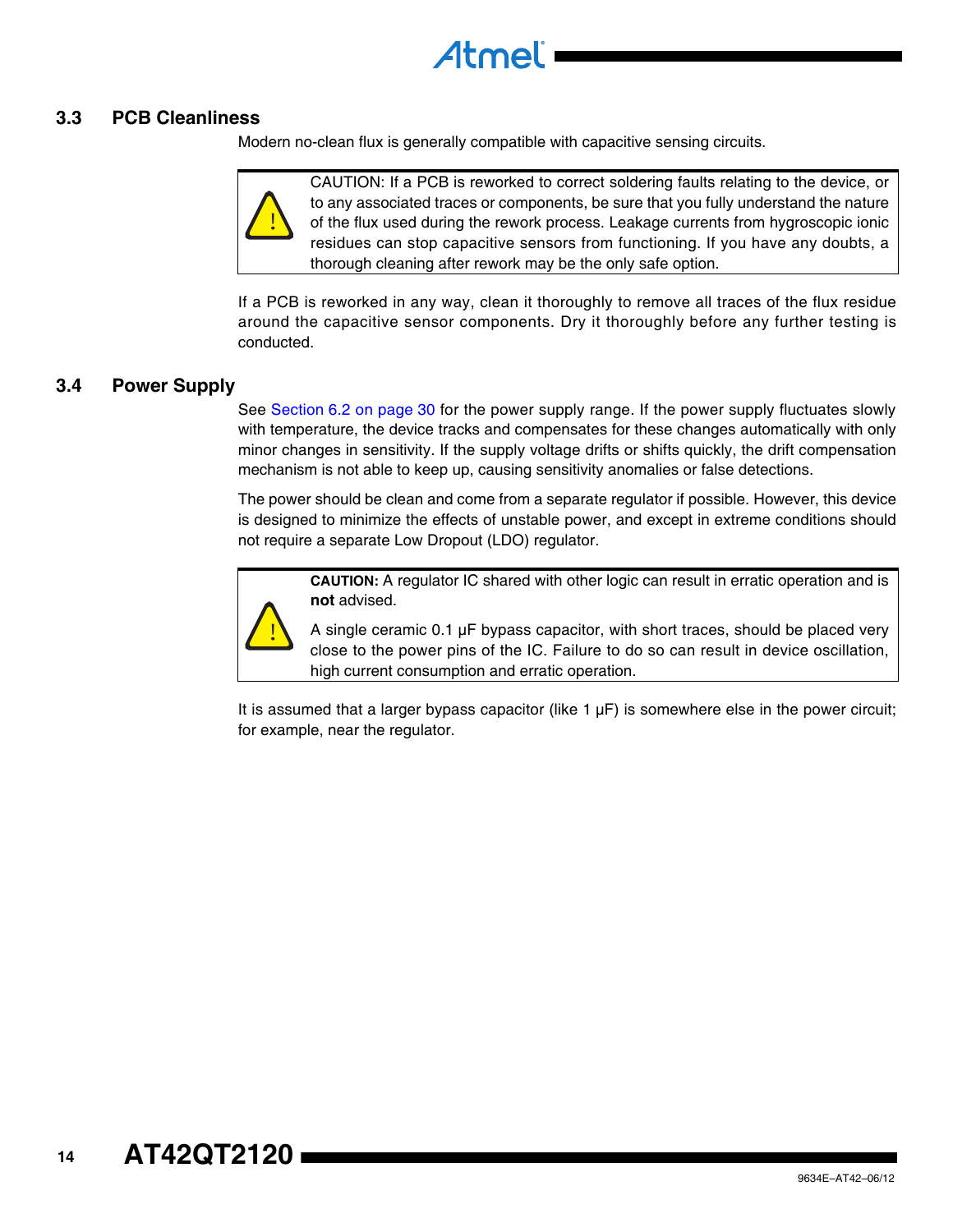# **4. I<sup>2</sup> C-compatible Communications (Comms Mode Only)**

#### **4.1 I<sup>2</sup> C-compatible Protocol**

#### **4.1.1 Protocol**

The I<sup>2</sup>C-compatible protocol is based around access to an address table (see Table [5-1 on](#page-17-0) [page](#page-17-0) 18) and supports multibyte reads and writes. The maximum clock rate is 400 kHz.

See [Section A on page 41](#page-40-0) for an overview of l<sup>2</sup>C bus operation.

#### **4.1.2 Signals**

The I<sup>2</sup>C-compatible interface requires two signals to operate:

- **SDA** Serial Data
- **SCL** Serial Clock

A third line, CHANGE, is used to signal when the device has seen a change in the status byte:

• **CHANGE:** Open-drain, active low when the device status has changed since the last I<sup>2</sup>C read. After reading the four status bytes  $(1)$  (or all the status bytes which have changed since the previous read), this pin floats (high) again if it is pulled up with an external resistor. If the status bytes change back to their original state before the host has read the status bytes (for example, a touch followed by a release), the CHANGE line is held low. In this case, a read to any memory location clears the CHANGE line.

#### **4.2 I<sup>2</sup> C-compatible Address**

There is one preset  $l^2C$ -compatible address of 0x1C (28). This is not changeable.

#### **4.3 Data Read/Write**

#### **4.3.1 Address Pointer**

The internal address pointer is initialized to address 0.

#### **4.3.2 Writing Data to the Device**

The sequence of events required to write data to the device is shown next.

|    | <b>Host to Device</b> |                                   |  |  | Device Tx to Host |  |
|----|-----------------------|-----------------------------------|--|--|-------------------|--|
| S. |                       | SLA+W   A   MemAddress   A   Data |  |  |                   |  |

#### **Table 4-1.** Description of Write Data Bits

| Key               | <b>Description</b>                  |
|-------------------|-------------------------------------|
| S                 | <b>START</b> condition              |
| $SLA+W$           | Slave address plus write bit        |
| A                 | Acknowledge bit                     |
| <b>MemAddress</b> | Target memory address within device |
| Data              | Data to be written                  |
| P                 | Stop condition                      |

1. Detection Status Byte, Key Status Byte[0], Key Status Byte[1], Slider Position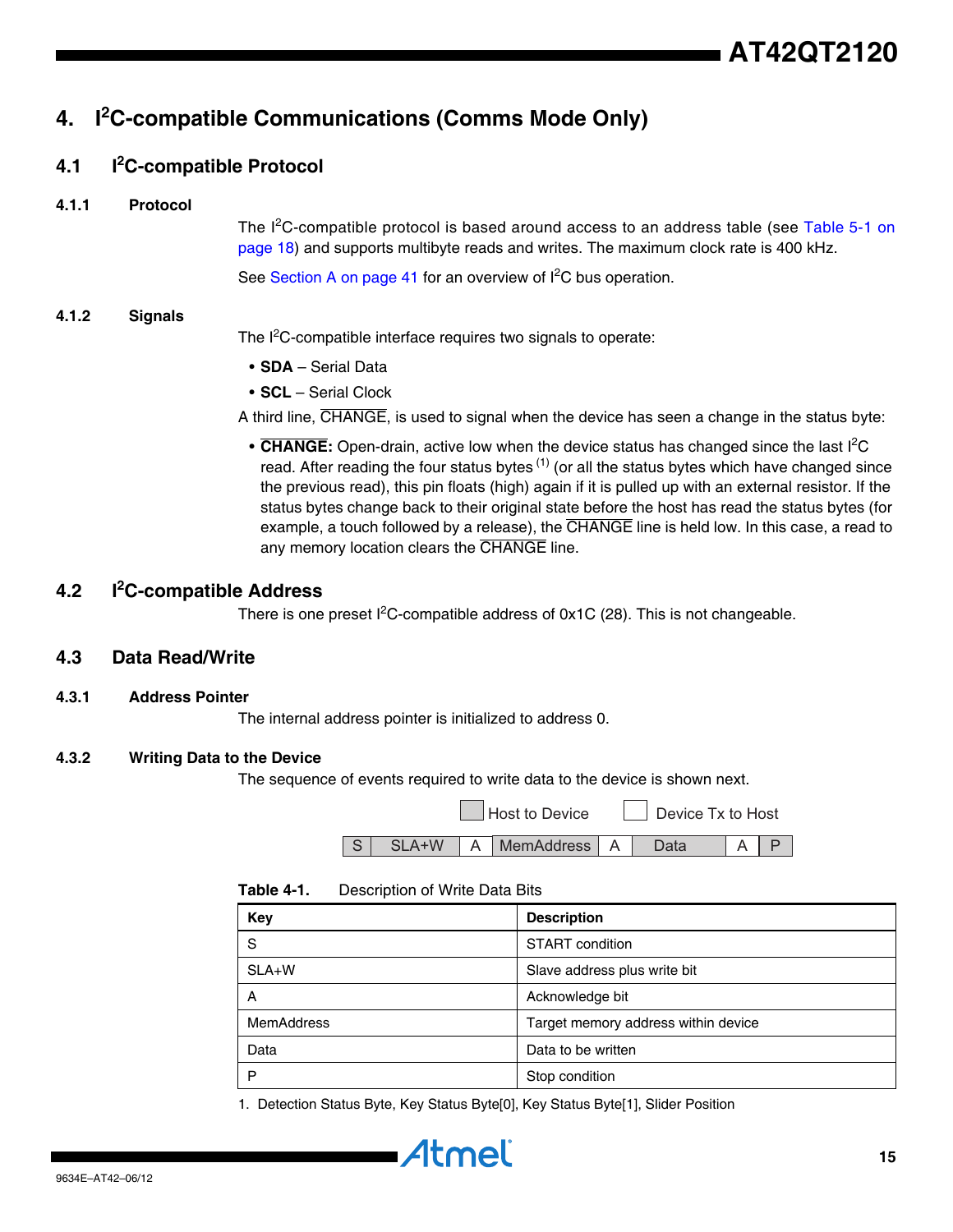

- 2. The host follows this by sending the slave address of the device together with the WRITE bit.
- 3. The device sends an ACK.
- 4. The host then sends the memory address within the device it wishes to write to.
- 5. The device sends an ACK.
- 6. The host transmits one or more data bytes; each is acknowledged by the device (unless trying to write to an invalid address). Valid write address are  $5 - 51$ .
- 7. If the host sends more than one data byte, they are written to consecutive memory addresses.
- 8. The device automatically increments the target memory address after writing each data byte.
- 9. After writing the last data byte, the host should send the STOP condition.

**Note:** the host should not try to write to addresses outside the range 0x06 to 0x33 (6 – 51) because this is the limit of the device's internal memory address.

### **4.3.3 Reading Data From the Device**

The sequence of events required to read data from the device is shown next.



- 1. The host initiates the transfer by sending the START condition
- 2. The host follows this by sending the slave address of the device together with the WRITE bit.
- 3. The device sends an ACK.
- 4. The host then sends the memory address within the device it wishes to read from.
- 5. The device sends an ACK if the address to be read from is less than 0x63 otherwise it sends a NACK).
- 6. The host must then send a STOP and a START condition followed by the slave address again but this time accompanied by the READ bit.
- **Note:** Alternatively, instead of step 6, a repeated START can be sent so the host does not need to relinquish control of the bus.
- 7. The device returns an ACK, followed by a data byte.
- 8. The host must return either an ACK or NACK.
	- a. If the host returns an ACK, the device subsequently transmits the data byte from the next address. Each time a data byte is transmitted, the device automatically increments the internal address. The device continues to return data bytes until the host responds with a NACK.
	- b. If the host returns a NACK, it should then terminate the transfer by issuing the STOP condition.
- 9. The device resets the internal address to the location indicated by the memory address sent to it previously. Therefore, there is no need to send the memory address again when reading from the same location.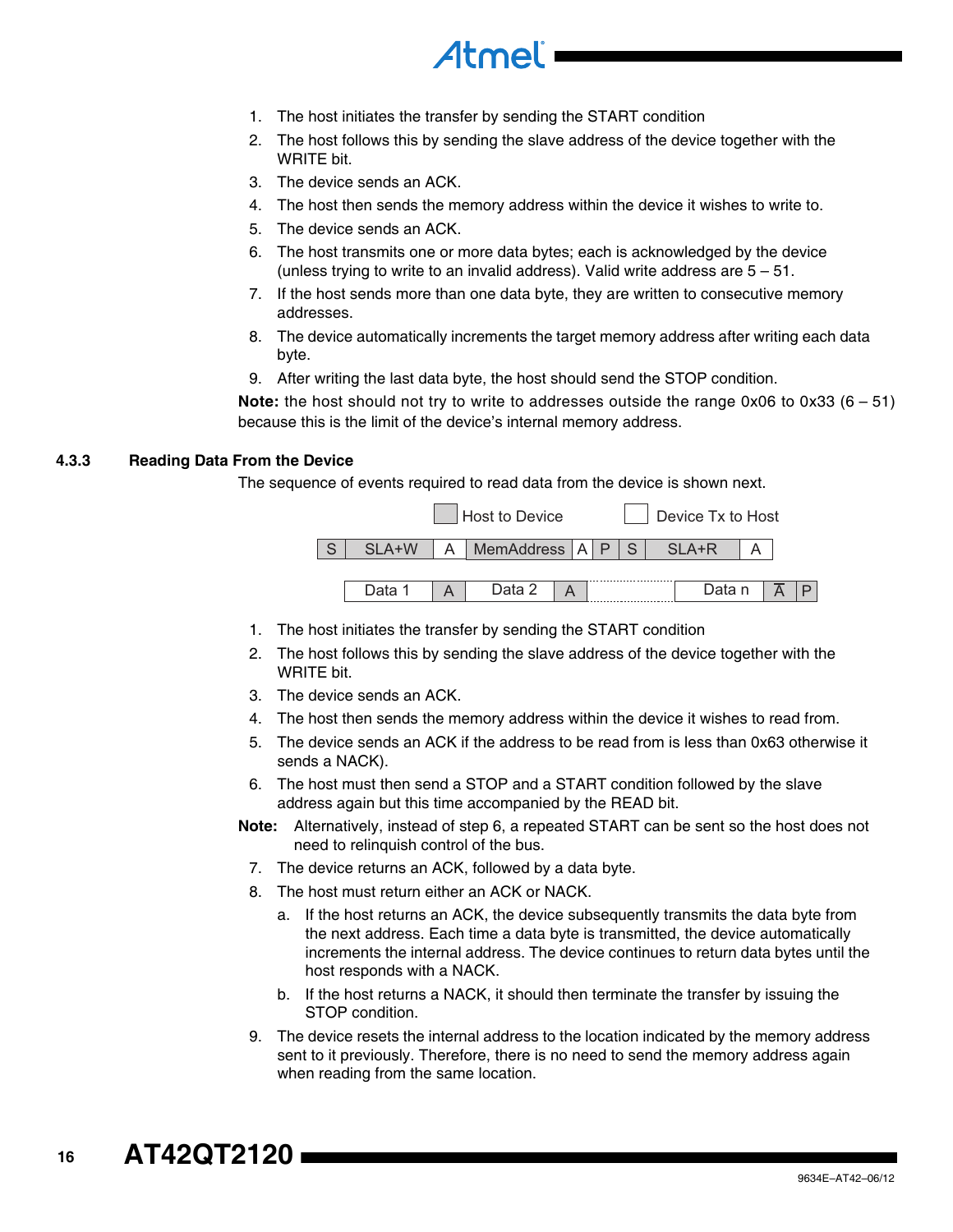**Note:** Reading the 16-bit reference and signal values is not an automatic operation; reading the first byte of a 16-bit value does not lock the other byte. As a result glitches in the reported value may be seen as values increase from 255 to 256, or decrease from 256 to 255. This device also supports the use of a repeated START condition as an alternative to the Stop condition.

# **4.4 SDA, SCL**

The I<sup>2</sup>C-compatible bus transmits data and clock with SDA and SCL respectively. They are open-drain; that is I<sup>2</sup>C-compatible master and slave devices can only drive these lines low or leave them open. The termination resistors pull the line up to Vdd if no  $l^2C$ -compatible device is pulling it down.

The termination resistors commonly range from 1 k $\Omega$  to 10 k $\Omega$  and should be chosen so that the rise times on SDA and SCL meet the  $I<sup>2</sup>C$ -compatible specifications (300 ns maximum for 400 kHz operation).

### **4.5 Standalone Mode**

If  $l^2C$ -compatible communications are not required, then standalone mode can be enabled by connecting the MODE pin to Vdd. See [Section 2.4 on page 9](#page-8-0) for more information.

In Standalone mode (Mode pin connected to Vdd at start-up) the chip is configured to specific settings:

- Key0 is configured as a proximity channel. If this key goes into detect then PXOUT is asserted high.
- Key1 is configured as a guard channel and should have a PCB layout which reflects this.
- Keys 2 6 are standard QTouchADC keys and have pins OUT 2 6 configured to reflect their respective touch status.
- Keys1 6 are configured to have the same AKS group setting.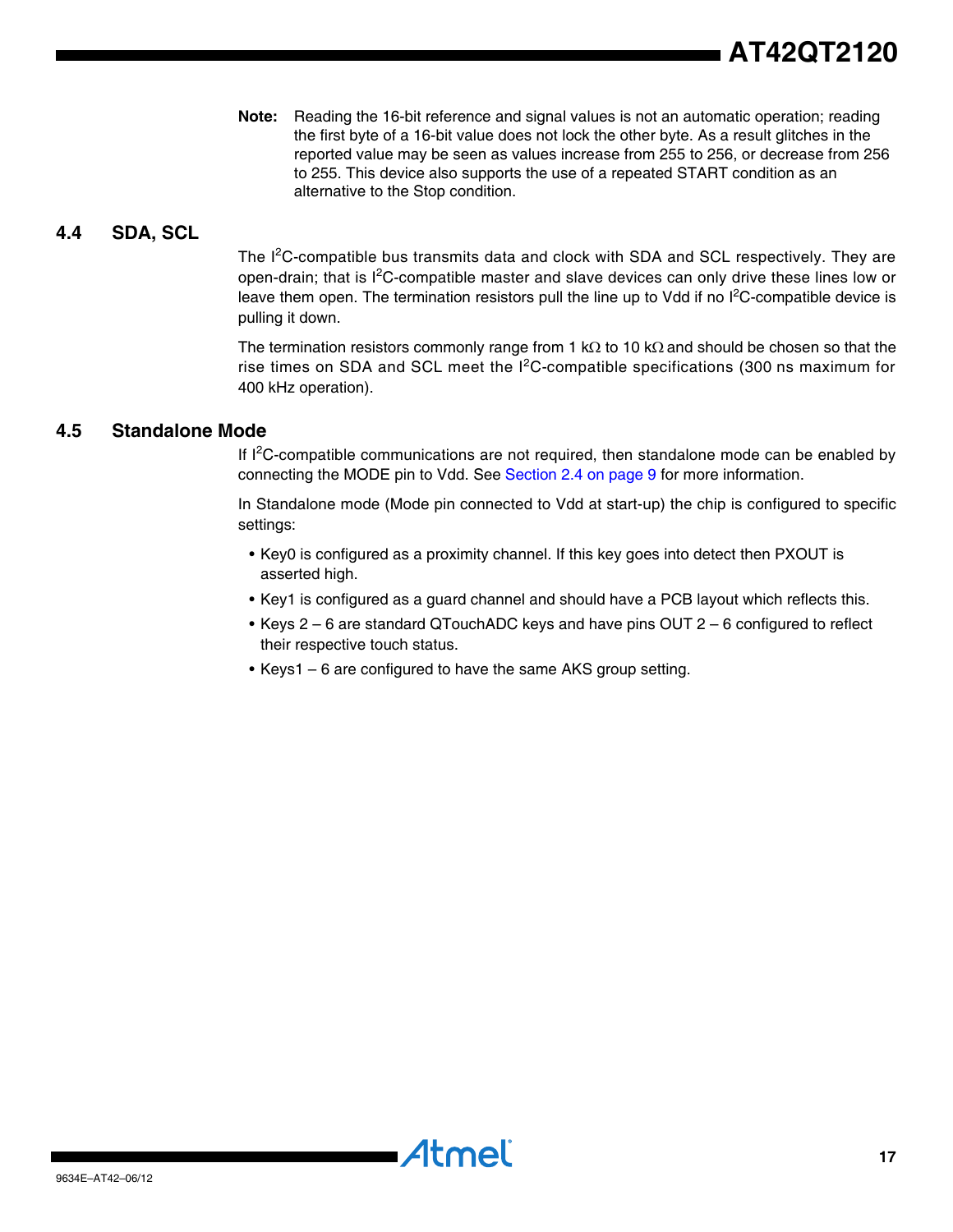

# **5. Setups**

# **5.1 Introduction**

The device calibrates and processes signals using a number of algorithms specifically designed to provide for high survivability in the face of adverse environmental challenges. User-defined Setups are employed to alter these algorithms to suit each application. These Setups are loaded into the device over the I<sup>2</sup>C-compatible serial interfaces. In standalone mode these settings are fixed to predetermined values.

| <b>Address</b> | <b>Use</b>              | Bit 7       | Bit 6                | Bit 5    | Bit 4             | Bit 3                              | Bit 2                    | Bit 1         | Bit 0       | R/W          |
|----------------|-------------------------|-------------|----------------------|----------|-------------------|------------------------------------|--------------------------|---------------|-------------|--------------|
| $\mathbf 0$    | Chip ID                 |             | Chip $Id = 0x3E(62)$ |          |                   |                                    |                          |               | R           |              |
| 1              | <b>Firmware Version</b> |             | Major version        |          |                   |                                    |                          | Minor version |             | R            |
| $\overline{2}$ | <b>Detection Status</b> |             | CALIBRATE OVERFLOW   | $\equiv$ | $\qquad \qquad -$ | $\overline{\phantom{0}}$           | $\overline{\phantom{0}}$ | <b>SDET</b>   | <b>TDET</b> | $\mathsf{R}$ |
| 3              |                         | KEY7        | KEY6                 | KEY5     | KEY4              | KEY3                               | KEY <sub>2</sub>         | KEY1          | KEY0        | R            |
| 4              | <b>Key Status</b>       |             | Reserved             |          |                   | KEY11                              | KEY10                    | KEY9          | KEY8        | R            |
| 5              | <b>Slider Position</b>  |             |                      |          |                   | Slider position                    |                          |               |             | R            |
| 6              | Calibrate               |             |                      |          |                   | Calibrate Command                  |                          |               |             | R/W          |
| 7              | Reset                   |             |                      |          |                   | <b>Reset Command</b>               |                          |               |             | R/W          |
| 8              | LP                      |             |                      |          |                   | Low Power (LP) Mode                |                          |               |             | R/W          |
| 9              | <b>TTD</b>              | $\mathbf 0$ |                      |          |                   | Towards Touch Drift compensation   |                          |               |             | R/W          |
| 10             | <b>ATD</b>              | $\mathbf 0$ |                      |          |                   | Away from Touch Drift compensation |                          |               |             | R/W          |
| 11             | DI                      |             |                      |          |                   | Detection integrator               |                          |               |             | R/W          |
| 12             | <b>TRD</b>              |             |                      |          |                   | <b>Touch Recal Delay</b>           |                          |               |             | R/W          |
| 13             | DHT                     |             |                      |          |                   | Drift Hold Time                    |                          |               |             | R/W          |
| 14             | <b>Slider Options</b>   | EN          | <b>WHEEL</b>         |          |                   |                                    | Reserved                 |               |             | R/W          |
| 15             | Charge Time             |             | Reserved             |          |                   |                                    | <b>Charge Time</b>       |               |             |              |
| 16             | Key 0 Detect Threshold  |             |                      |          |                   | Detect Threshold level for key 0   |                          |               |             | R/W          |
| 17             | Key 1 Detect Threshold  |             |                      |          |                   | Detect Threshold level for key 1   |                          |               |             | R/W          |
| 18             | Key 2 Detect Threshold  |             |                      |          |                   | Detect Threshold level for key 2   |                          |               |             | R/W          |
| 19             | Key 3 Detect Threshold  |             |                      |          |                   | Detect Threshold level for key 3   |                          |               |             | R/W          |
| 20             | Key 4 Detect Threshold  |             |                      |          |                   | Detect Threshold level for key 4   |                          |               |             | R/W          |
| 21             | Key 5 Detect Threshold  |             |                      |          |                   | Detect Threshold level for key 5   |                          |               |             | R/W          |
| 22             | Key 6 Detect Threshold  |             |                      |          |                   | Detect Threshold level for key 6   |                          |               |             | R/W          |
| 23             | Key 7 Detect Threshold  |             |                      |          |                   | Detect Threshold level for key 7   |                          |               |             | R/W          |
| 24             | Key 8 Detect Threshold  |             |                      |          |                   | Detect Threshold level for key 8   |                          |               |             | R/W          |
| 25             | Key 9 Detect Threshold  |             |                      |          |                   | Detect Threshold level for key 9   |                          |               |             | R/W          |
| 26             | Key 10 Detect Threshold |             |                      |          |                   | Detect Threshold level for key 10  |                          |               |             | R/W          |
| 27             | Key 11 Detect Threshold |             |                      |          |                   | Detect Threshold level for key 11  |                          |               |             | R/W          |
| 28             | Key 0 Control           |             | Reserved             |          | <b>GUARD</b>      |                                    | <b>AKS</b>               | GPO           | EN          | R/W          |
| 29             | Key 1 Control           |             | Reserved             |          | <b>GUARD</b>      |                                    | <b>AKS</b>               | <b>GPO</b>    | EN          | R/W          |
| 30             | Key 2 Control           |             | Reserved             |          | <b>GUARD</b>      |                                    | <b>AKS</b>               | GPO           | EN          | R/W          |

<span id="page-17-0"></span>**Table 5-1.** Internal Register Address Allocation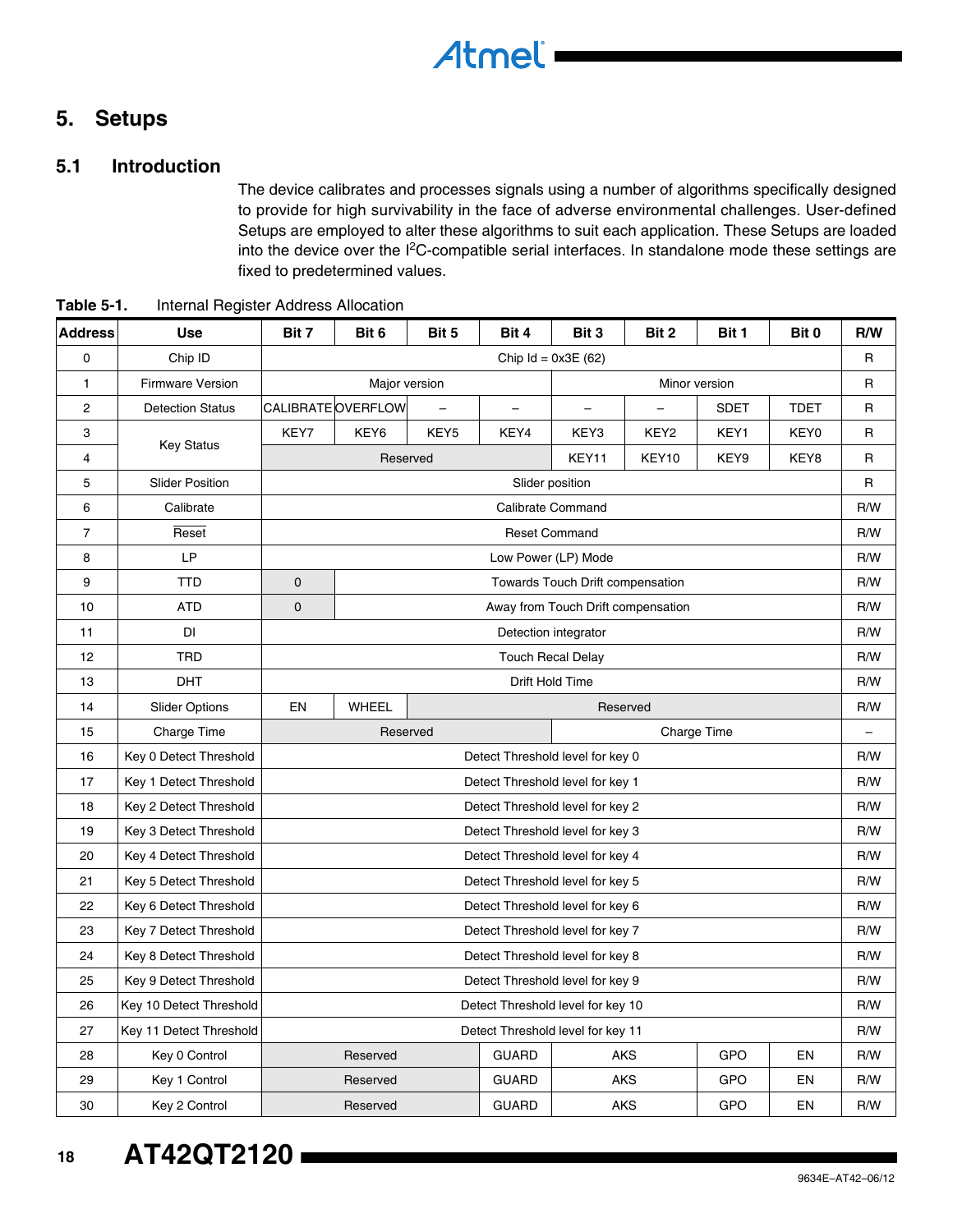**Table 5-1.** Internal Register Address Allocation (Continued)

| <b>Address</b> | <b>Use</b>         | Bit 7    | Bit 6              | Bit 5              | Bit 4                                                 | Bit 3  | Bit 2              | Bit 1      | Bit 0         | R/W |
|----------------|--------------------|----------|--------------------|--------------------|-------------------------------------------------------|--------|--------------------|------------|---------------|-----|
| 31             | Key 3 Control      |          | Reserved           |                    | <b>GUARD</b>                                          | AKS    |                    | <b>GPO</b> | EN            | R/W |
| 32             | Key 4 Control      |          | Reserved           |                    | <b>GUARD</b>                                          | AKS    |                    | GPO        | EN            | R/W |
| 33             | Key 5 Control      | Reserved |                    |                    | <b>GUARD</b>                                          | AKS    |                    | GPO        | EN            | R/W |
| 34             | Key 6 Control      | Reserved |                    |                    | <b>GUARD</b>                                          |        | <b>AKS</b>         | GPO        | EN            | R/W |
| 35             | Key 7 Control      |          | Reserved           |                    |                                                       |        | AKS                | GPO        | EN            | R/W |
| 36             | Key 8 Control      |          | Reserved           |                    |                                                       |        | AKS                | GPO        | EN            | R/W |
| 37             | Key 9 Control      |          | Reserved           |                    | <b>GUARD</b>                                          |        | AKS                | GPO        | EN            | R/W |
| 38             | Key 10 Control     |          | Reserved           |                    | <b>GUARD</b>                                          |        | AKS                | <b>GPO</b> | EN            | R/W |
| 39             | Key 11 Control     |          | Reserved           |                    | <b>GUARD</b>                                          |        | AKS                | GPO        | EN            | R/W |
| 40             | Key 0 Pulse Scale  | PULSE3   | PULSE2             | PULSE1             | <b>PULSE0</b>                                         | SCALE3 | SCALE2             | SCALE1     | <b>SCALE0</b> | R/W |
| 41             | Key 1 Pulse Scale  | PULSE3   | PULSE2             | PULSE1             | <b>PULSE0</b>                                         | SCALE3 | SCALE <sub>2</sub> | SCALE1     | <b>SCALE0</b> | R/W |
| 42             | Key 2 Pulse Scale  | PULSE3   | PULSE <sub>2</sub> | PULSE1             | <b>PULSE0</b>                                         | SCALE3 | SCALE2             | SCALE1     | <b>SCALE0</b> | R/W |
| 43             | Key 3 Pulse Scale  | PULSE3   | PULSE2             | PULSE1             | <b>PULSE0</b>                                         | SCALE3 | SCALE2             | SCALE1     | <b>SCALE0</b> | R/W |
| 44             | Key 4 Pulse Scale  | PULSE3   | PULSE2             | PULSE1             | <b>PULSE0</b>                                         | SCALE3 | SCALE2             | SCALE1     | <b>SCALE0</b> | R/W |
| 45             | Key 5 Pulse Scale  | PULSE3   | PULSE <sub>2</sub> | PULSE1             | <b>PULSE0</b>                                         | SCALE3 | SCALE2             | SCALE1     | <b>SCALE0</b> | R/W |
| 46             | Key 6 Pulse Scale  | PULSE3   | PULSE2             | PULSE1             | <b>PULSE0</b>                                         | SCALE3 | SCALE2             | SCALE1     | <b>SCALE0</b> | R/W |
| 47             | Key 7 Pulse Scale  | PULSE3   | PULSE <sub>2</sub> | PULSE1             | <b>PULSE0</b>                                         | SCALE3 | SCALE2             | SCALE1     | <b>SCALE0</b> | R/W |
| 48             | Key 8 Pulse Scale  | PULSE3   | PULSE <sub>2</sub> | PULSE1             | <b>PULSE0</b>                                         | SCALE3 | SCALE2             | SCALE1     | <b>SCALE0</b> | R/W |
| 49             | Key 9 Pulse Scale  | PULSE3   | PULSE2             | PULSE1             | <b>PULSE0</b>                                         | SCALE3 | SCALE2             | SCALE1     | <b>SCALE0</b> | R/W |
| 50             | Key 10 Pulse Scale | PULSE3   | PULSE <sub>2</sub> | PULSE1             | <b>PULSE0</b>                                         | SCALE3 | SCALE2             | SCALE1     | <b>SCALE0</b> | R/W |
| 51             | Key 11 Pulse Scale | PULSE3   | PULSE2             | PULSE <sub>1</sub> | <b>PULSE0</b>                                         | SCALE3 | SCALE2             | SCALE1     | <b>SCALE0</b> | R/W |
| $52 - 53$      | Key Signal 0       |          |                    |                    | Key signal 0 (MSByte) - Key signal 0 (LSByte)         |        |                    |            |               | R   |
| $54 - 55$      | Key Signal 1       |          |                    |                    | Key signal 1 (MSByte) – Key signal 1 (LSByte)         |        |                    |            |               | R   |
| 56–57          | Key Signal 2       |          |                    |                    | Key signal 2 (MSByte) – Key signal 2 (LSByte)         |        |                    |            |               | R   |
| 58-59          | Key Signal 3       |          |                    |                    | Key signal 3 (MSByte) - Key signal 3 (LSByte)         |        |                    |            |               | R   |
| $60 - 61$      | Key Signal 4       |          |                    |                    | Key signal 4 (MSByte) – Key signal 4 (LSByte)         |        |                    |            |               | R   |
| $62 - 63$      | Key Signal 5       |          |                    |                    | Key signal 5 (MSByte) – Key signal 5 (LSByte)         |        |                    |            |               | R   |
| $64 - 65$      | Key Signal 6       |          |                    |                    | Key signal 6 (MSByte) - Key signal 6 (LSByte)         |        |                    |            |               | R   |
| 66-67          | Key Signal 7       |          |                    |                    | Key signal 7 (MSByte) - Key signal 7 (LSByte)         |        |                    |            |               | R   |
| 68-69          | Key Signal 8       |          |                    |                    | Key signal 8 (MSByte) - Key signal 8 (LSByte)         |        |                    |            |               | R   |
| $70 - 71$      | Key Signal 9       |          |                    |                    | Key signal 9 (MSByte) - Key signal 9 (LSByte)         |        |                    |            |               | R   |
| $72 - 73$      | Key Signal 10      |          |                    |                    | Key signal 10 (MSByte) - Key signal 10 (LSByte)       |        |                    |            |               | R   |
| $74 - 75$      | Key Signal 11      |          |                    |                    | Key signal 11 (MSByte) – Key signal 11 (LSByte)       |        |                    |            |               | R   |
| 76-77          | Reference Data 0   |          |                    |                    | Reference data 0 (MSByte) - Reference data 0 (LSByte) |        |                    |            |               | R   |
| 78-79          | Reference Data 1   |          |                    |                    | Reference data 1 (MSByte) - Reference data 1 (LSByte) |        |                    |            |               | R   |
| $80 - 81$      | Reference Data 2   |          |                    |                    | Reference data 2 (MSByte) - Reference data 2 (LSByte) |        |                    |            |               | R   |
| $82 - 83$      | Reference Data 3   |          |                    |                    | Reference data 3 (MSByte) - Reference data 3 (LSByte) |        |                    |            |               | R   |
| 84-85          | Reference Data 4   |          |                    |                    | Reference data 4 (MSByte) - Reference data 4 (LSByte) |        |                    |            |               | R   |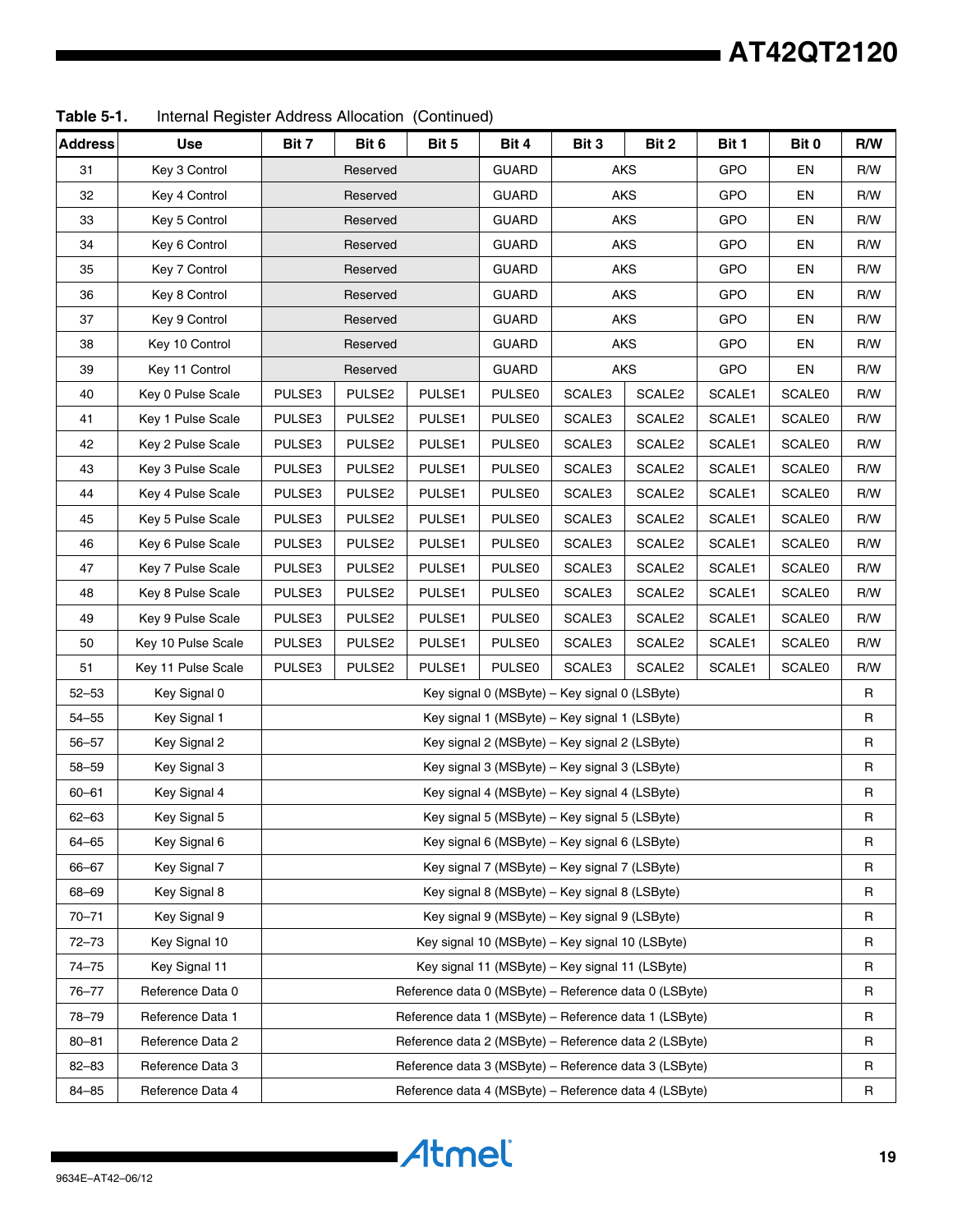

**Table 5-1.** Internal Register Address Allocation (Continued)

| <b>Address</b> | <b>Use</b>              | Bit 7                                                   | Bit 6                                                   | Bit 5 | Bit 4                                                 | Bit 3 | Bit 2 | Bit 1 | Bit 0 | R/W |
|----------------|-------------------------|---------------------------------------------------------|---------------------------------------------------------|-------|-------------------------------------------------------|-------|-------|-------|-------|-----|
| 86-87          | <b>Reference Data 5</b> |                                                         | Reference data 5 (MSByte) – Reference data 5 (LSByte)   |       |                                                       |       |       |       |       | R   |
| 88-89          | <b>Reference Data 6</b> |                                                         | Reference data 6 (MSByte) – Reference data 6 (LSByte)   |       |                                                       |       |       |       |       | R   |
| $90 - 91$      | Reference Data 7        |                                                         | Reference data 7 (MSByte) – Reference data 7 (LSByte)   |       |                                                       |       |       |       | R     |     |
| $92 - 93$      | Reference Data 8        |                                                         | Reference data 8 (MSByte) – Reference data 8 (LSByte)   |       |                                                       |       |       |       | R     |     |
| $94 - 95$      | Reference Data 9        |                                                         |                                                         |       | Reference data 9 (MSByte) – Reference data 9 (LSByte) |       |       |       |       | R   |
| $96 - 97$      | Reference Data 10       | Reference data 10 (MSByte) - Reference data 10 (LSByte) |                                                         |       |                                                       |       |       | R     |       |     |
| 98-99          | Reference Data 11       |                                                         | Reference data 11 (MSByte) – Reference data 11 (LSByte) |       |                                                       |       |       | R     |       |     |

# **5.2 Address 0: Chip ID**

| Table 5-2. | Chip ID |
|------------|---------|
|------------|---------|

| .              | ------ |       |       |       |         |       |       |       |
|----------------|--------|-------|-------|-------|---------|-------|-------|-------|
| <b>Address</b> | Bit 7  | Bit 6 | Bit 5 | Bit 4 | Bit 3   | Bit 2 | Bit 1 | Bit 0 |
|                |        |       |       |       | CHIP ID |       |       |       |

**CHIP ID:** Holds the chip ID; always 0x3E.

#### **5.3 Address 1: Firmware Version**

|            | <b>Table 5-3.</b> |              | <b>Firmware Version</b> |      |  |
|------------|-------------------|--------------|-------------------------|------|--|
| <b>DII</b> | <b>DID</b>        | <b>DIL 5</b> | <b>DIA</b>              | י יה |  |

| <b>Address</b> | Bit 7 | Bit 6 | Bit 5         | Bit 4 | Bit 3                | Bit 2 | Bit ' | Bit 0 |  |
|----------------|-------|-------|---------------|-------|----------------------|-------|-------|-------|--|
|                |       |       | MAJOR VERSION |       | <b>MINOR VERSION</b> |       |       |       |  |

**MAJOR VERSION**: Holds the major firmware version (for example revision 1.5).

**MINOR VERSION**: Holds the minor firmware version (for example revision 1.5).

### **5.4 Address 2: Detection Status**

| Table 5-4. | <b>Detection Status</b> |  |
|------------|-------------------------|--|
|            |                         |  |

| <b>Address</b> | Bit 7            | Bit 6               | Bit 5                    | Bit 4                    | Bit 3 | Bit 2                    | Bit 1       | Bit 0 |
|----------------|------------------|---------------------|--------------------------|--------------------------|-------|--------------------------|-------------|-------|
| -              | <b>CALIBRATE</b> | <b>OVERFLO</b><br>W | $\overline{\phantom{0}}$ | $\overline{\phantom{0}}$ |       | $\overline{\phantom{0}}$ | <b>SDET</b> | TDET  |

**CALIBRATE:** This bit is set during a calibration sequence.

**OVERFLOW:** This bit is set if the time to acquire all key signals exceeds 16 ms.

**SDET:** This bit is set if any of the slider/wheel channels are in detect.

**TDET:** This bit is set if any of the keys are in detect.

**Note:** If the slider or wheel is enabled then the SDET bit will be set when it is in detect. Also the relevant Key Status bit  $(0 - 2)$  and TDET will be set. These bits can be ignored if the SDET bit is set as the slider/wheel takes priority.

A change in these bytes will cause the CHANGE line to trigger.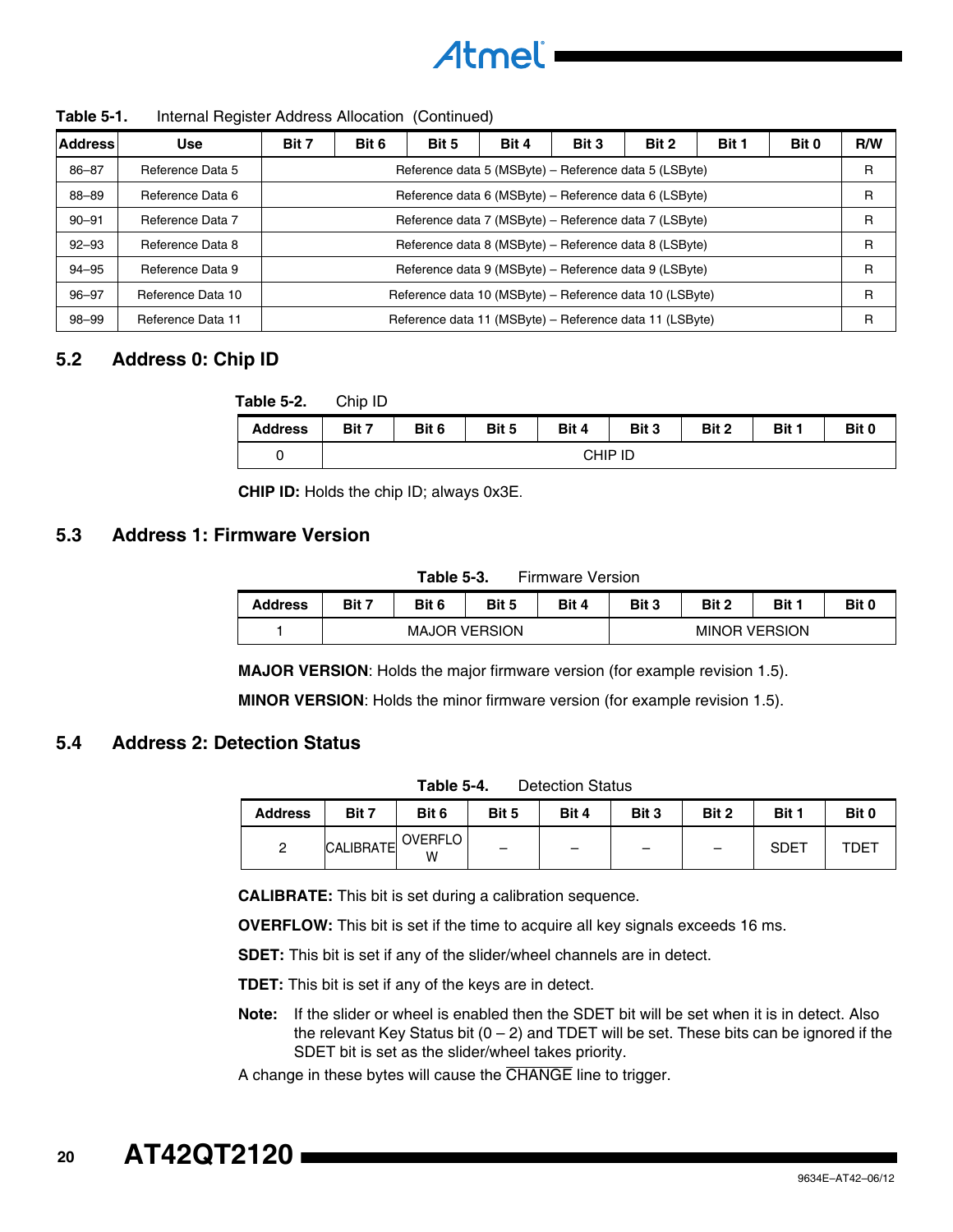### <span id="page-20-0"></span>**5.5 Addresses 3 – 4: Key Status**

| <b>Address</b> | Bit 7 | Bit 6            | Bit 5            | Bit 4 | Bit 3 | Bit 2             | Bit 1            | Bit 0            |
|----------------|-------|------------------|------------------|-------|-------|-------------------|------------------|------------------|
| 3              | KEY7  | KEY <sub>6</sub> | KEY <sub>5</sub> | KEY4  | KEY3  | KEY <sub>2</sub>  | KEY1             | KEY <sub>0</sub> |
| 4              |       |                  | Reserved         |       | KEY11 | KEY <sub>10</sub> | KEY <sub>9</sub> | KEY8             |

**Table 5-5.** Key Status

**KEY0 – KEY11:** These bits indicate which keys are in detection, if any. Touched keys report as 1, untouched or disabled keys report as 0. A change in these bytes will cause the CHANGE line to trigger.

#### **5.6 Address 5: Slider Position**

**Table 5-6.** Slider Position

| <b>Address</b> | Bit 7 | Bit 6 | Bit 5 | Bit 4 | Bit 3 | Bit 2 | Bit 1                  | Bit 0 |  |  |  |  |  |
|----------------|-------|-------|-------|-------|-------|-------|------------------------|-------|--|--|--|--|--|
| ∽              |       |       |       |       |       |       | <b>SLIDER POSITION</b> |       |  |  |  |  |  |

**SLIDER POSITION:** Reports the slider/wheel position. This value is only valid when the SDET bit in the Detection Status byte is set. A change in this value will cause the CHANGE line to assert low.

# **5.7 Address 6: Calibrate**

|                |       | Table 5-7.        |       | Calibrate |       |       |       |       |  |
|----------------|-------|-------------------|-------|-----------|-------|-------|-------|-------|--|
| <b>Address</b> | Bit 7 | Bit 6             | Bit 5 | Bit 4     | Bit 3 | Bit 2 | Bit 1 | Bit 0 |  |
| ี              |       | CALIBRATE COMMAND |       |           |       |       |       |       |  |

**CALIBRATE COMMAND:** Writing any nonzero value into this address triggers the device to start a calibration cycle. The CALIBRATE flag in the detection status register is set when the calibration begins and clears when the calibration has finished.

# **5.8 Address 7: Reset**

|                | <b>Table 5-8.</b><br>Reset |                      |       |       |       |       |       |       |  |  |  |
|----------------|----------------------------|----------------------|-------|-------|-------|-------|-------|-------|--|--|--|
| <b>Address</b> | Bit 7                      | Bit 6                | Bit 5 | Bit 4 | Bit 3 | Bit 2 | Bit 1 | Bit 0 |  |  |  |
|                |                            | <b>RESET COMMAND</b> |       |       |       |       |       |       |  |  |  |

**RESET COMMAND:** Writing any nonzero value to this address triggers the device to reset.

• Atmel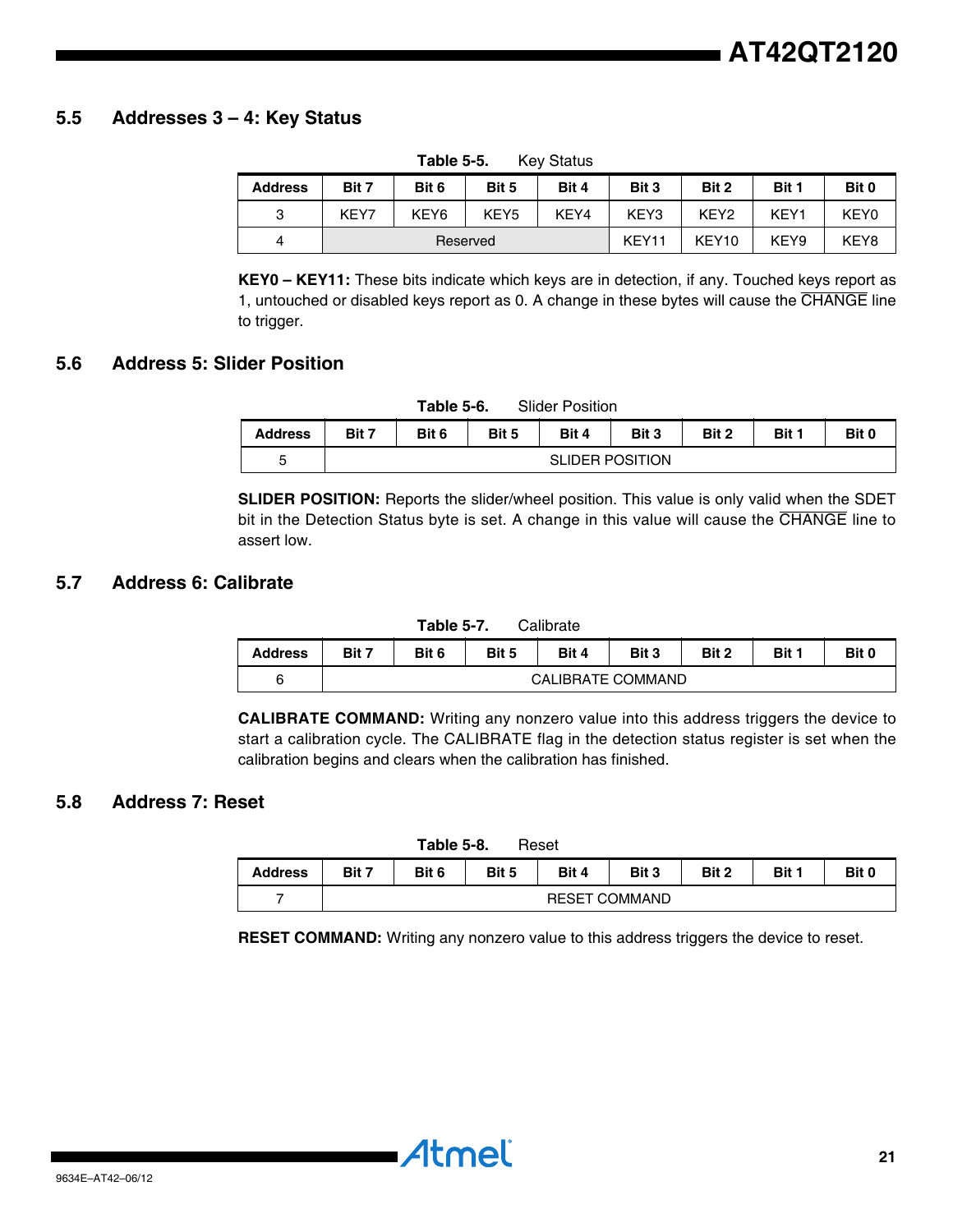# <span id="page-21-0"></span>**5.9 Address 8: Low Power (LP) Mode**

| <b>Table 5-9.</b><br>LP Mode |         |       |       |       |       |       |       |       |  |  |
|------------------------------|---------|-------|-------|-------|-------|-------|-------|-------|--|--|
| <b>Address</b>               | Bit 7   | Bit 6 | Bit 5 | Bit 4 | Bit 3 | Bit 2 | Bit 1 | Bit 0 |  |  |
| 8                            | LP MODE |       |       |       |       |       |       |       |  |  |

**LP MODE:** This 8-bit value determines the number of 16 ms intervals between key measurements. Longer intervals between measurements yield a lower power consumption but at the expense of a slower response to touch.

| <b>Setting</b> | <b>Time</b>      |
|----------------|------------------|
| 0              | Power Down       |
|                | 16 <sub>ms</sub> |
| 2              | $32 \text{ ms}$  |
| 3              | 48 ms            |
| 4              | 64 ms            |
| 254            | 4.064 s          |
| 255            | 4.08 s           |

**Default:** 1 (16 ms between key acquisitions)

To wake the device from Power-down mode a nonzero LP setting should be written to this address. The QT2120 can also be reset during power-down mode by writing a nonzero value to the reset register (address 7).

# <span id="page-21-1"></span>**5.10 Address 9 – 10: Toward Touch and Away from Touch Drift (TTD, ATD)**

**Table 5-10.** Toward Touch and Away from Touch Drift

| <b>Address</b> | Bit 7 | Bit 6 | Bit 5                     | Bit 4 | Bit 3 | Bit 2 | Bit 1 | Bit 0 |  |
|----------------|-------|-------|---------------------------|-------|-------|-------|-------|-------|--|
| 9              |       |       | <b>TOWARD TOUCH DRIFT</b> |       |       |       |       |       |  |
| 10             |       |       | AWAY FROM TOUCH DRIFT     |       |       |       |       |       |  |

**TOWARD TOUCH DRIFT** and **AWAY FROM TOUCH DRIFT**: Signals can drift because of changes in Cx and Cs over time and temperature. It is crucial that such drift be compensated for, else false detections and sensitivity shifts can occur.

Drift compensation (see [Figure 5-1](#page-22-0)) is performed by making the reference level track the raw signal at a slow rate, but only while there is no detection in effect. The rate of adjustment must be performed slowly, otherwise legitimate detections could be ignored. The parameters can be configured in increments of 0.16s.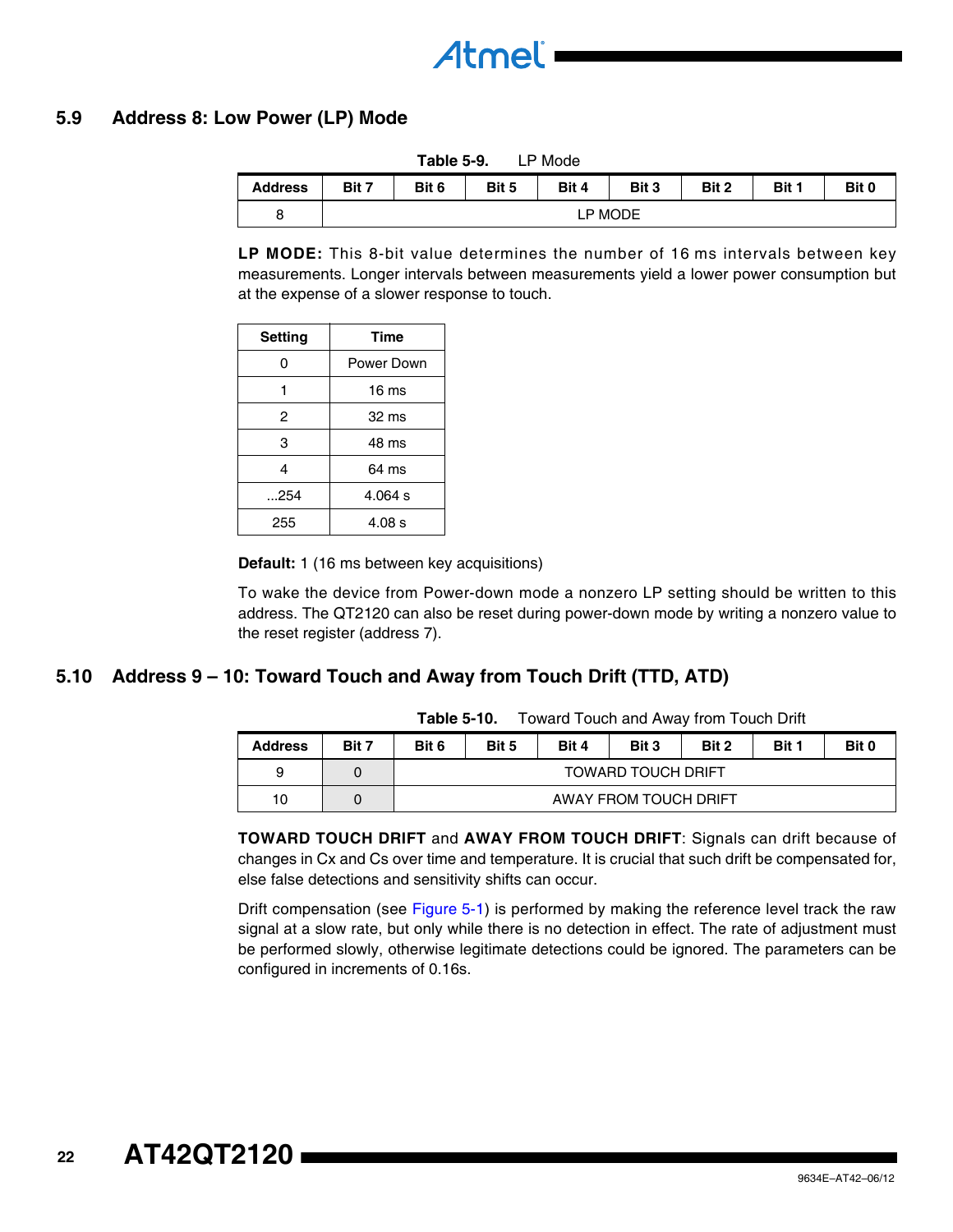<span id="page-22-0"></span>



The device drift compensates using a slew-rate limited change to the reference level; the threshold and hysteresis values are slaved to this reference.

When a finger is sensed, the signal increases due to capacitance being added to Cx. An isolated, untouched foreign object (a coin, or a water film) will cause the signal to drop very slightly due to an enhancement of coupling.

Once a finger is sensed, the drift compensation mechanism ceases since the signal is legitimately detecting an object. Drift compensation only works when the signal in question has not crossed the negative threshold level.

The drift compensation mechanism can be asymmetric; the drift-compensation can be made to occur in one direction faster than it does in the other simply by changing the TTD and ATD Setup parameters. This is a global configuration.

Specifically, drift compensation should be set to compensate faster for decreasing signals than for increasing signals. Increasing signals should not be compensated quickly, since an approaching finger could be compensated for partially or entirely before even touching the touchpad (Toward Touch Drift (TTD)).

However, an obstruction over the sense pad, for which the sensor has already made full allowance, could suddenly be removed leaving the sensor with an artificially suppressed reference level and thus become insensitive to touch. In this latter case, the sensor should compensate for the object's removal by lowering the reference level relatively quickly (Away from Touch Drift (ATD)).

Drift compensation and the detection time-outs work together to provide for robust, adaptive sensing. The time-outs provide abrupt changes in reference calibration depending on the duration of the signal 'event'.

If ATD or TTD is set to 0 then the drift compensation in the respective direction is disabled.

**Note:** it is recommended that the drift compensation rate be more than four times the LP mode period. This is to prevent undersampling, which decreases the algorithm's efficiency.

**Default TTD:** 20 (3.2 s / reference level)

**Default ATD:** 5 (0.8 s / reference level)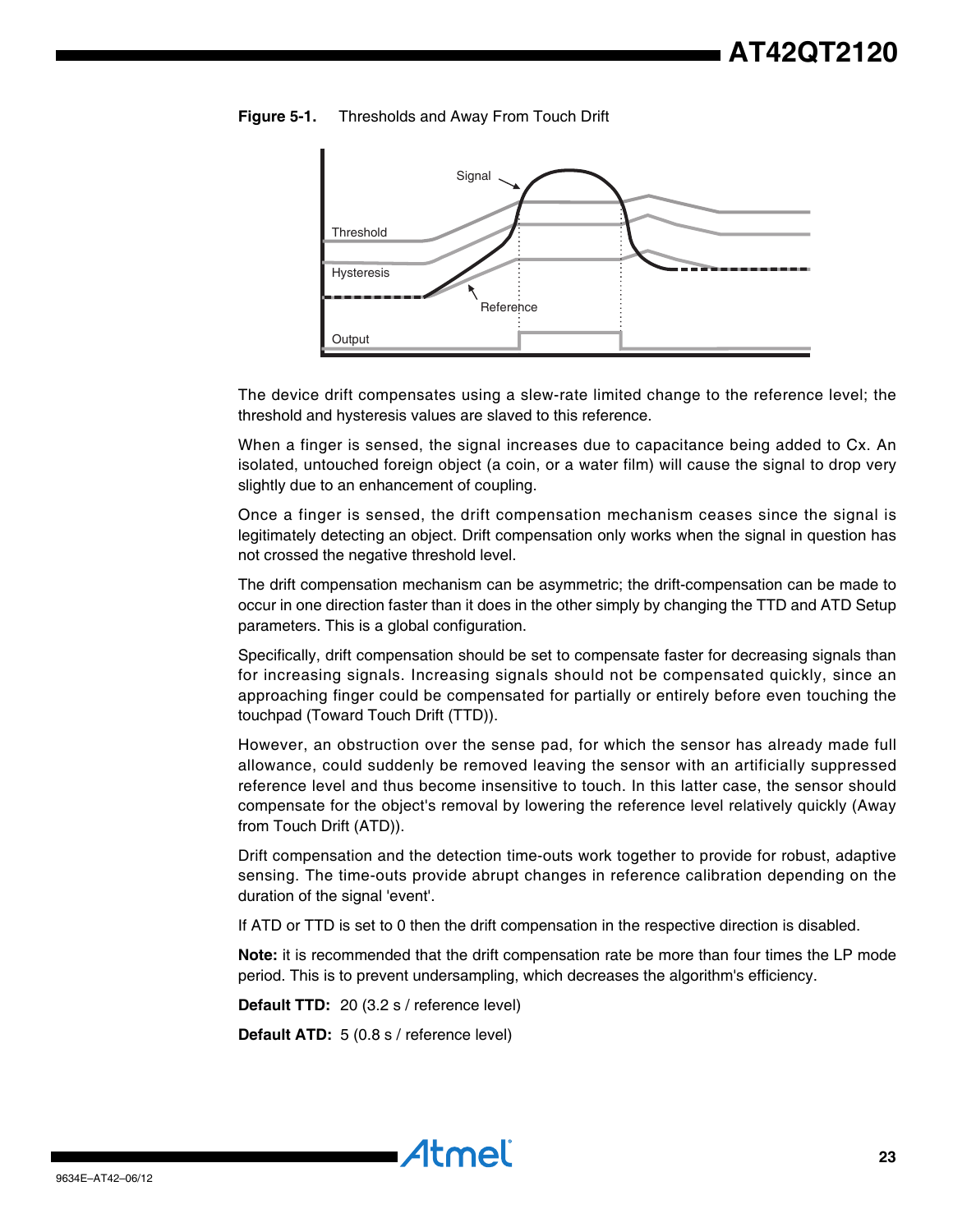# <span id="page-23-0"></span>**5.11 Address 11: Detection Integrator (DI)**

**Table 5-11.** Detection Integrator

| <b>Address</b> | Bit 7 | Bit 6 | Bit 5 | Bit 4 | Bit 3 | Bit 2 | Bit 1 | Bit 0 |
|----------------|-------|-------|-------|-------|-------|-------|-------|-------|
|                |       |       |       | ¬     | וש    |       |       |       |

**DI:** Allows the DI level to be set for each key. This 8-bit value controls the number of consecutive measurements that must be confirmed as having passed the key threshold before that key is registered as being in detect. The minimum value for the DI filter is 1. A settings of 0 for the DI also defaults to 1.

**Default:** 4 (maximum = 32)

# **5.12 Address 12: Touch Recal Delay (TRD)**

| <b>Table 5-12.</b> | <b>Touch Recal Delay</b> |
|--------------------|--------------------------|
|--------------------|--------------------------|

| <b>Address</b> | Bit 7 | Bit 6 | Bit 5 | Bit 4 | Bit 3 | Bit 2 | Bit 1 | Bit 0 |
|----------------|-------|-------|-------|-------|-------|-------|-------|-------|
| 12<br>1 C      |       |       |       |       | TRD   |       |       |       |

If an object unintentionally contacts a key resulting in a detection for a prolonged interval it is usually desirable to recalibrate the key in order to restore its function, perhaps after a time delay of some seconds.

The Touch Recal Delay timer monitors such detections; if a detection event exceeds the timer's setting, the key will be automatically recalibrated. After a recalibration has taken place, the affected key will once again function normally even if it is still being contacted by the foreign object. This feature is set globally.

TRD can be disabled by setting it to zero (infinite timeout) in which case the key will never autorecalibrate during a continuous detection (but the host could still command it).

TRD is set globally, which can range in value from 1 – 255. TRD above 0 is expressed in 0.16 s increments.

**Default:** 255 (Comms) 255 (Standalone)

# <span id="page-23-1"></span>**5.13 Address 13: Drift Hold Time (DHT)**

|                | 1able <b>p</b> -15.<br><b>DIIII HOIG TIITE</b> |       |       |       |       |       |       |       |  |  |  |
|----------------|------------------------------------------------|-------|-------|-------|-------|-------|-------|-------|--|--|--|
| <b>Address</b> | Bit 7                                          | Bit 6 | Bit 5 | Bit 4 | Bit 3 | Bit 2 | Bit 1 | Bit 0 |  |  |  |
| 13             |                                                |       |       |       | DHT   |       |       |       |  |  |  |

**Table 5-13.** Drift Hold Time

This is used to restrict drift on all keys while one or more keys are activated. DHT defines the length of time the drift is halted after a key detection. When DHT = 0, drifting is never suspended, even during a valid touch of another key.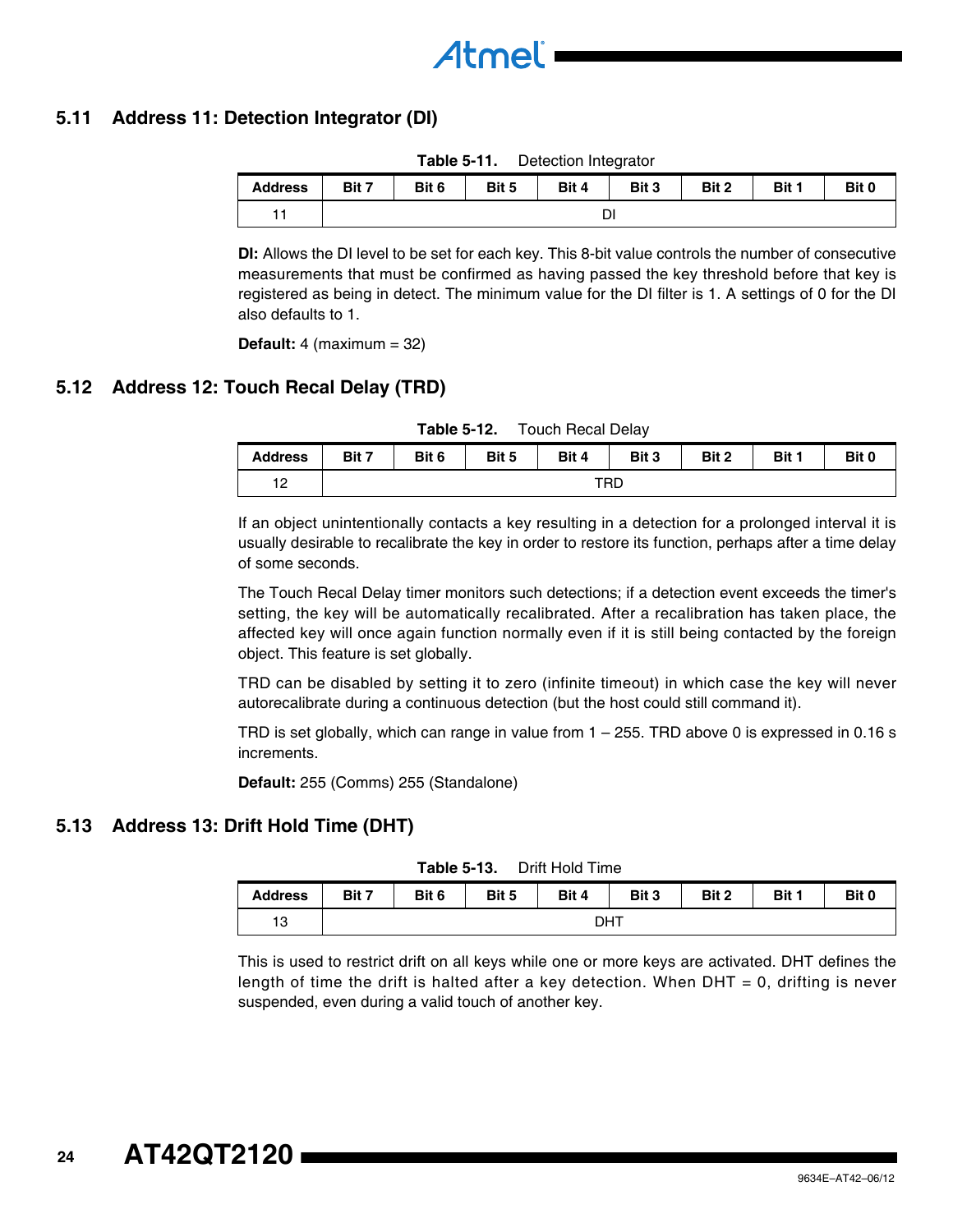**AT42QT2120**

This feature is particularly useful in cases of high-density keypads where touching a key or hovering a finger over the keypad would cause untouched keys to drift, and therefore create a sensitivity shift, and ultimately inhibit any touch detection. It is expressed in 0.16 s increments.

#### **DHT default value:** 25

**DHT range:** 0 – 255

### **5.14 Address 14: Slider Options**

| <b>Address</b> | Bit 7 | Bit 6 | Bit 5    | Bit 4 | Bit 3 | Bit 2 | Bit 1 | Bit 0 |
|----------------|-------|-------|----------|-------|-------|-------|-------|-------|
| 14             | EN    | WHEEL | Reserved |       |       |       |       |       |

**EN:** Setting this bit enables a Slider or Wheel to be configured. Only the first three channels (0, 1 and 2) can be used.

**WHEEL:** Setting this bit allows a wheel to be configured. If not set, and EN is enabled, it defaults to a slider.

The range of both is from  $0 - 255$ .

#### **Figure 5-2.** Slider/Wheel Settings





**EN default value:** 0 **WHEEL default value:** 0

**Atmel**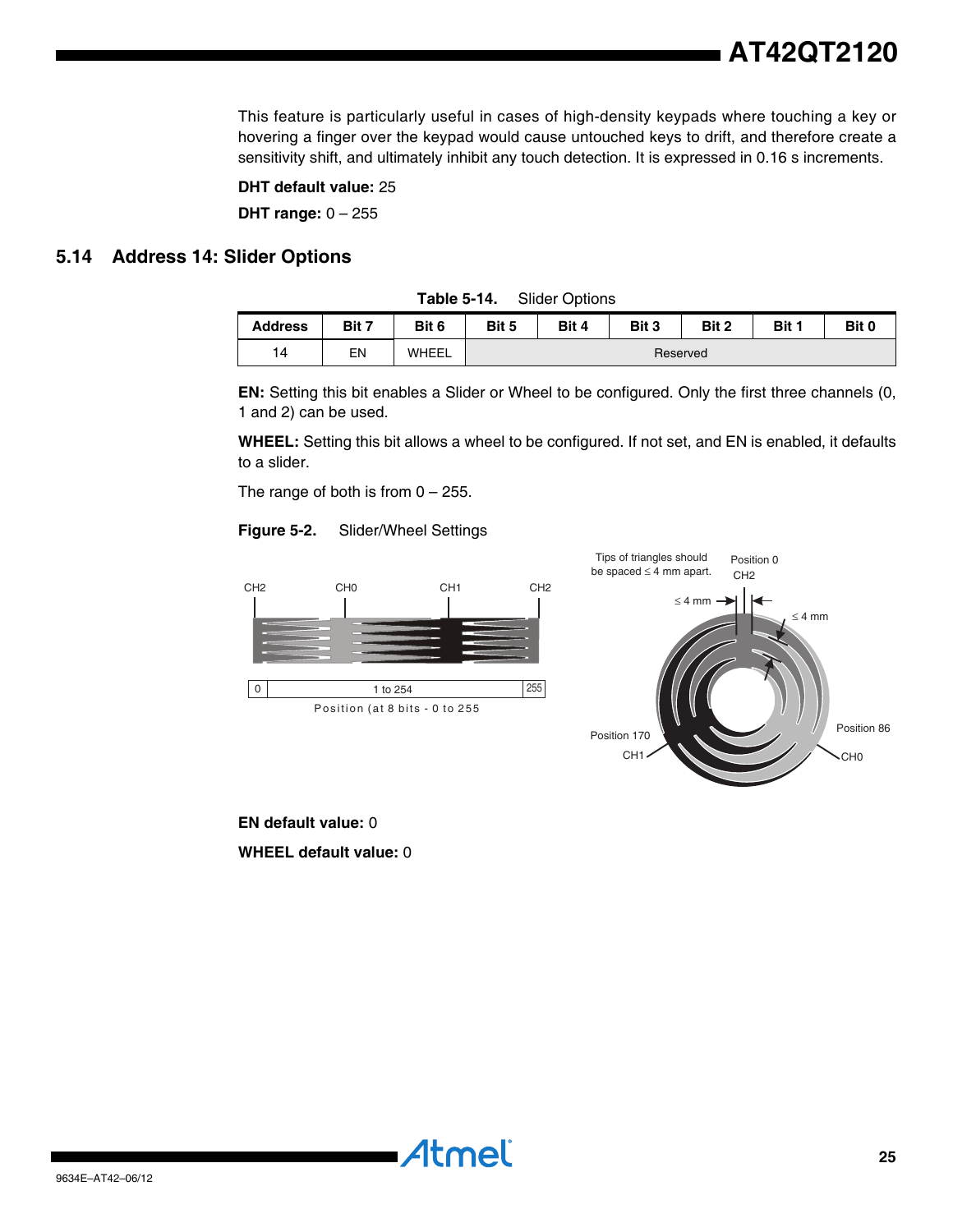# <span id="page-25-1"></span>**5.15 Address 15: Charge Time**

| $1$ uviv $3$ -ivi<br><b>UNDER</b> THE |       |                    |       |       |       |       |       |       |  |
|---------------------------------------|-------|--------------------|-------|-------|-------|-------|-------|-------|--|
| <b>Address</b>                        | Bit 7 | Bit 6              | Bit 5 | Bit 4 | Bit 3 | Bit 2 | Bit 1 | Bit 0 |  |
| 15                                    |       | <b>CHARGE TIME</b> |       |       |       |       |       |       |  |

**Table 5-15.** Charge Time

Prolongs the charge-transfer period of signal acquisition by 1  $\mu$ s per count.

Allows full charge-transfer for keys with heavy Rs / Cx loading.

**Range:** 0 – 255

**Default:** 0

### **5.16 Address 16 – 27: Detect Threshold (DTHR)**

| Table <b>5-To.</b><br>PERCITTIESHON |       |            |       |             |       |       |       |       |  |
|-------------------------------------|-------|------------|-------|-------------|-------|-------|-------|-------|--|
| <b>Address</b>                      | Bit 7 | Bit 6      | Bit 5 | Bit 4       | Bit 3 | Bit 2 | Bit 1 | Bit 0 |  |
| 16                                  |       | DTHR KEY 0 |       |             |       |       |       |       |  |
|                                     |       |            |       |             |       |       |       |       |  |
| 27                                  |       |            |       | DTHR KEY 11 |       |       |       |       |  |
|                                     |       |            |       |             |       |       |       |       |  |

**Table 5-16.** Detect Threshold

**DTHR KEY 0 – DTHR KEY 11:** these 8-bit values set the threshold value for each key to register a detection.

**Default:** 10 counts

**Note:** Do not use a setting of 0 as this causes a key to go into detection when its signal is equal to its reference.

### <span id="page-25-0"></span>**5.17 Addresses 28 – 39: Key Control**

| Table 5-17. Key Control |          |          |       |              |         |       |       |       |  |
|-------------------------|----------|----------|-------|--------------|---------|-------|-------|-------|--|
| <b>Address</b>          | Bit 7    | Bit 6    | Bit 5 | Bit 4        | Bit 3   | Bit 2 | Bit 1 | Bit 0 |  |
| 28                      | Reserved |          |       | <b>GUARD</b> | AKS     |       | GPO   | EN    |  |
|                         |          |          |       |              | $\cdot$ |       |       |       |  |
| 39                      |          | Reserved |       | <b>GUARD</b> |         | AKS   | GPO   | EN    |  |

**GUARD:** If set to 1, this key will act as a guard channel. A key set as a guard key does not affect the Detection Status or Key Status register and the CHANGE line is not asserted if this key goes into detect.

**AKS:** These bits control which keys are included in an AKS group. There can be up to three groups, each containing any number of keys (up to the maximum allowed for the mode). A setting of 0 disables AKS for that key.

Each key can have a value between 0 and 3, which assigns it to an AKS group of that number. A key may only go into detect when it has the largest signal change of any key in its group. A value of 0 means the key is not in any AKS group.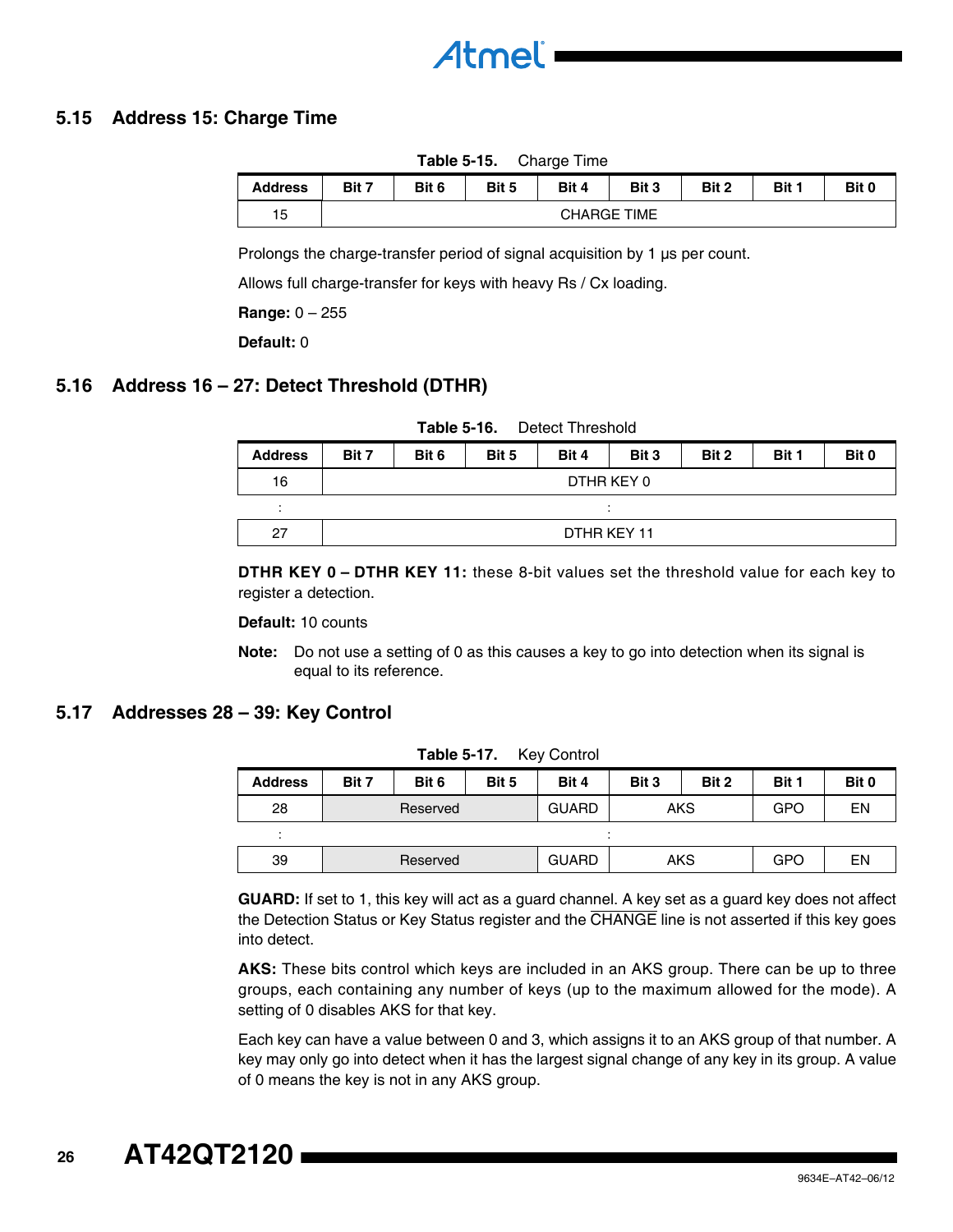**GPO:** If set to 0, this key is a driven-low output. If set to 1 then the output is driven high. Setting this bit only has an effect if the EN bit is set to 1.

**EN:** If set to 0, indicates that this key is to be used as a touch channel. Setting this bit to 1 will disable the key for touch use and make the channel pin an output.

**Note:** It is not possible to enable Channel 0 or Channel 1 as an output. Setting the GPO bit on these channels will only have the effect of disabling the key. When a change is made to the EN bit a calibration cycle may occur because of the change in the signal values. It is recommended to manually initiate a calibration cycle after a change is made to the EN bit regardless of this.

**Comms Defaults:** All Key Control bytes set to 0x00

**Standalone Defaults:** Key 0 Control byte = 0x00

Key 1 Control byte  $= 0x14$ 

Key  $2 - 11$  Control bytes =  $0x04$ 

#### <span id="page-26-0"></span>**5.18 Addresses 40 – 51: Pulse/Scale for Keys**

| <b>Address</b> | Bit 7 | Bit 6 | Bit 5        | Bit 4 | Bit 3        | Bit 2 | Bit 1 | Bit 0 |  |
|----------------|-------|-------|--------------|-------|--------------|-------|-------|-------|--|
| 40             |       |       | <b>PULSE</b> |       | <b>SCALE</b> |       |       |       |  |
| . .            |       |       |              |       |              |       |       |       |  |
| 51             |       |       | <b>PULSE</b> |       | <b>SCALE</b> |       |       |       |  |

**PULSE/SCALE:** The PULSE/SCALE settings are used to set up a proximity key. In comms mode the proximity key is set up by configuring a key's PULSE/SCALE settings via an l<sup>2</sup>C bus. In standalone mode, default settings make key 0 a proximity key. This cannot be changed.

These bits represent two numbers; the low nibble is SCALE, high nibble is PULSE.

Each acquisition cycle consists signal accumulation and signal averaging. PULSE determines the number of measurements accumulated, SCALE the averaging factor.

The SCALE factor (averaging factor) for the accumulated signal is an exponent of 2.

PULSE is the number of measurements accumulated and is an exponent of 2.

#### For example:

Oversampling is used to enhance the resolution of the Analog-to-Digital-Converter (ADC). Oversampling theory says that for each additional bit of resolution, n, the signal must be oversampled four times (or  $2^2 \times$  n.) If two bits of addition resolution are required then the pulse setting would be 4 ( $4^2$  =  $2^4$ ). If 3-bits of additional resolution are required the Pulse setting would be 6  $(4^3 = 2^6)$ . Here the result of each ADC pulse measurement is taken and added to the last.

The oversampling theory also states that this accumulated result must be scaled back by a factor of 2<sup>n</sup>. The will be the Scale value.

Table [5-19 on page](#page-27-0) 28 shows some of the recommended oversampling settings  $(1)$ .

1.Other settings are possible but the Pulse value should never be more than six higher than the Scale setting as the signal result is stored in a 16-bit variable.

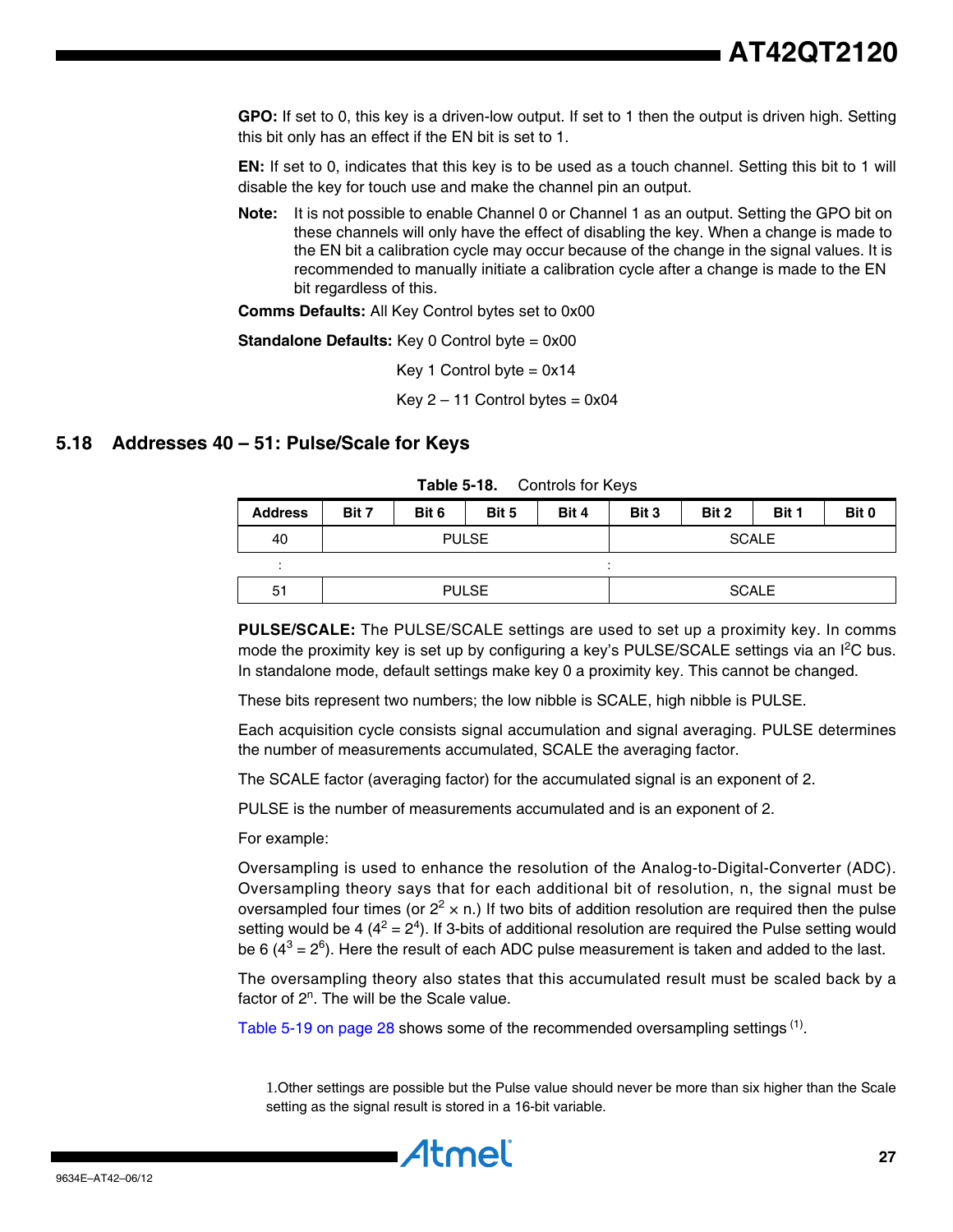| .<br>$\sim$    |                |                                       |  |  |  |  |
|----------------|----------------|---------------------------------------|--|--|--|--|
| Sample         | <b>Scaling</b> | <b>Bits Gained (n)</b>                |  |  |  |  |
| 4 <sup>n</sup> | 2 <sup>n</sup> | n                                     |  |  |  |  |
| $\cdots$       | $\cdots$       | $\cdots$                              |  |  |  |  |
|                |                | $0$ (Pulse = $0x0 /$ Scale = $0x00$ ) |  |  |  |  |
| 4              | 2              | 1 (Pulse = $0x2 /$ Scale = $0x01$ )   |  |  |  |  |
| 16             | 4              | 2 (Pulse = $0x4 /$ Scale = $0x02$ )   |  |  |  |  |
| 64             | 8              | $3$ (Pulse = 0x6 / Scale = 0x03)      |  |  |  |  |
| 256            | 16             | 4 (Pulse = $0x8 /$ Scale = $0x04$ )   |  |  |  |  |
| 1024           | 32             | $5$ (Pulse = 0x0A / Scale = 0x05)     |  |  |  |  |
| 4096           | 64             | 6 (Pulse = $0x0C /$ Scale = $0x06$ )  |  |  |  |  |
| 16384          | 128            | 7 (Pulse = $0x0E /$ Scale = $0x07$ )  |  |  |  |  |

<span id="page-27-0"></span>**Table 5-19.** Oversample for "n" Bits

Consideration should be taken on the overall effect on timing when setting Pulse values. A single pulse takes approximately 90 µs to complete. As all keys are acquired sequentially a high-bit gain setting will add considerably to the time taken to acquire all channels.





**Standalone Mode Defaults:**

|                             | Key 0 Pulse Scale = $0x84$       |
|-----------------------------|----------------------------------|
|                             | Key 1 Pulse Scale = $0x42$       |
|                             | Key $2 - 6$ Pulse Scale = $0x00$ |
| <b>Comms Mode Defaults:</b> | $PULSE0 - PULSE3 = 0$            |
|                             | $SCALE0 - SCALE3 = 0$            |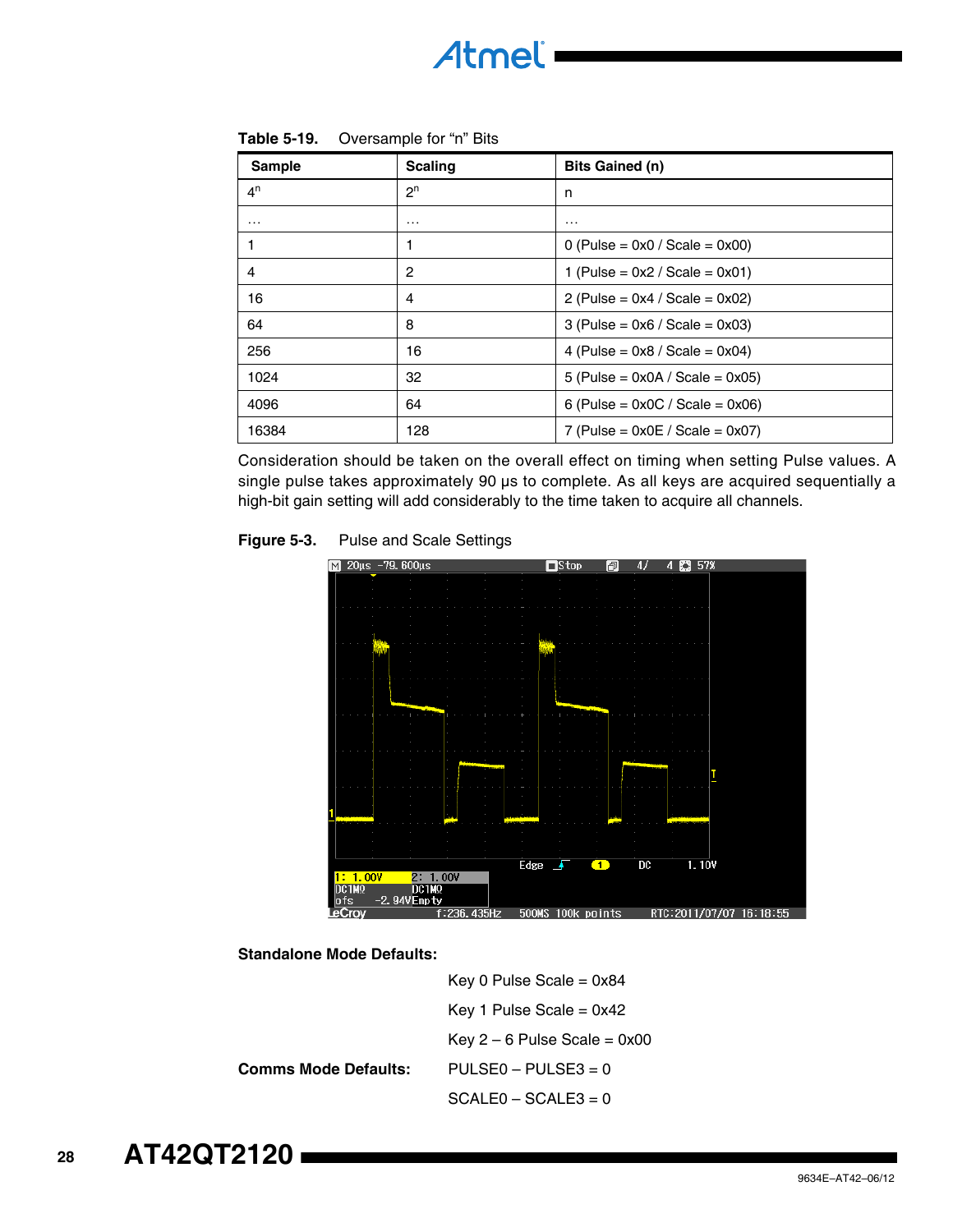# **5.19 Address 52 – 75: Key Signal**

| Table 5-20.<br><b>Rev Signal</b> |                                |                                 |       |       |                                 |       |       |       |  |
|----------------------------------|--------------------------------|---------------------------------|-------|-------|---------------------------------|-------|-------|-------|--|
| <b>Address</b>                   | Bit 7                          | Bit 6                           | Bit 5 | Bit 4 | Bit 3                           | Bit 2 | Bit 1 | Bit 0 |  |
| 52                               | MSByte OF KEY SIGNAL FOR KEY 0 |                                 |       |       |                                 |       |       |       |  |
| 53                               | LSByte OF KEY SIGNAL FOR KEY 0 |                                 |       |       |                                 |       |       |       |  |
|                                  |                                |                                 |       |       |                                 |       |       |       |  |
| 74                               |                                | MSByte OF KEY SIGNAL FOR KEY 11 |       |       |                                 |       |       |       |  |
| 75                               |                                |                                 |       |       | LSByte OF KEY SIGNAL FOR KEY 11 |       |       |       |  |

**Table 5-20.** Key Signal

**KEY SIGNAL:** addresses 52 – 75 allow key signals to be read for each key, starting with key 0. There are two bytes of data for each key. These are the key's 16-bit key signals which are accessed as two 8-bit bytes, stored MSByte first. These addresses are read-only.

### **5.20 Address 76** – **99: Reference Data**

| Table 5-21. Reference Data |                                    |                                     |                                     |       |       |       |       |       |  |  |
|----------------------------|------------------------------------|-------------------------------------|-------------------------------------|-------|-------|-------|-------|-------|--|--|
| <b>Address</b>             | Bit 7                              | Bit 6                               | Bit 5                               | Bit 4 | Bit 3 | Bit 2 | Bit 1 | Bit 0 |  |  |
| 76                         | MSByte OF REFERENCE DATA FOR KEY 0 |                                     |                                     |       |       |       |       |       |  |  |
| 77                         | LSByte OF REFERENCE DATA FOR KEY 0 |                                     |                                     |       |       |       |       |       |  |  |
|                            |                                    |                                     |                                     |       |       |       |       |       |  |  |
| 98                         |                                    | MSByte OF REFERENCE DATA FOR KEY 11 |                                     |       |       |       |       |       |  |  |
| 99                         |                                    |                                     | LSByte OF REFERENCE DATA FOR KEY 11 |       |       |       |       |       |  |  |

**REFERENCE DATA:** addresses 76 – 99 allow reference data to be read for each key, starting with key 0. There are two bytes of data for each key. These are the key's 16-bit reference data which is accessed as two 8-bit bytes, stored MSByte first. These addresses are read-only.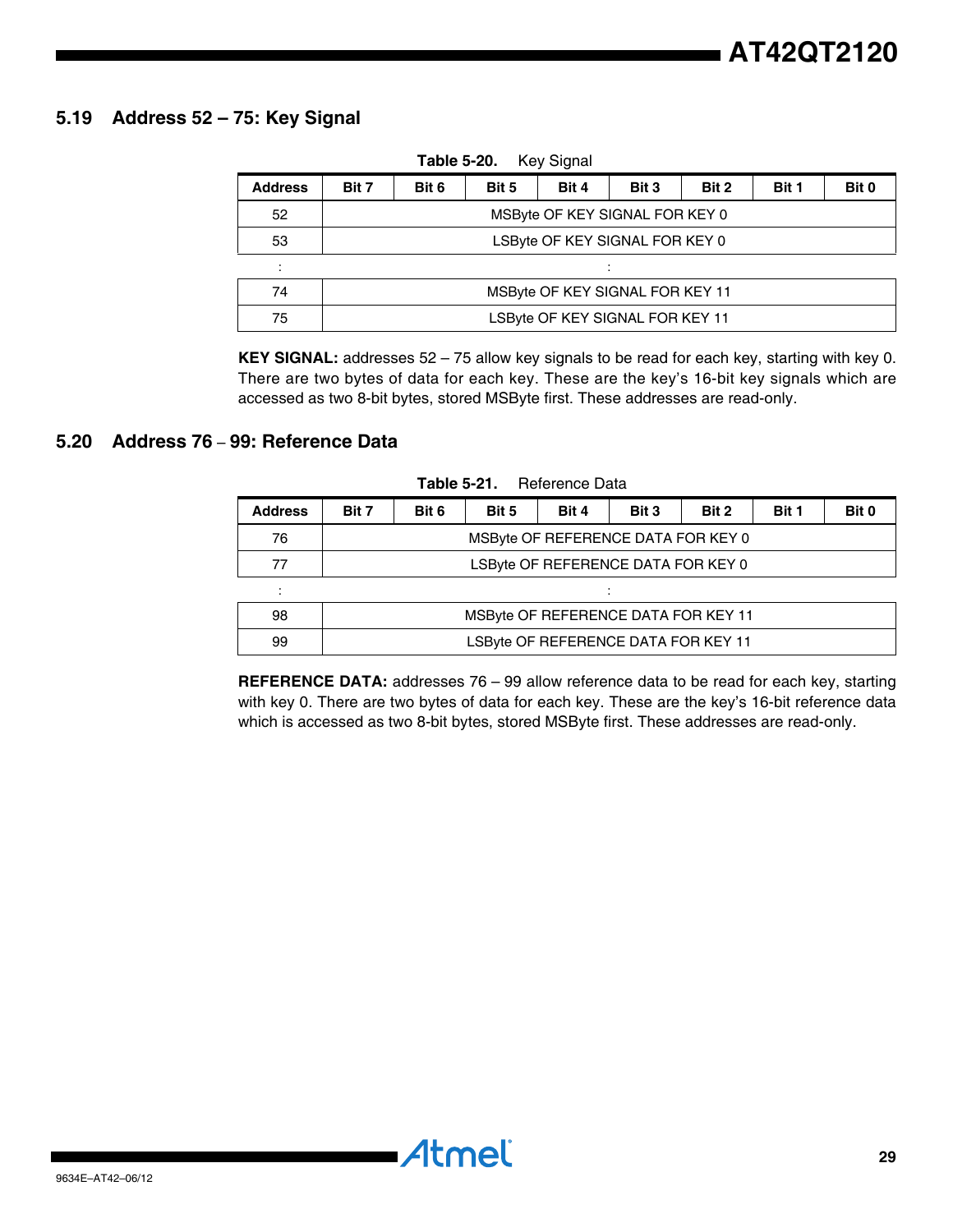

# **6. Specifications**

# **6.1 Absolute Maximum Specifications**

| Vdd                                                  | $-0.5$ to $+6$ V          |  |  |
|------------------------------------------------------|---------------------------|--|--|
| Max continuous pin current, any control or drive pin | $±10$ mA                  |  |  |
| Short circuit duration to ground, any pin            | infinite                  |  |  |
| Short circuit duration to Vdd, any pin               | infinite                  |  |  |
| Voltage forced onto any pin                          | $-0.5$ V to (Vdd + 0.5) V |  |  |

**CAUTION:** Stresses beyond those listed under *Absolute Maximum Specifications* may cause permanent damage to the device. This is a stress rating only and functional operation of the device at these or other conditions beyond those indicated in the operational sections of this specification is not implied. Exposure to absolute maximum specification conditions for extended periods may affect device reliability.

# <span id="page-29-0"></span>**6.2 Recommended Operating Conditions**

| Operating temperature       | $-40^{\circ}$ C to $+85^{\circ}$ C  |
|-----------------------------|-------------------------------------|
| Storage temperature         | $-55^{\circ}$ C to $+125^{\circ}$ C |
| Vdd                         | $+1.8$ V to 5.5 V                   |
| Supply ripple+noise         | $\pm 25$ mV                         |
| Cx load capacitance per key | 1 to 30 $pF$                        |

# **6.3 DC Specifications**

| <b>Parameter</b> | <b>Description</b>     | <b>Minimum</b>    | <b>Typical</b> | <b>Maximum</b>    | <b>Units</b> | <b>Notes</b> |
|------------------|------------------------|-------------------|----------------|-------------------|--------------|--------------|
| Vil              | Low input logic level  |                   |                | $0.2 \times V$ dd | v            |              |
| Vih              | High input logic level | $0.7 \times V$ dd |                | $Vdd + 0.5$       |              |              |
| Vol              | Low output voltage     |                   |                | 0.6               |              |              |
| Voh              | High output voltage    | $Vdd - 0.7 V$     |                |                   |              |              |
| lil              | Input leakage current  |                   |                | ±1                | μA           |              |

Vdd = 3.3 V, Cs = 10 nF, load = 5 pF, 32 ms default sleep, Ta = recommended range, unless otherwise noted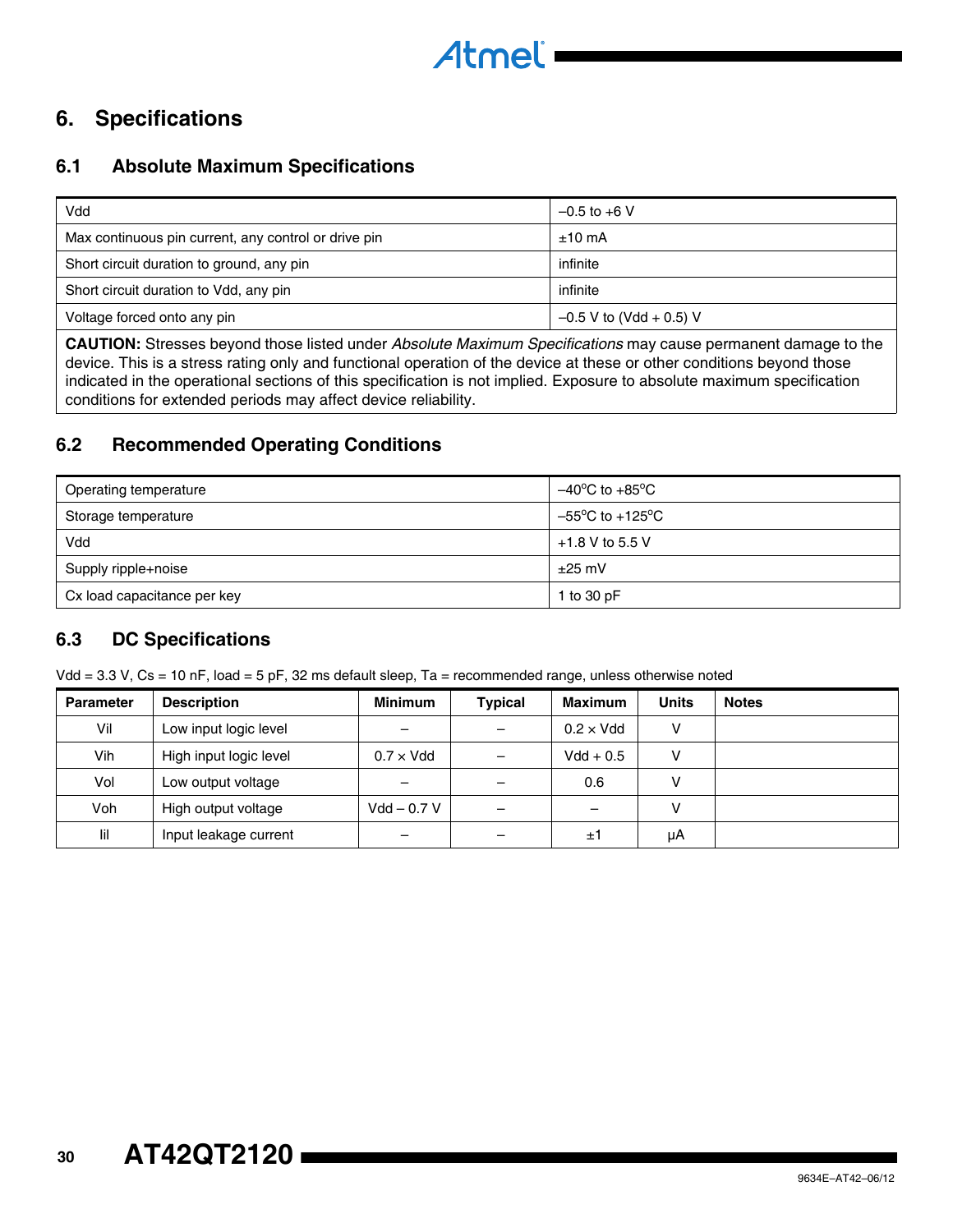# **6.4 Timing Specifications**

| <b>Parameter</b> | <b>Description</b>                            | <b>Minimum</b>               | <b>Typical</b> | <b>Maximum</b>                                | <b>Units</b> | <b>Notes</b>                            |
|------------------|-----------------------------------------------|------------------------------|----------------|-----------------------------------------------|--------------|-----------------------------------------|
| $T_R$            | Response time                                 | DI setting<br>$\times$ 16 ms |                | $LP$ mode +<br>(DI setting<br>$\times$ 16 ms) | ms           | Under host control                      |
| $F_{\text{QT}}$  | Sample frequency                              | 10.5                         | 12.5           |                                               | kHz          | Modulated<br>spread-spectrum (chirp)    |
| $T_D$            | Power-up delay to<br>operate/calibration time |                              | < 230          |                                               | ms           | Can be longer if burst is<br>very long. |
| $F_{12C}$        | $l^2C$ -compatible clock rate                 |                              |                | 400                                           | kHz          |                                         |
| Fm               | Burst modulation, percentage                  |                              | 15             |                                               | $\%$         |                                         |
|                  | <b>RESET</b> pulse width                      |                              |                |                                               | μs           | 2 us at 1.8 V                           |

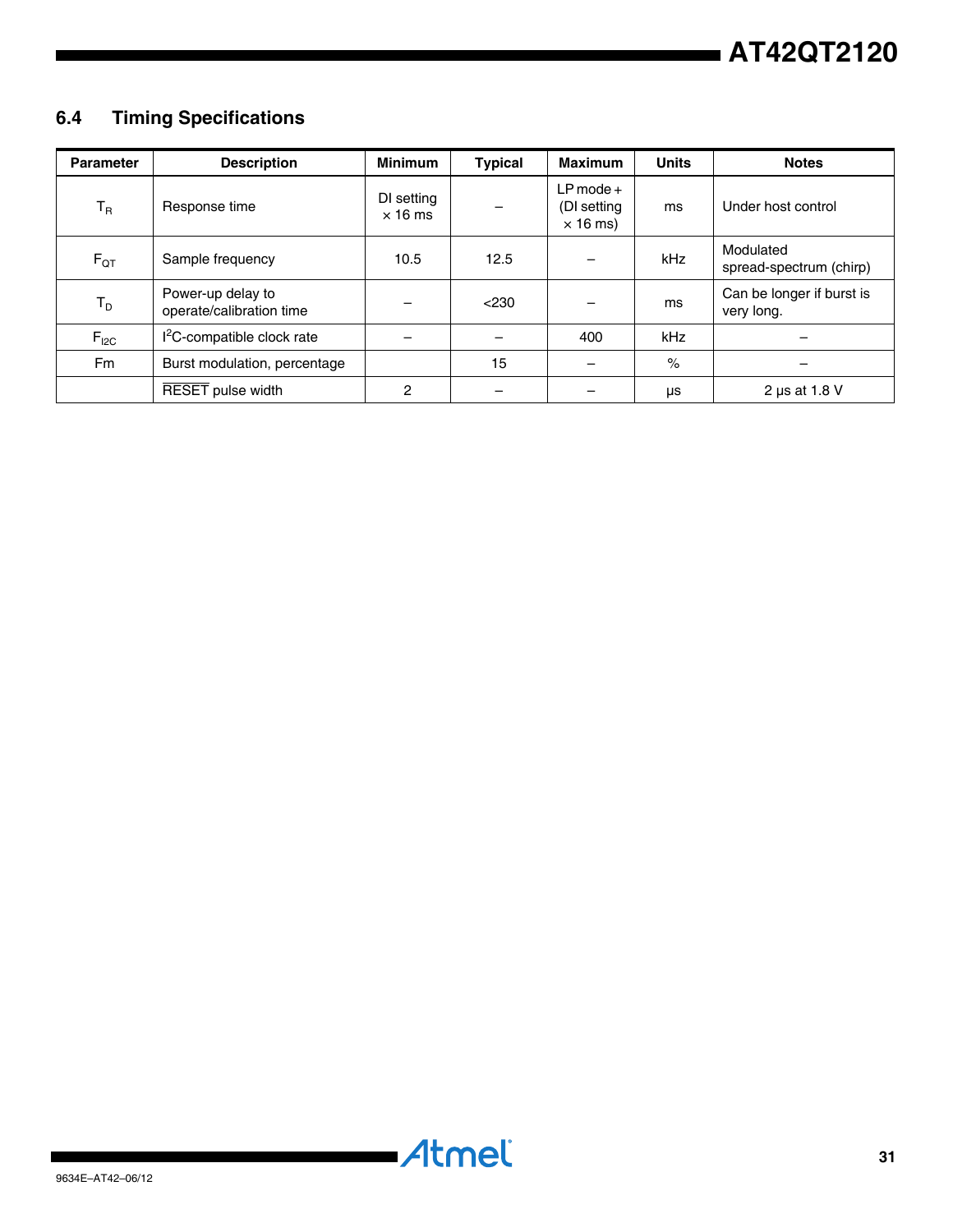# **6.5 Power Consumption**

### **6.5.1 1 Channel Enabled**

### Table 6-1. Power Consumption ( $\mu$ A)

| <b>LP Mode</b> | 5 V   | 4.2 V | 3.6V  | 3.3V  | 3V    | 2.5V  | 2 V   | 1.8V  |
|----------------|-------|-------|-------|-------|-------|-------|-------|-------|
| 0              | $<$ 1 | $<$ 1 | $<$ 1 | $<$ 1 | $<$ 1 | $<$ 1 | $<$ 1 | $<$ 1 |
|                | 910   | 720   | 590   | 530   | 475   | 385   | 310   | 280   |
| $\overline{2}$ | 790   | 625   | 515   | 465   | 420   | 340   | 280   | 255   |
| 3              | 750   | 595   | 490   | 445   | 400   | 330   | 265   | 245   |
| 4              | 730   | 580   | 480   | 430   | 390   | 320   | 260   | 240   |
| 5              | 720   | 570   | 460   | 415   | 385   | 315   | 255   | 235   |
| 255            | 670   | 535   | 445   | 405   | 360   | 300   | 245   | 225   |

Pulse  $= 0$  and Scale  $= 0$ 





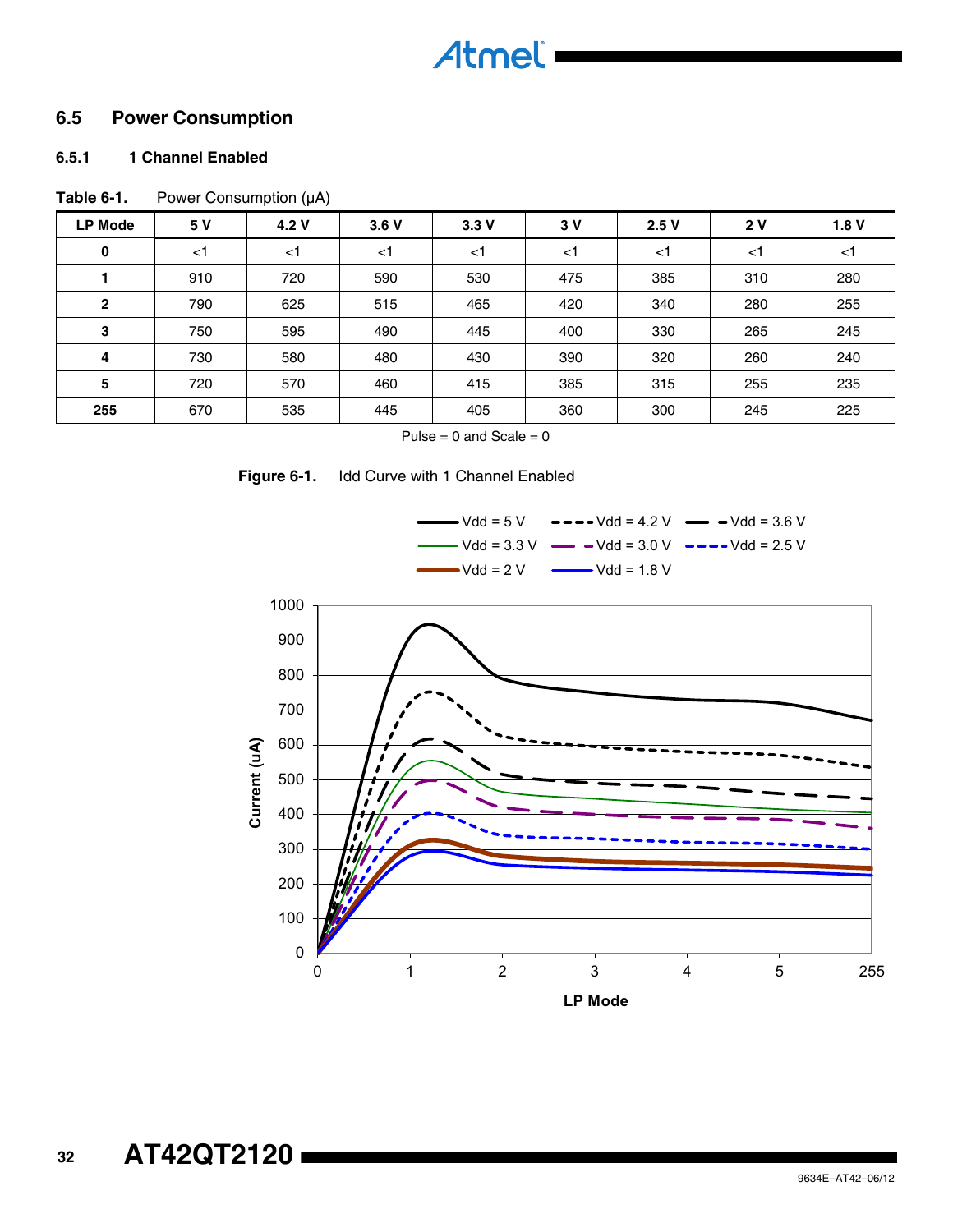#### **6.5.2 12 Channels Enabled**

**Table 6-2.** Power Consumption (µA)

| <b>LP Mode</b> | 5 V   | 4.2 V | 3.6V  | 3.3V | 3 V   | 2.5V | 2V    | 1.8V |
|----------------|-------|-------|-------|------|-------|------|-------|------|
| $\bf{0}$       | $<$ 1 | $<$ 1 | $<$ 1 | <1   | $<$ 1 | <1   | $<$ 1 | <1   |
|                | 1095  | 860   | 700   | 630  | 560   | 460  | 370   | 330  |
| $\mathbf{2}$   | 880   | 700   | 575   | 515  | 460   | 380  | 305   | 280  |
| 3              | 810   | 645   | 530   | 480  | 425   | 350  | 285   | 260  |
| 4              | 780   | 615   | 510   | 455  | 410   | 340  | 275   | 250  |
| 5              | 760   | 600   | 490   | 440  | 400   | 330  | 270   | 240  |
| 255            | 675   | 535   | 445   | 410  | 360   | 295  | 245   | 225  |

Pulse  $= 0$  and Scale  $= 0$ 

**Atmel** 





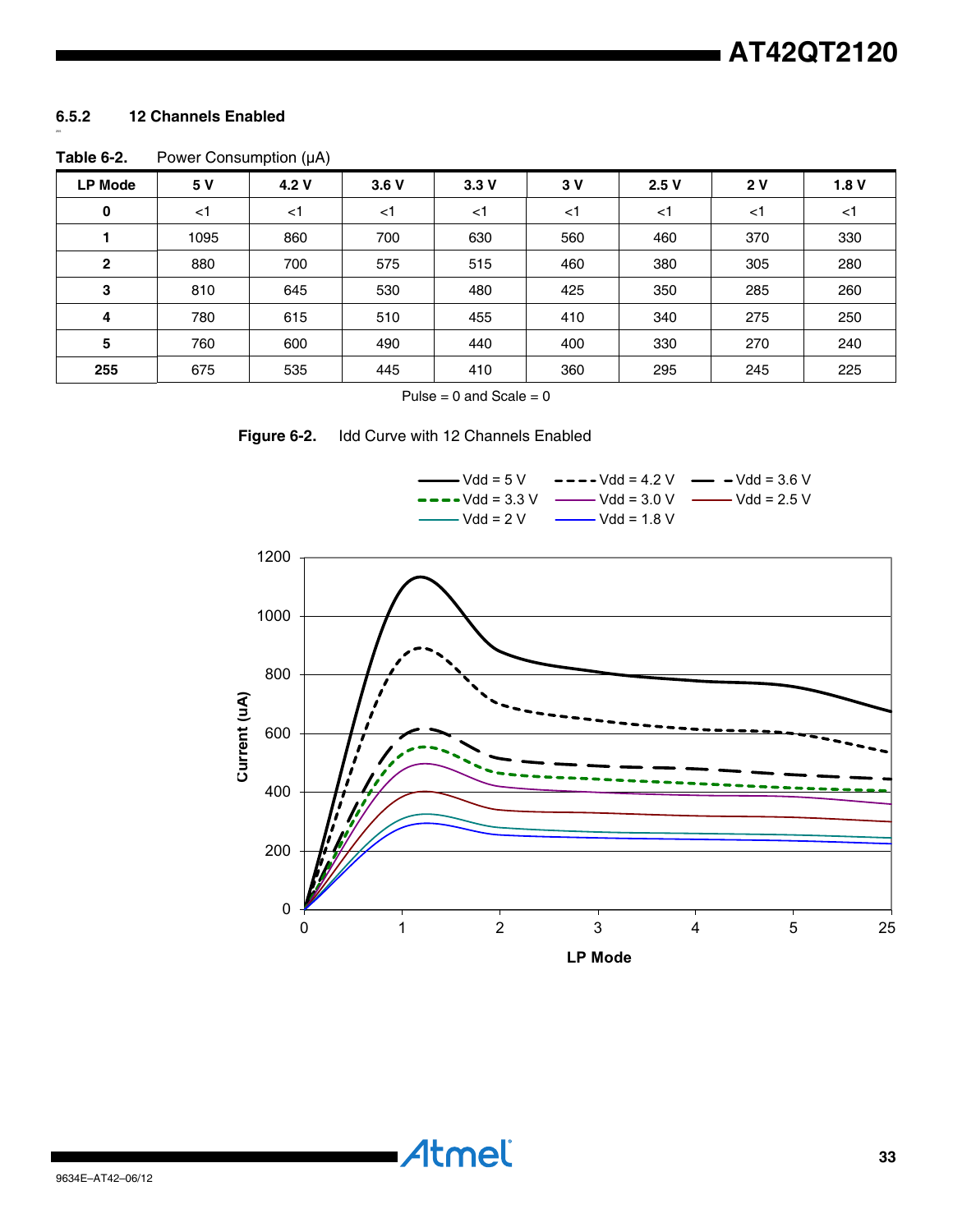### **6.6 Mechanical Dimensions**

#### **6.6.1 AT42QT2120-SU – 20-pin SOIC**

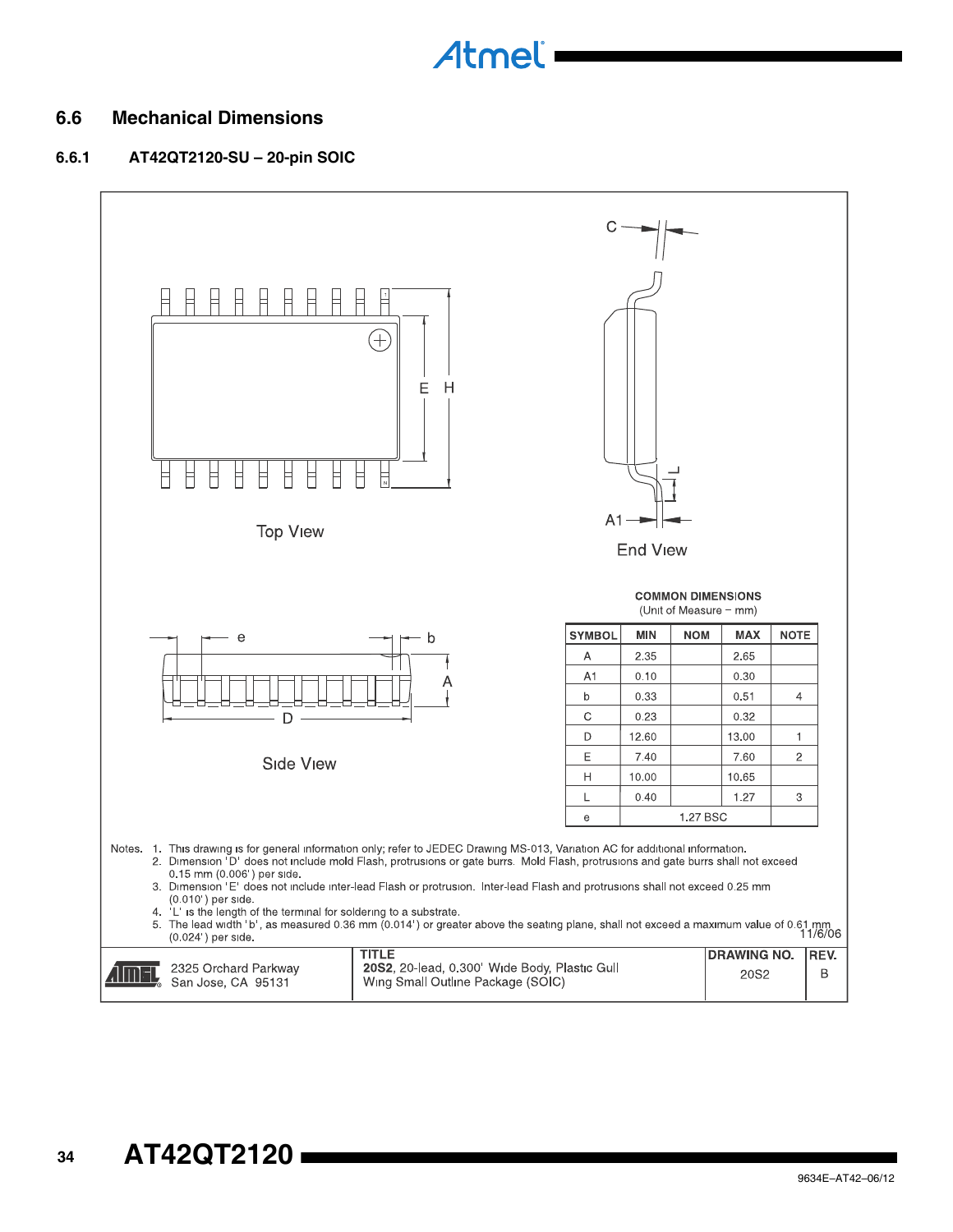#### **6.6.2 AT42QT2120-XU – 20-pin TSSOP**

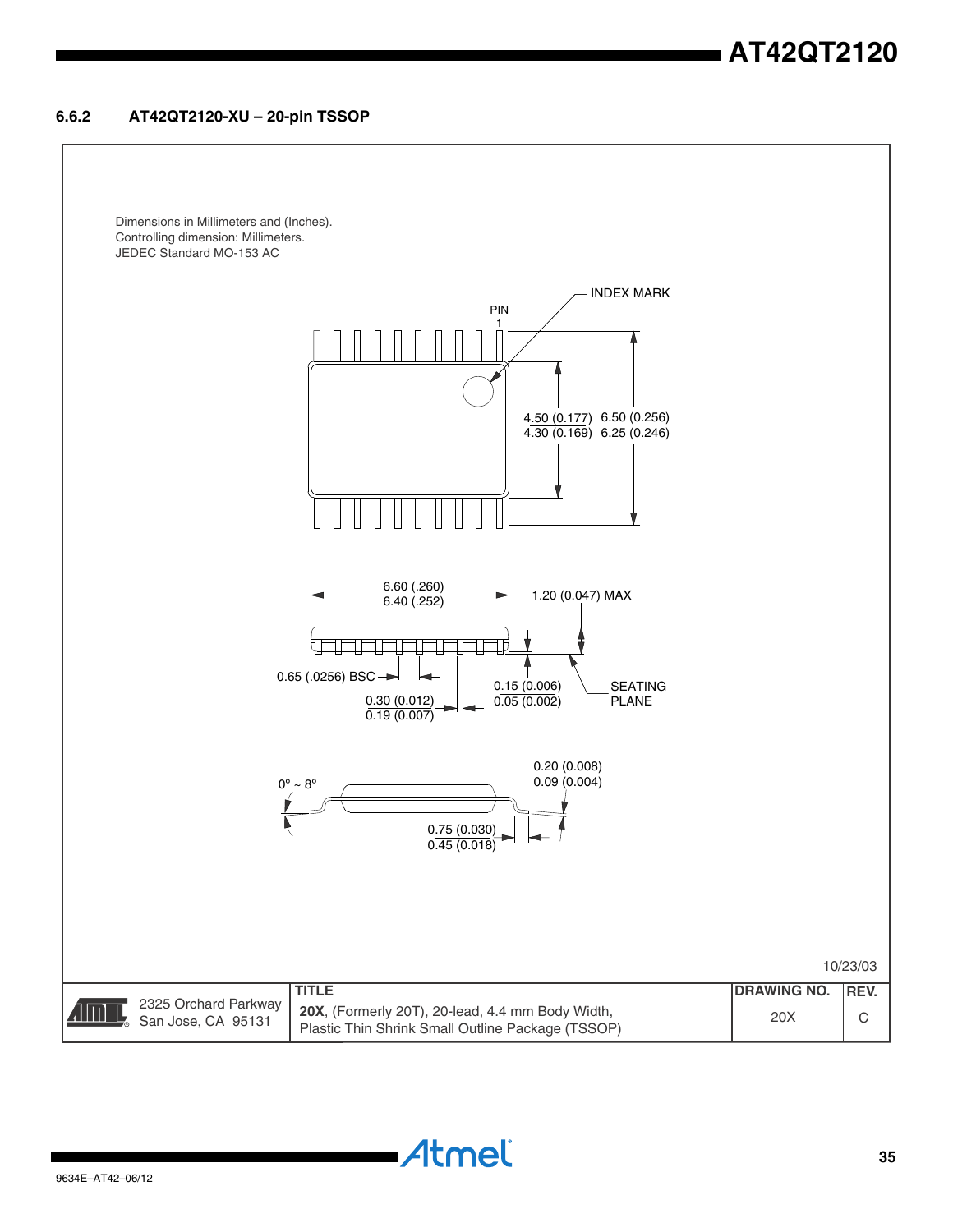**6.6.3 AT42QT2120-MMH – 20-pin VQFN** 



**AT42QT2120**

**36**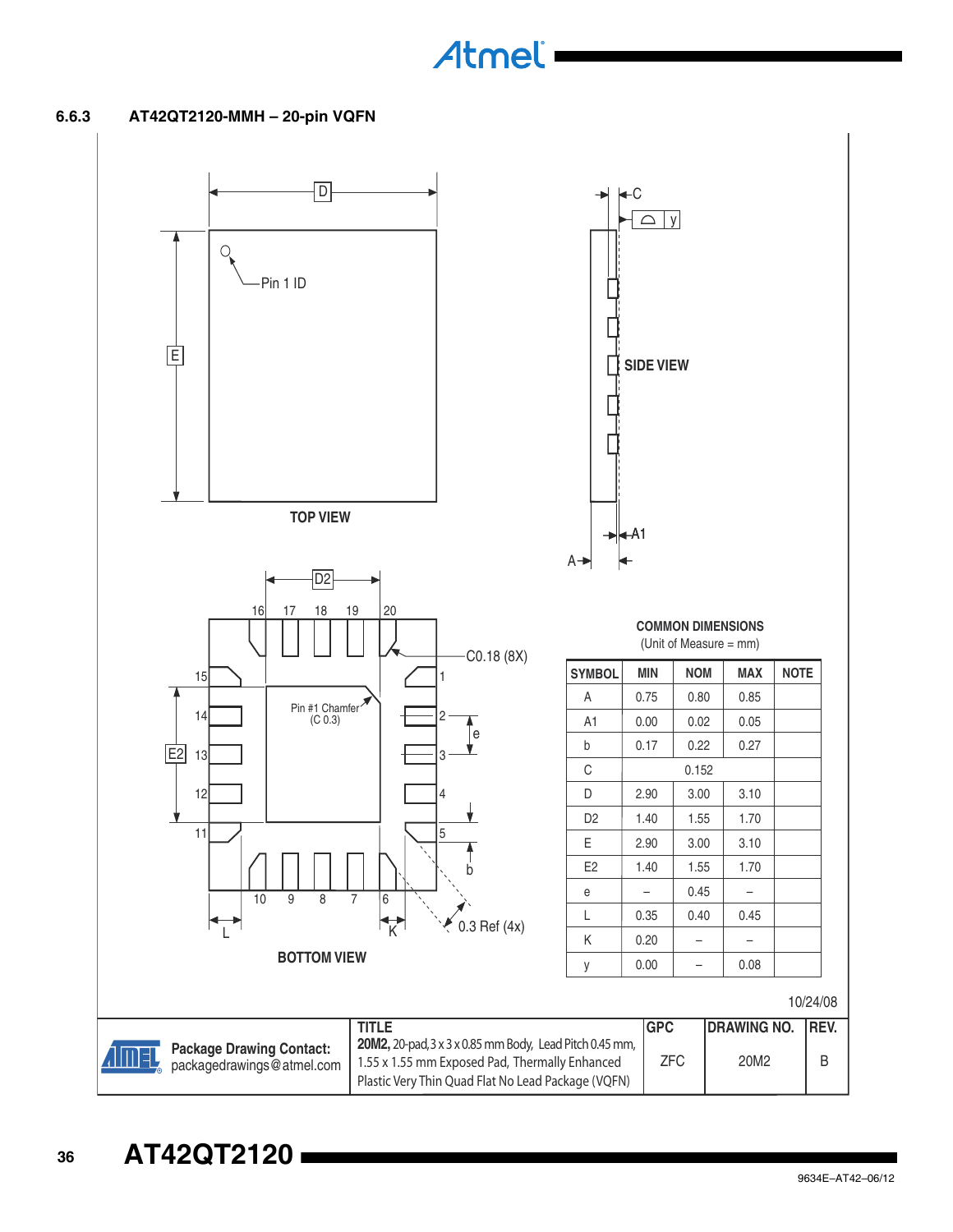# **6.7 Marking**

#### **6.7.1 AT42QT2120X-SU**

![](_page_36_Figure_3.jpeg)

Pin 1

⌒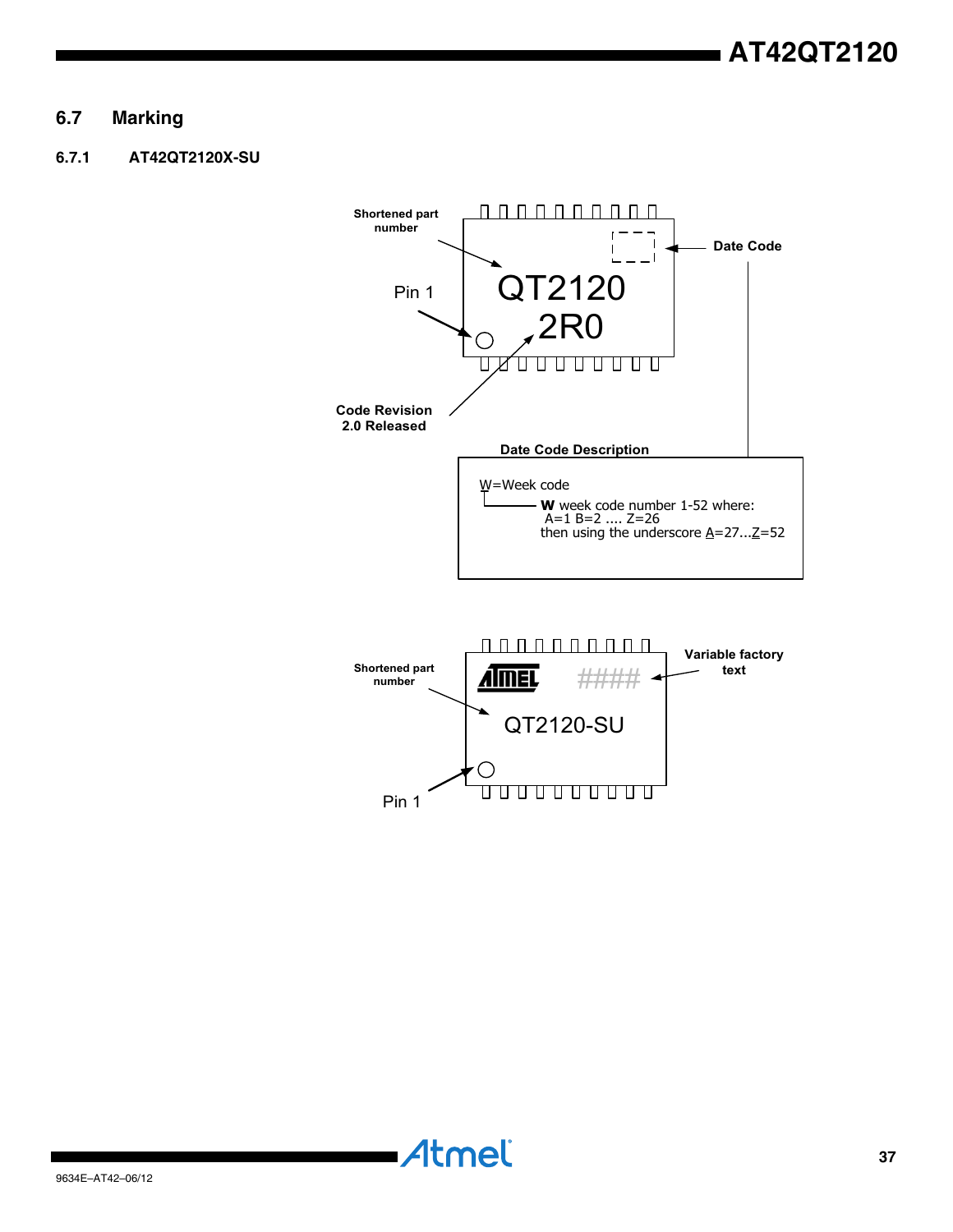#### **6.7.2 AT42QT2120X-XU**

![](_page_37_Figure_2.jpeg)

![](_page_37_Figure_3.jpeg)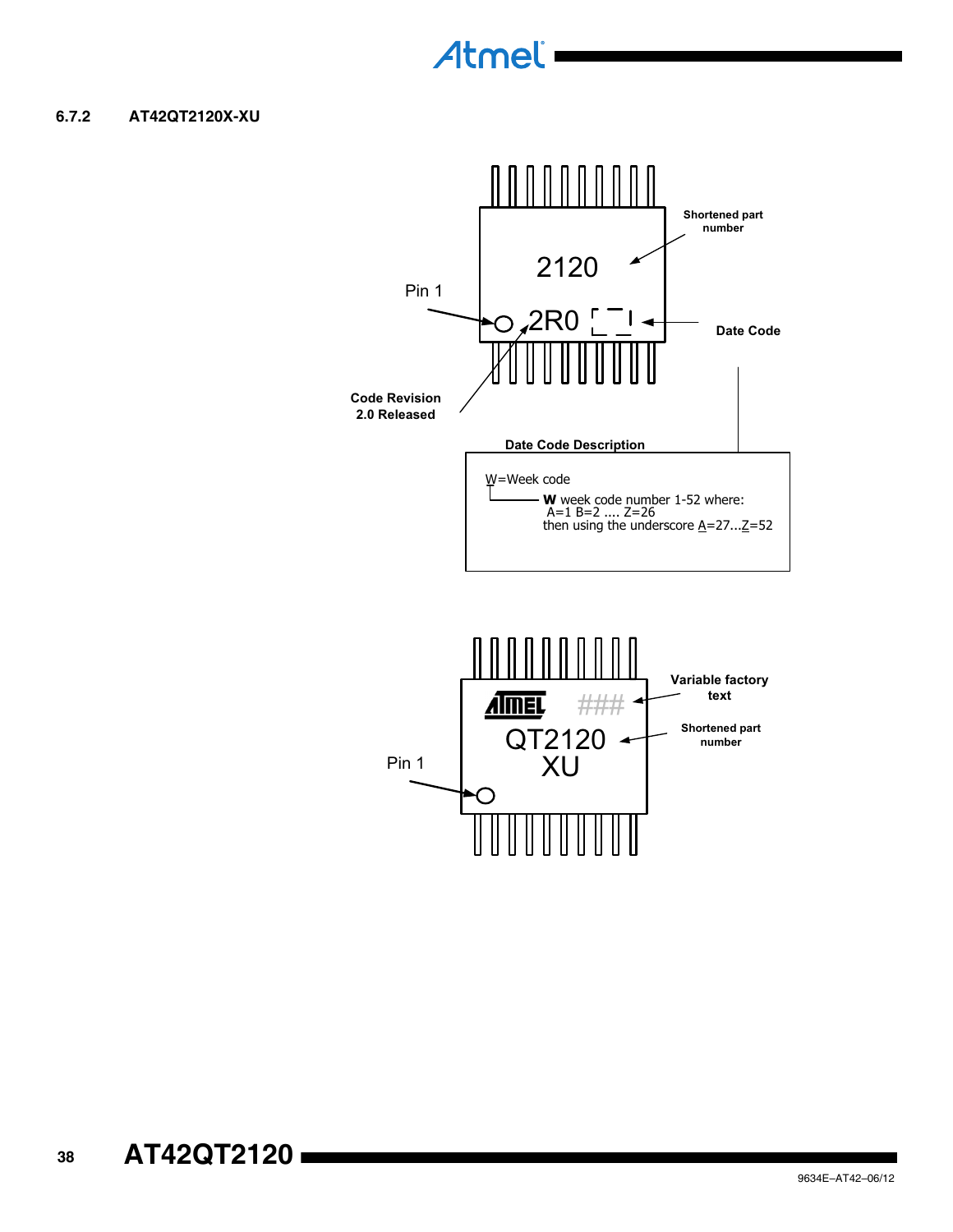#### **6.7.3 AT42QT2120X-MMH**

![](_page_38_Figure_2.jpeg)

![](_page_38_Figure_3.jpeg)

![](_page_38_Picture_4.jpeg)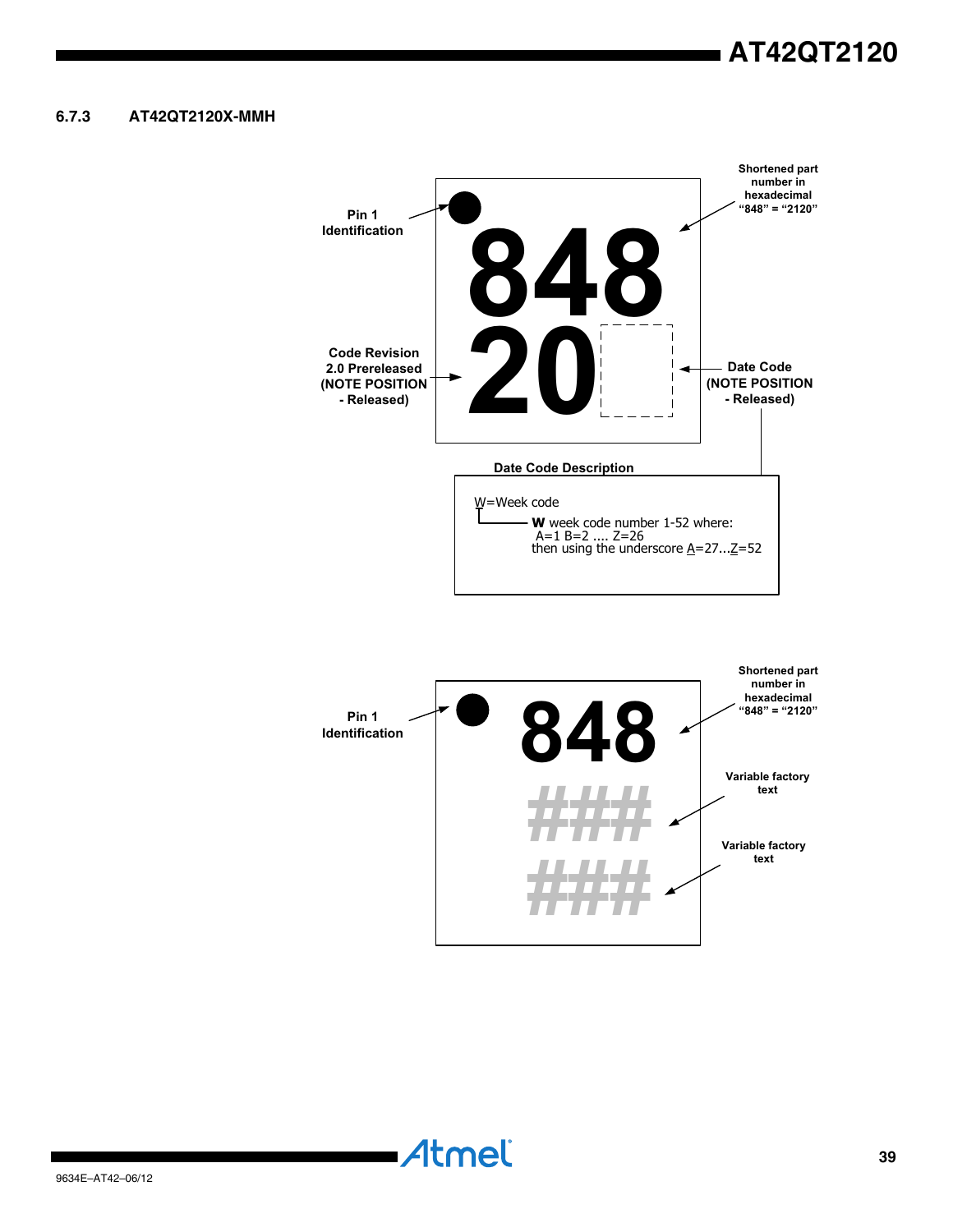![](_page_39_Picture_0.jpeg)

# **6.8 Part Number**

| <b>Part Number</b>                | <b>Order Code</b> | <b>Description</b>                                             |
|-----------------------------------|-------------------|----------------------------------------------------------------|
| AT42QT2120-SU<br>AT42QT2120-SUR   | QS589             | 20-pin 0.300 inch wide body, SOIC RoHS-compliant IC            |
| AT42QT2120-XU<br>AT42QT2120-XUR   | QS589             | 20-pin 4.4 mm body, TSSOP RoHS-compliant IC                    |
| AT42QT2120-MMH<br>AT42OT2120-MMHR | QS589             | 20-pad $3 \times 3 \times 0.85$ mm body VQFN RoHS-compliant IC |

The part number comprises:

AT = Atmel

42 = Touch Business Unit

QT = Charge-transfer technology

2120 = (2) capable of slider/wheel, (12) number of channels, (0) variant number

SU = SOIC chip

XU = TSSOP chip

MMH = VQFN chip

 $R =$ Tape and reel

# **6.9 Moisture Sensitivity Level (MSL)**

| <b>MSL Rating</b> | <b>Peak Body Temperature</b> | <b>Specifications</b> |
|-------------------|------------------------------|-----------------------|
| MSL3              | $260^{\circ}$ C              | IPC/JEDEC J-STD-020   |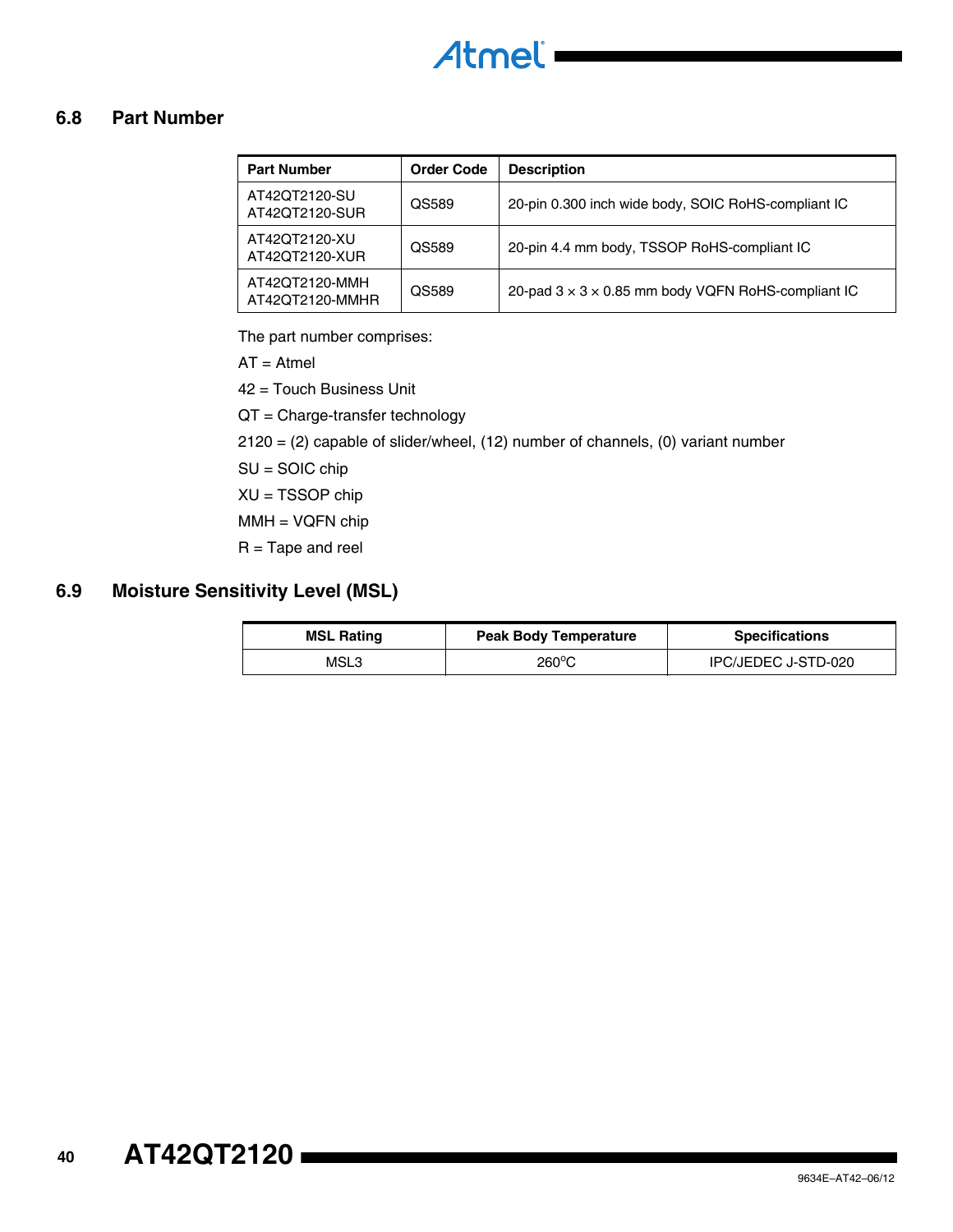# <span id="page-40-0"></span>**Appendix A. I2 C-compatible Operation**

### **A.1 Interface Bus**

The device communicates with the host over an  $I<sup>2</sup>C$  bus. The following sections give an overview of the bus; more detailed information is available from www.i2C-bus.org. Devices are connected to the I<sup>2</sup>C bus as shown in [Figure A-1.](#page-40-1) Both bus lines are connected to Vdd via pullup resistors. The bus drivers of all  $l^2C$  devices must be open-drain type. This implements a wired AND function that allows any and all devices to drive the bus, one at a time. A low level on the bus is generated when a device outputs a zero.

![](_page_40_Figure_4.jpeg)

<span id="page-40-1"></span>![](_page_40_Figure_5.jpeg)

### **A.2 Transferring Data Bits**

Each data bit transferred on the bus is accompanied by a pulse on the clock line. The level of the data line must be stable when the clock line is high; the only exception to this rule is for generating START and STOP conditions.

#### **Figure A-2.** Data Transfer

![](_page_40_Figure_9.jpeg)

• Atmel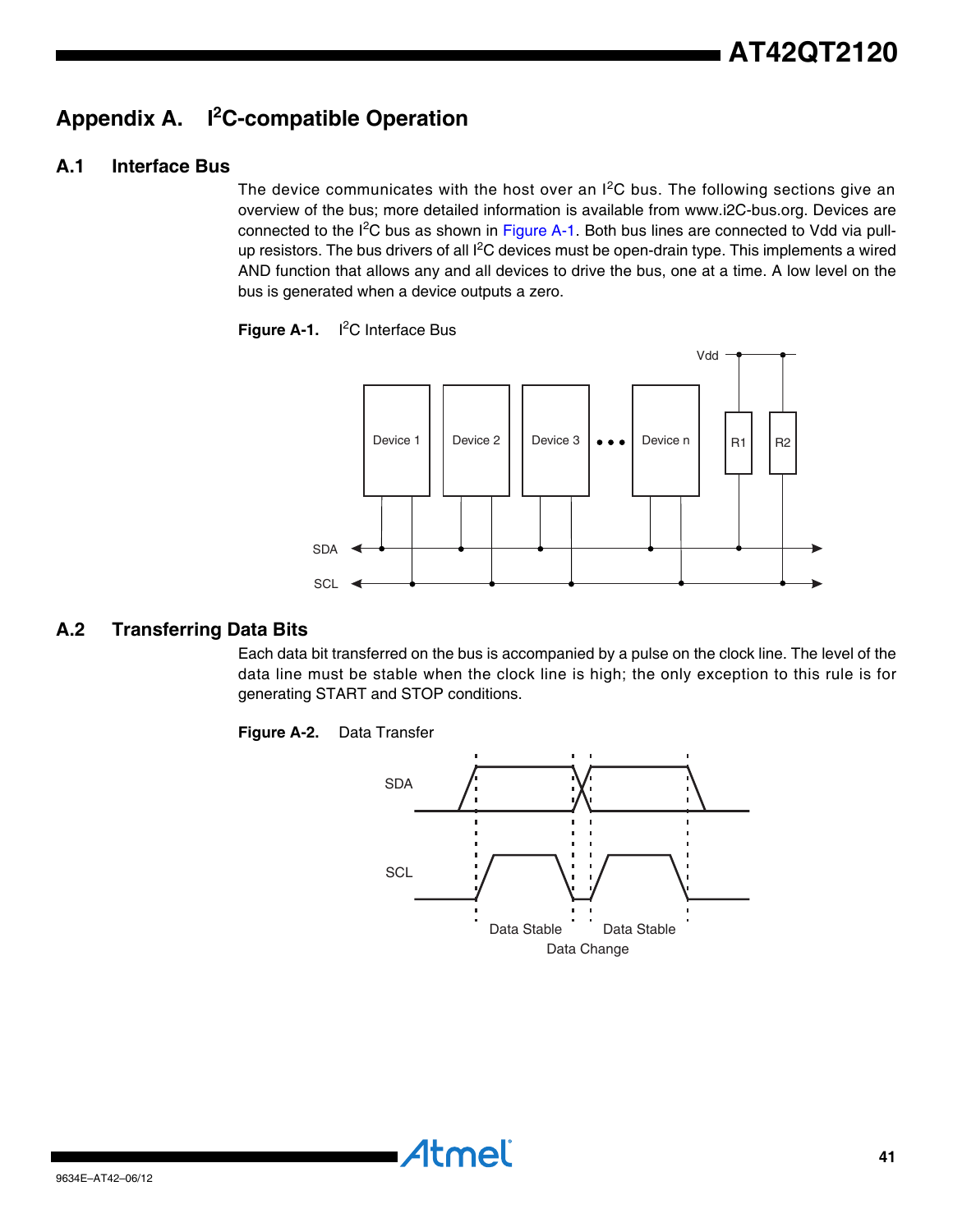# **A.3 START and STOP Conditions**

The host initiates and terminates a data transmission. The transmission is initiated when the host issues a START condition on the bus, and is terminated when the host issues a STOP condition. Between the START and STOP conditions, the bus is considered busy. As shown in [Figure A-3,](#page-41-0) START and STOP conditions are signaled by changing the level of the SDA line when the SCL line is high.

Atmel

<span id="page-41-0"></span>**Figure A-3.** START and STOP Conditions

![](_page_41_Figure_3.jpeg)

#### **A.4 Address Byte Format**

All address bytes are 9 bits long, consisting of 7 address bits, one READ/WRITE control bit and an acknowledge bit. If the READ/WRITE bit is set, a read operation is performed, otherwise a write operation is performed. When the device recognizes that it is being addressed, it will acknowledge by pulling SDA low in the ninth SCL (ACK) cycle. An address byte consisting of a slave address and a READ or a WRITE bit is called SLA+R or SLA+W, respectively.

The most significant bit of the address byte is transmitted first. The address sent by the host must be consistent with that selected with the option jumpers.

![](_page_41_Figure_7.jpeg)

#### **Figure A-4.** Address Byte Format

### **A.5 Data Byte Format**

All data bytes are 9 bits long, consisting of 8 data bits and an acknowledge bit. During a data transfer, the host generates the clock and the START and STOP conditions, while the receiver is responsible for acknowledging the reception. An acknowledge (ACK) is signaled by the receiver pulling the SDA line low during the ninth SCL cycle. If the receiver leaves the SDA line high, a NACK is signaled.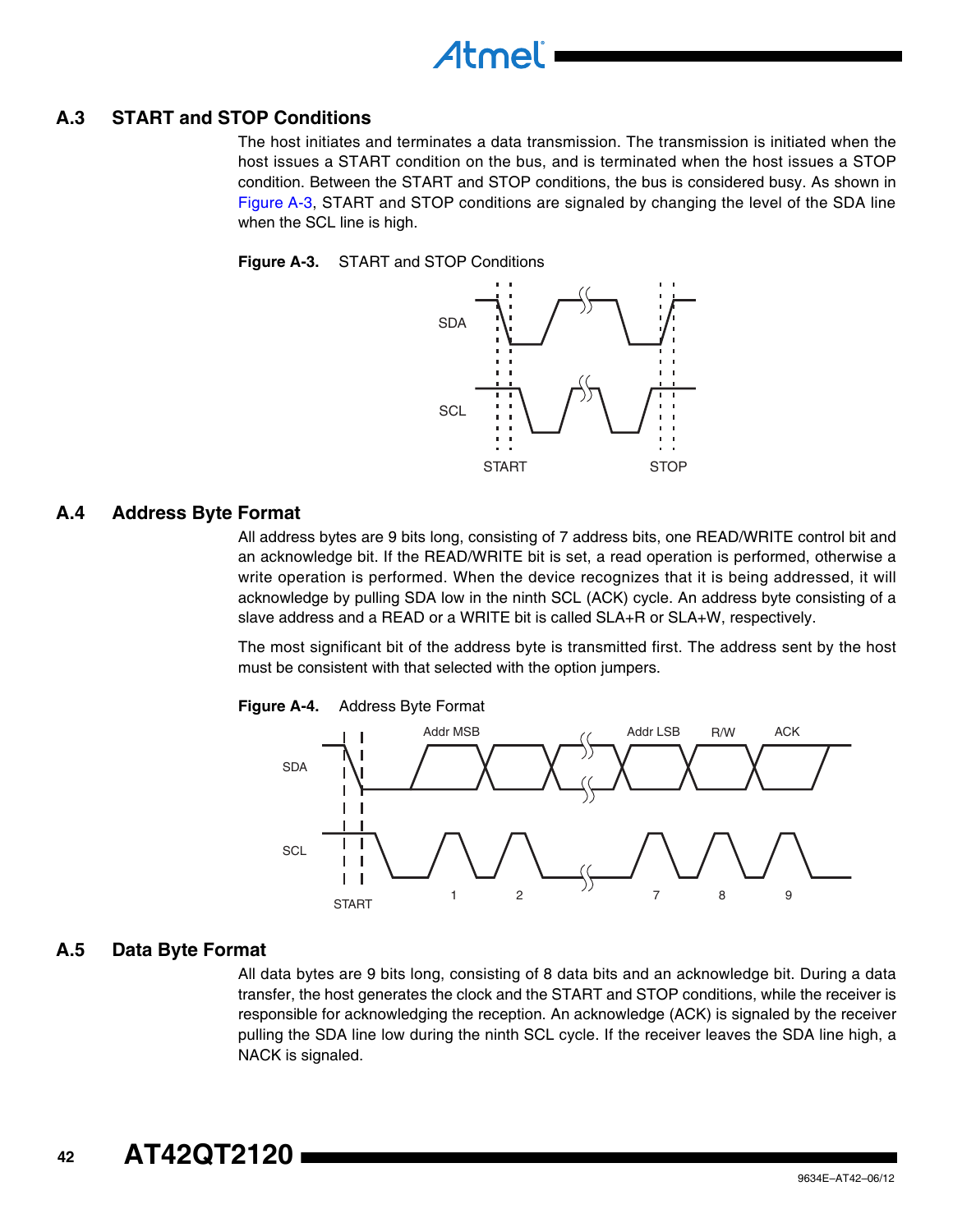# **AT42QT2120**

![](_page_42_Figure_1.jpeg)

#### **Figure A-5.** Data Byte Format

#### **A.6 Combining Address and Data Bytes into a Transmission**

A transmission consists of a START condition, an SLA+R/W, one or more data bytes and a STOP condition. The wired "ANDing" of the SCL line is used to implement handshaking between the host and the device. The device extends the SCL low period by pulling the SCL line low whenever it needs extra time for processing between the data transmissions.

**Note:** Each write or read cycle must end with a stop condition. The device may not respond correctly if a cycle is terminated by a new start condition.

[Figure A-6](#page-42-0) shows a typical data transmission. Note that several data bytes can be transmitted between the SLA+R/W and the STOP.

<span id="page-42-0"></span>![](_page_42_Figure_7.jpeg)

Atmel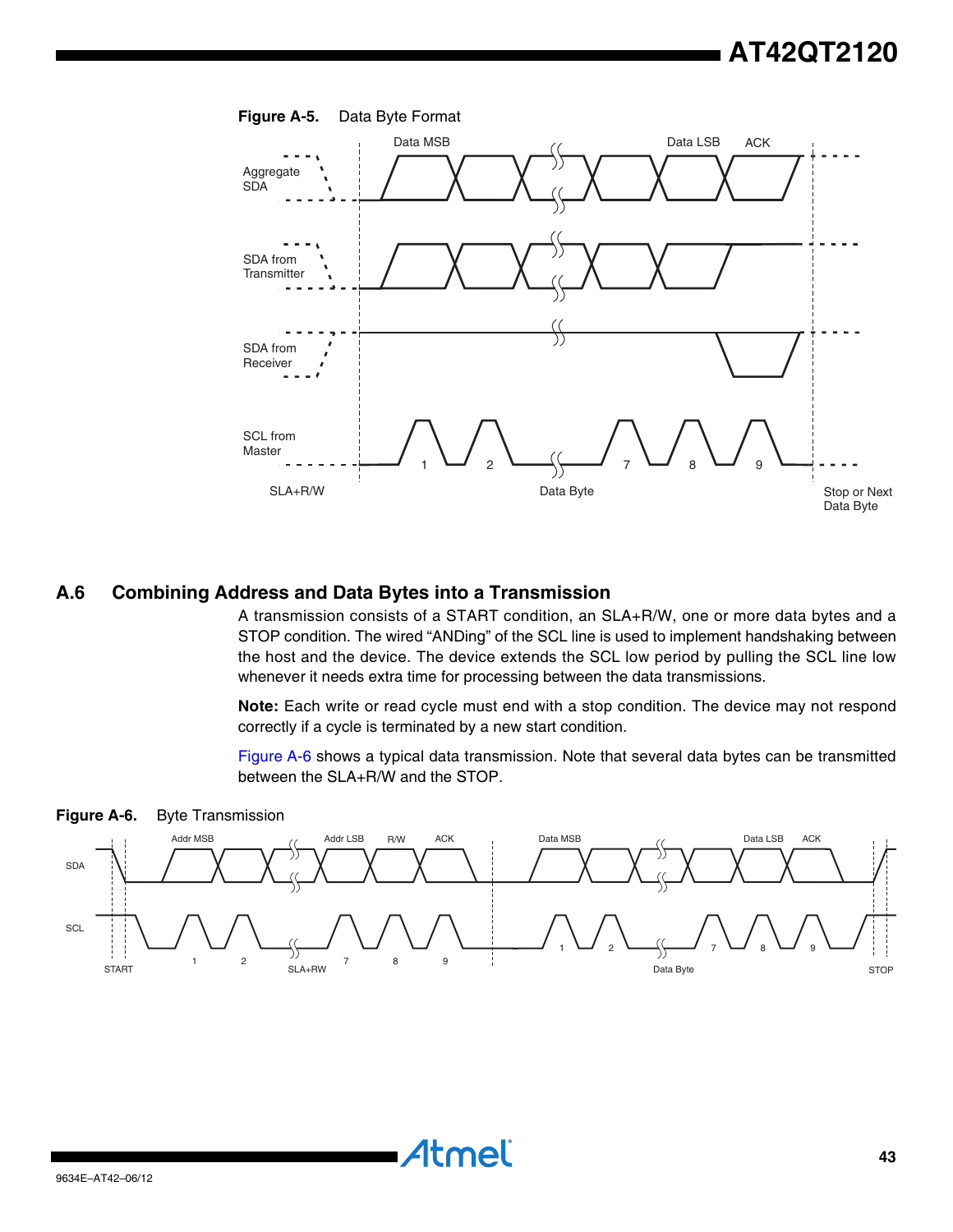![](_page_43_Picture_0.jpeg)

# **Associated Documents**

- *QTAN0079 Buttons, Sliders and Wheels Touch Sensors Design Guide*
- *QTAN0087 Proximity Design Guide*
- *Atmel AVR3000: QTouch Conducted Immunity Application Note*

# **Revision History**

| <b>Revision Number</b>     | <b>History</b>                                                                                                                                                     |
|----------------------------|--------------------------------------------------------------------------------------------------------------------------------------------------------------------|
| Revision A - November 2011 | Initial release of document for code revision 1.5                                                                                                                  |
| Revision B - December 2011 | Release of document for code revision 1.7 (rev 1.6 unreleased)                                                                                                     |
| Revision C - February 2012 | Small amendment to diagram (code revision 1.7 unreleased)                                                                                                          |
| Revision D - February 2012 | Release of document for code revision 1.8<br><b>Updated Part Markings</b><br><b>Added Power Consumption figures</b><br>Updated description for CHANGE Line timings |
| Revision $E -$ June 2012   | Release of document for code revision 2.0<br><b>Updated Part Markings</b><br>Other minor changes                                                                   |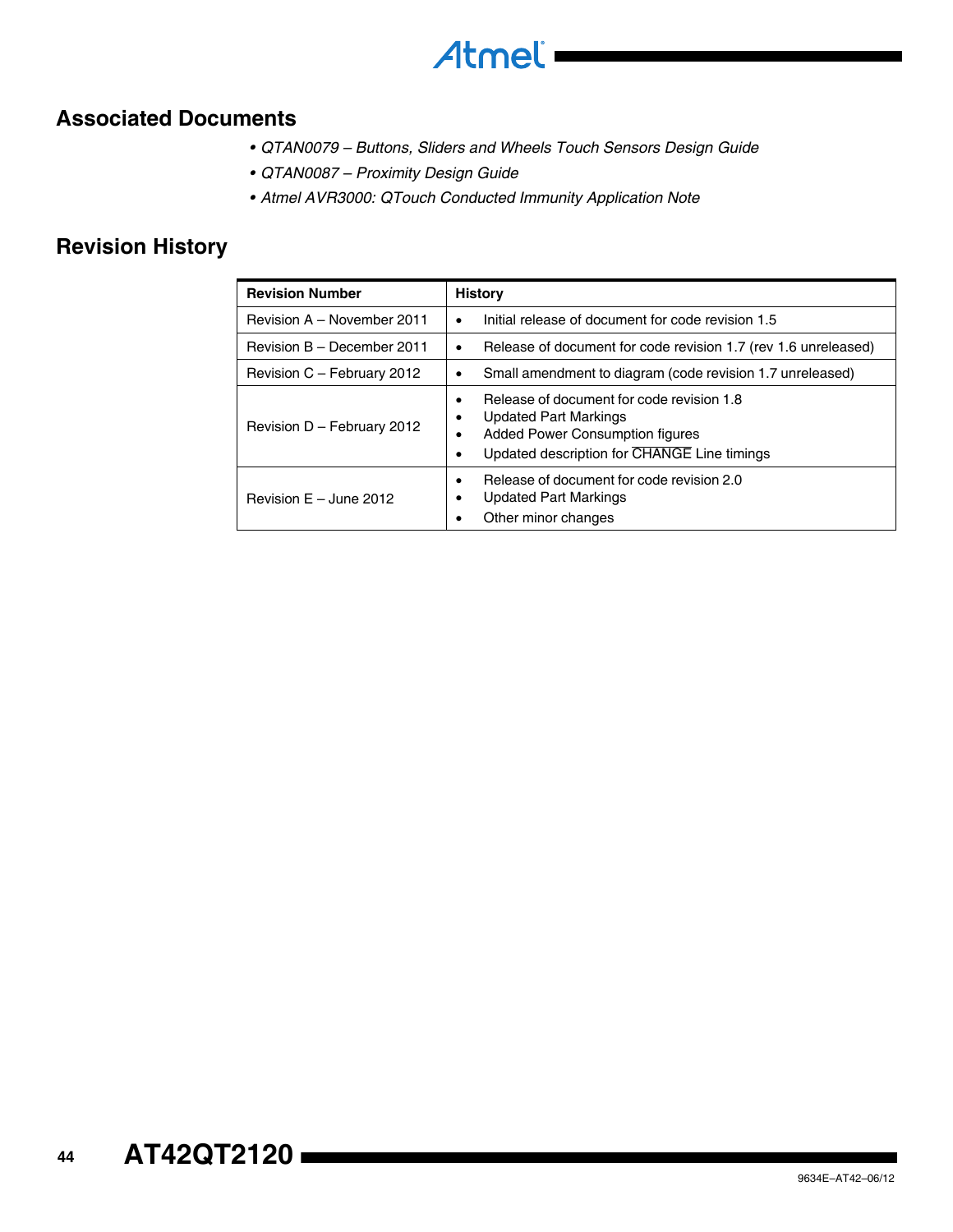**Notes**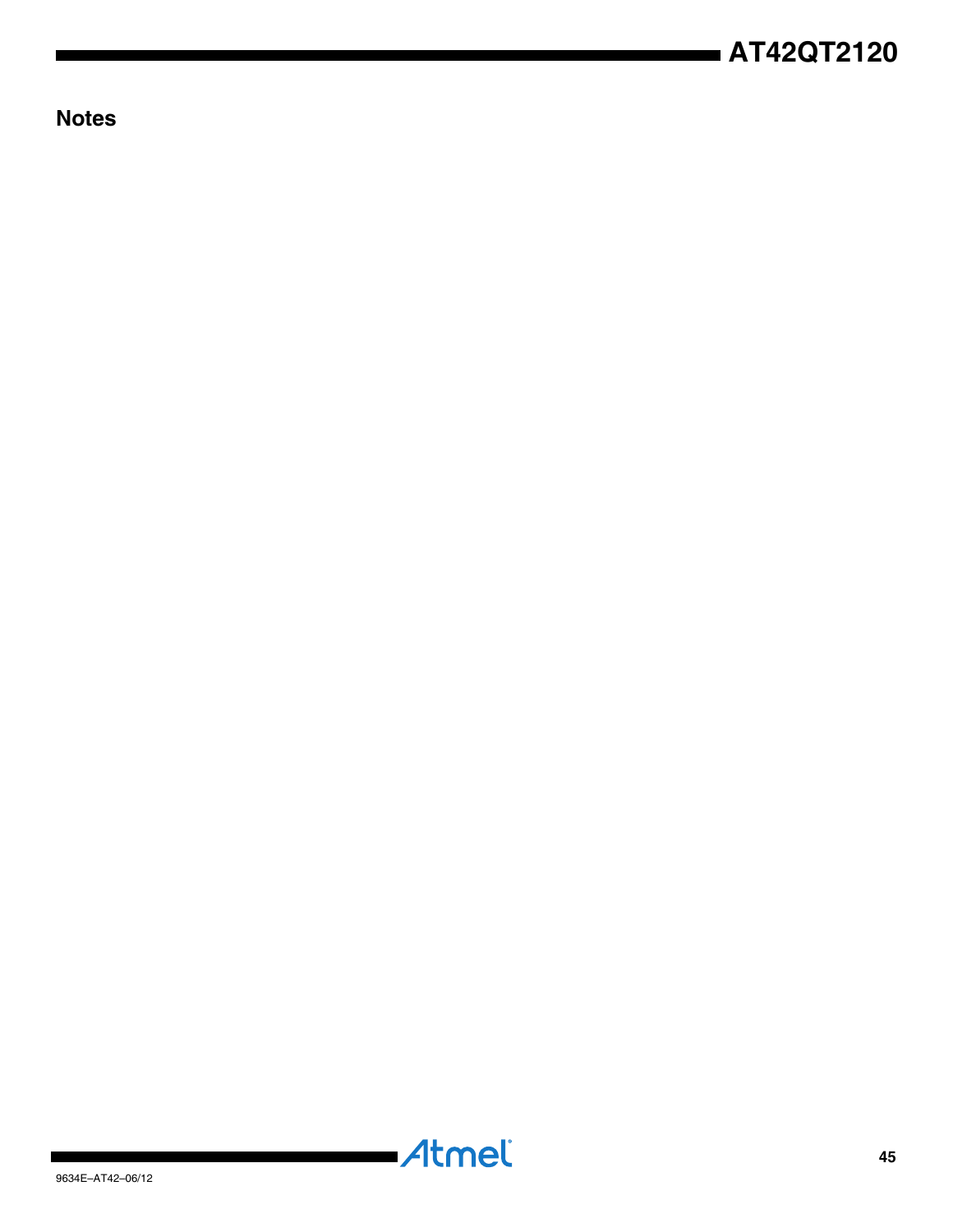#### **Headquarters International**

*Atmel Corporation* 1600 Technology Drive San Jose, CA 95110 USA Tel: (+1) (408) 441-0311 Fax: (+1) (408) 436-4314

#### *Atmel Asia*

Unit 01-05 & 16, 19F BEA Tower, Millennium City 5 418 Kwun Tong Road Kwun Tong Kowloon HONG KONG Tel: (+852) 2245-6100 Fax: (+852) 2722-1369

#### *Touch Technology Division*

1560 Parkway Solent Business Park **Whitelev** Fareham Hampshire PO15 7AG UNITED KINGDOM Tel: (+44) 844 894 1920 Fax: (+44) 1489 557 066

#### *Atmel Munich GmbH*

Business Campus Parkring 4 D- 85748 Garching bei München GERMANY Tel: (+49) 89-31970-111 Fax: (+49) 89-3194621

#### *Atmel Japan*

16F Shin-Osaki Kangyo Building 1-6-4 Osaki Shinagawa-ku, Tokyo 141-0032 JAPAN Tel: (+81) (3) 6417-0300 Fax: (+81) (3) 6417-0370

#### **Product Contact**

*Web Site* www.atmel.com

*Technical Support* touch@atmel.com

*Sales Contact* www.atmel.com/contacts

**Disclaimer:** The information in this document is provided in connection with Atmel products. No license, express or implied, by estoppel or otherwise, to any intellectual property right is granted by this document or in connection with the sale of Atmel products. **EXCEPT AS SET FORTH IN THE ATMEL TERMS AND CONDITIONS OF SALE LOCATED ON THE ATMEL WEB SITE, ATMEL ASSUMES NO LIABILITY WHATSOEVER AND DISCLAIMS ANY EXPRESS, IMPLIED** OR STATUTORY WARRANTY RELATING TO ITS PRODUCTS INCLUDING, BUT NOT LIMITED TO, THE IMPLIED WARRANTY OF MERCHANTABILITY,<br>FITNESS FOR A PARTICULAR PURPOSE, OR NON-INFRINGEMENT. IN NO EVENT SHALL ATMEL BE LIABLE FOR ANY DIRECT **CONSEQUENTIAL, PUNITIVE, SPECIAL OR INCIDENTAL DAMAGES (INCLUDING, WITHOUT LIMITATION, DAMAGES FOR LOSS OF PROFITS, BUSINESS INTERRUPTION, OR LOSS OF INFORMATION) ARISING OUT OF THE USE OR INABILITY TO USE THIS DOCUMENT, EVEN IF ATMEL HAS BEEN ADVISED OF THE POSSIBILITY OF SUCH DAMAGES.** Atmel makes no representations or warranties with respect to the accuracy or completeness of the contents of this document and reserves the right to make changes to specifications and product descriptions at any time without notice. Atmel does not make any commitment to update the information contained herein. Unless specifically provided otherwise, Atmel products are not suitable for, and shall not be used in, automotive applications. Atmel's products are not intended, authorized, or warranted for use as components in applications intended to support or sustain life.

**© 2012 Atmel Corporation. All rights reserved.** Atmel®, Atmel logo and combinations thereof, Adjacent Key Suppression®, AKS®, QTouch® and others are registered trademarks, others are trademarks of Atmel Corporation or its subsidiaries. Other terms and product names may be registered trademarks or trademarks of others.